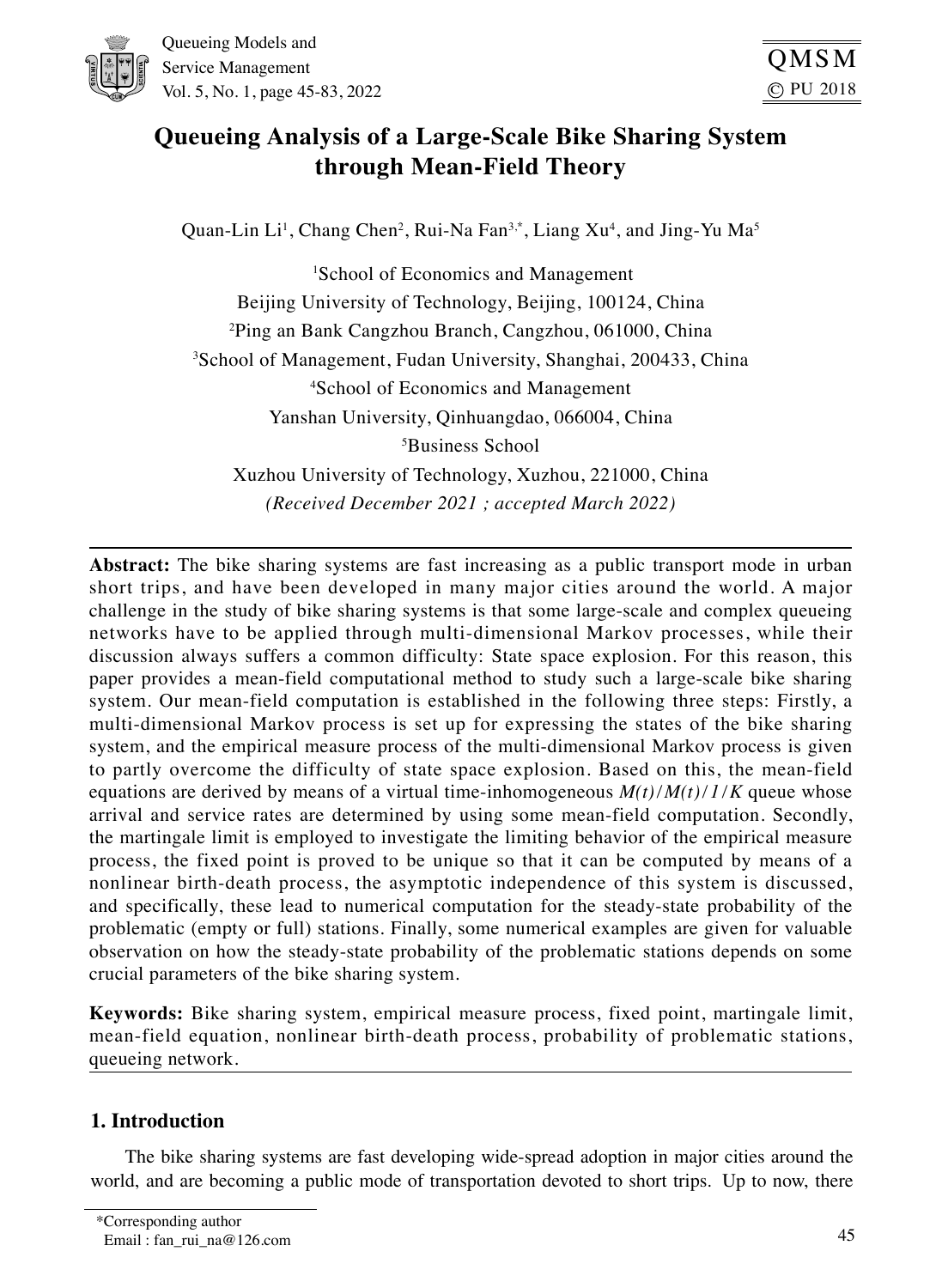are more than 1890 bike sharing systems cities in the world. See the location and distribution in the website (https://BikesharingWorldMap.com). It is worth noting that the bike sharing systems are being regarded as a promising solution to jointly reducing, such as, traffic congestion, parking difficulty, transportation noise, air pollution and global warming. For a history overview of the bike sharing systems, readers may refer to, for instance, Eren and Uz [19] and Teixeira et al. [67] for more details. For the status of bike sharing systems in some countries or cities, important examples include the United States by Campbell and Brakewood [11], France by Hure et al. [33], London by ´ Chibwe et al. [13], Toronto and Montreal by Bista et al. [4], Beijing by Wang and Sun [71], Vienna by Laa and Emberger [36], Netherlands by Ma et al. [48].

The literature of bike sharing systems can be classified into two classes: (1) For design, i.e., the number of stations, the station location, the number of bikes, and the types of bikes; (2) For operation, including the demand prediction, the path scheduling, the inventory management, the repositioning (or rebalancing) by trucks, the price incentive, and applications of the intelligent information technologies. For analysis of the design issues, readers may refer to, for example, Frade and Ribeiro [21], He et al. [32], Jin et al. [34] and Nikiforiadis et al.[52]. While the operation issues were discussed by slightly more literature. Readers may refer to recent publications or technical reports for more details, among which are the repositioning by Dell'Amico et al. [16], Haideret al. [30], Ren et al. [56], Bruck et al. [8], Wu [76], Shui C, Szeto [61], Lv et al. [47], Li and Liu [45], and Wang and Szeto [73]; the inventory management by Brinkmann et al. [7], Swaszek and Cassandras [64], and Datner et al. [14]; the price incentives by Fricker and Gast [23], Zhang et al. [78], and Wang and Wang [73]; the fleet management by George and Xia [29], Reiss and Bogenberger [55], and Chen et al. [12] ; the simulation models by Caggiani and Ottomanelli [9], Soriguera et al. [62] and Negahban [51]; the data analysis by Zhang and Mi [79], Kou and Cai[35], Yang et al. [77], and Toman et al [68]..

Based on the above literature, it is necessary to further observe a basic solution to operations of the bike sharing systems. In a bike sharing system, a customer arrives at a station, takes a bike, and uses it for a while; then he returns the bike to a destination station. In general, the bikes are frequently distributed in an imbalanced manner among the stations, thus an arriving customer may always be confronted with two problematic cases: (1) A station is empty when a customer arrives at the station to rent a bike, and (2) a station is full when a bike-riding customer arrives at the station to return his bike. For the two problematic cases, the empty or full station is called a problematic station. Since a crucial question for the operational efficiency of the bike sharing system is its ability not only to meet the fluctuating demand for renting bikes at each station but also to provide enough vacant lockers to allow the renters to return bikes at their destinations, the two types of problematic stations reflect a common challenge facing operations management of the bike sharing systems in practice due to the stochastic and time-inhomogeneous nature of customer arrivals and bike returns. Therefore, it is a key to measure the steady-state probability of problematic stations in the study of bike sharing systems. Also, analysis of the steady-state probability of the problematic stations is useful and helpful in design, operations and optimization of the bike sharing systems in terms of numerical computation and comparison. Up to now, it is still difficult to provide an explicit expression for the steady-state probability of the problematic stations because the bike sharing system is a more complicated closed queueing network with various geographical interactions, which come both from some bikes parked in multiple stations and from the other bikes ridden on multiple roads. For this, Section 2 explains that the bike sharing system is a Markov process of dimension  $N^2$  through analysis of a complicated virtual closed queueing network, also see Li et al. [44] for more details.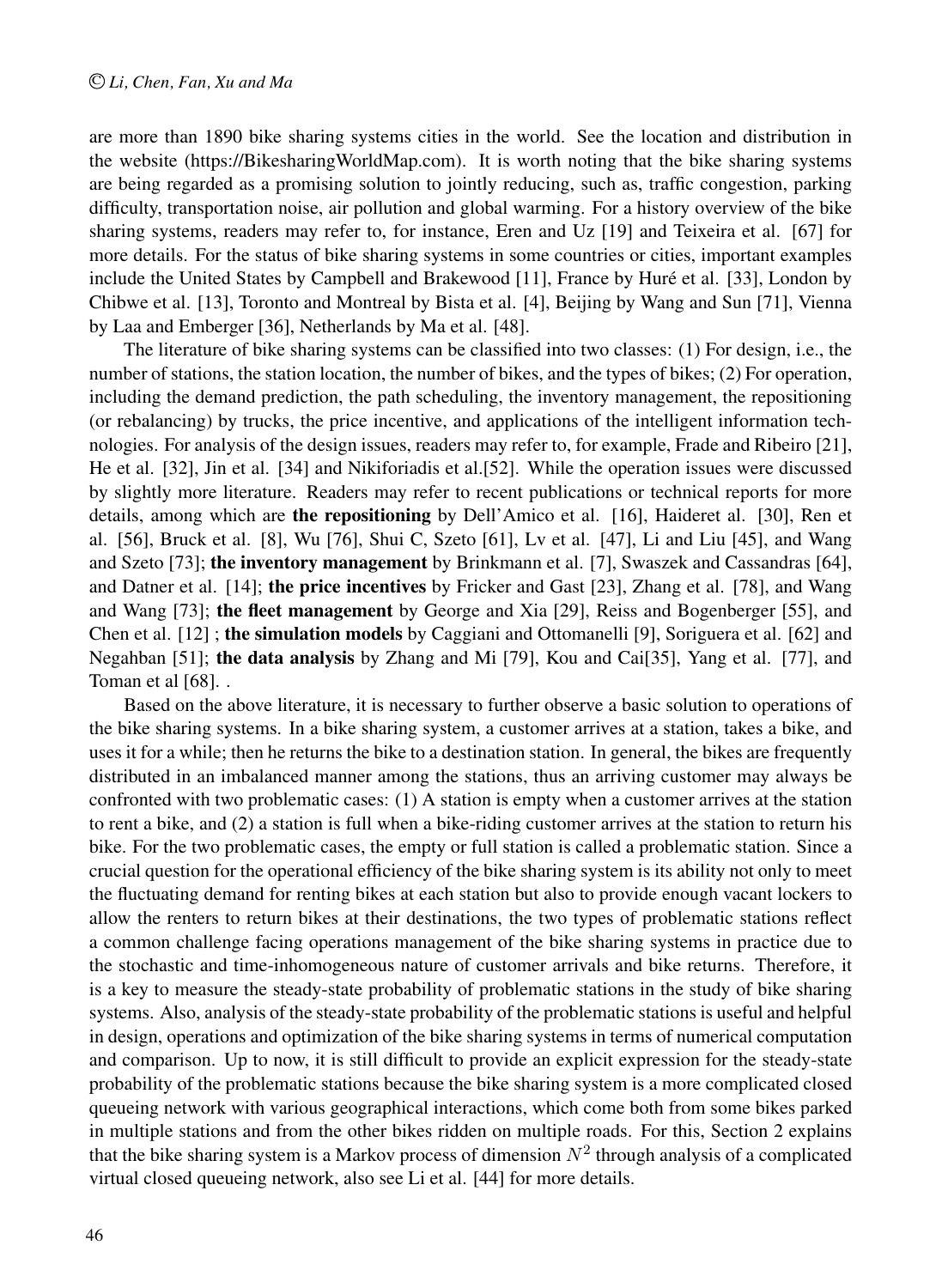To compute the steady-state probability of the problematic stations, it is better to develop a stochastic and dynamic method through applications of the queueing theory as well as Markov processes to the study of bike sharing systems. However, the available works on such a research direction are still few up to now. To survey the recent literature, some significant methods and results are listed as follows. The simple queues: Schuijbroek et al. [59] first computed the transient distribution of the  $M/M/1/C$  queue, which is used to measure the service level in order to establish a mixed integer programming for the bike sharing system. Then they dealt with the inventory rebalancing and the vehicle routing by means of the optimal solution to the mixed integer programming. Raviv et al. [54] provided an effective method for computing the transient distribution of a time-inhomogeneous  $M(t)/M(t)/I/C$  queue, which is used to evaluate the expected number of bike shortages at any station. Ekwedike et al. [18] established a M/M/1/k queue model for studying the dynamics of bike sharing systems. They obtained the transient behavior of the M/M/1/k queue by applying new complex analytic and group symmetry methods directly to the underlying Markov process. The queueing networks: George and Xia [29] provided an effective method of closed queueing networks in the study of vehicle rental systems, and determined the optimal number of parking spaces for each rental location. Li et al. [44] proposed a unified framework for analyzing the closed queueing networks in the study of bike sharing systems. Calafiore et al. [10] analyzed the data from the "ToBike" bike sharing system in Turin, built a closed queueing network, and used numerical simulations of the closed queueing network to offer viable predictions. Samet et al. [58] modeled a closed queuing network with a Repetitive-Service-Random-Destination blocking mechanism and reproduced the system dynamics considering the limited capacity of stations. Shang et al. [60] utilized big data to analyze the impacts of COVID-19 on the user behaviors and environmental benefits of bike sharing system. The mean-field theory: Recently, the mean-field method as well as the queueing theory are applied to analyzing the bike sharing systems. Fricker and Gast [23] provided a detailed analysis for a space-homogeneous bike sharing system in terms of the  $M/M/1/K$  queue and some simple mean-field models, and crucially, they gave the closed-form solution to the minimal proportion of problematic stations. Fricker and Gast [23] used a mean-field approximation to get the asymptotic behavior of the stochastic model as the system size became large. Tao and Pender [66] proved that the mean-field limit and the central limit theorem for an empirical process of the number of stations with  $k$  bikes by an appropriate scaling of their stochastic model. They gave insights on the mean, variance, and sample path dynamics of large-scale bike sharing systems. Fricker and Tibi [24] first studied the central limit and local limit theorems for the independent (non identically distributed) random variables, which support analysis of a generalized Jackson network with product-form solution; then they used the limit theorems to give a better outline of the stationary asymptotic analysis of the locally space-homogeneous bike sharing systems. Li and Fan [43] developed numerical computation of the bike sharing systems under Markovian environment by means of the mean-field theory and the nonlinear QBD processes. The Markov decision processes: A simple closed queuing network is used to establish the Markov decision model in the study of bike sharing systems, and to provide a fluid approximation in order to compute the static optimal policy. Examples include Waserhole and Jost [74], Brinkmann et al. [7], Legros [37], and Pan et al. [53].

For convenience of readers, it is necessary to recall some basic references in which the meanfield theory is applied to the analysis of large-scale stochastic systems. Readers may refer to Spitzer [63], Dawson [15], Sznitman [65], Vvedenskaya et al. [70], Mitzenmacher [50], Turner [69], Graham [27, 28], Benaim and Le Boudec [2], Gast and Gaujal [25, 26], Bordenave et al. [5], Li [39, 40], Li and Lui [46], Li et al. [41, 42], Fricker et al. [23] and Fricker and Tibi [24]. On the other hand, the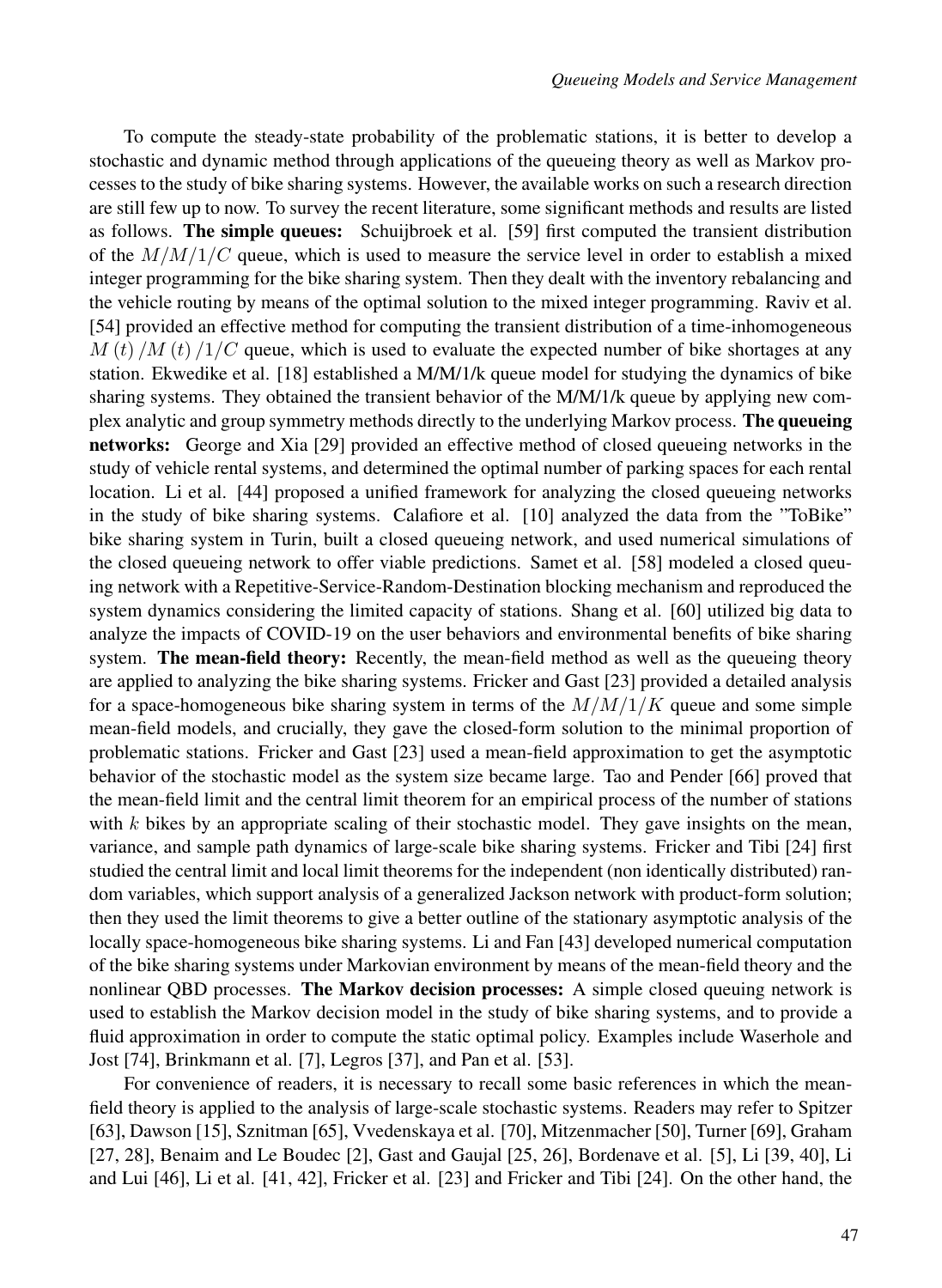metastability of Markov processes may be useful in the study of more general bike sharing systems when the nonlinear Markov processes are applied. Readers may refer to, such as, Bovier [6], Den Hollander [17], Antunes et al. [1], Li [40] and more references therein.

The main contributions of this paper are twofold. The first contribution is to describe a meanfield queueing model to analyze the large-scale bike sharing systems, where the arrival, walk, bikeriding (or return) processes among the stations are given some simplified assumptions whose purpose is to guarantee applicability of the mean-field theory. For this, we develop a mean-field queueing method combining the mean-field theory with the time-inhomogeneous queue, the martingale limits and the nonlinear birth-death processes. To this end, we provide a complete picture of applying the mean-field theory to the study of bike sharing systems through four basic steps: (1) The system of **mean-field equations** is set up by means of a virtual time-inhomogeneous  $M(t)/M(t)/1/K$  queue whose arrival and service rates are determined by means of some mean-field computation; (2) the asymptotic independence (or propagation of chaos) is proved in terms of the martingale limit and the uniqueness of the fixed point; (3) numerical computation of the fixed point is given by using a system of nonlinear equations corresponding to the nonlinear birth-death processes; and (4) performance analysis of the bike sharing system is given through some numerical computation.

The second contribution of this paper is to provide a detailed analysis for computing the steadystate probability of the problematic stations, which is one of the most key measures in the study of bike sharing systems. It is worth noting that the service level, optimal design and control mechanism of bike sharing systems can be computed by means of the steady-state probability of the problematic stations. Therefore, this paper develops effective algorithms for computing the steady-state probability of the problematic stations, and gives a numerically computational framework in the study of bike sharing systems. Furthermore, we use some numerical examples to give valuable observation and understanding on how the performance measures depend on some crucial parameters of the bike sharing system. On the other hand, in view that Fricker and Gast [23], Fricker and Tibi [24] and Li and Fan [43] are the only important references that are closely related to this paper by using the mean-field theory, but differently, this paper provides more work focusing on some key theoretical points such as the virtual time-inhomogeneous  $M(t)/M(t)/1/K$  queue, the mean-field equations, the martingale limits, the nonlinear birth-death processes, numerical computation of the fixed point, and numerical analysis for the steady-state probability of the problematic stations. With successful exposition of the key theoretical points, such a numerical computation can greatly enable a broad study of bike sharing systems. Therefore, the methodology and results of this paper gain new insights on how to establish the mean-field queueing models for discussing more general bike sharing systems by means of the mean-field theory, the time-inhomogeneous queues and the nonlinear Markov processes.

The remainder of this paper is organized as follows. In Section 2, we first describe a largescale bike sharing system with  $N$  identical stations, give a  $N$ -dimensional Markov process for expressing the states of the bike sharing system, and establish an empirical measure process of the N-dimensional Markov process in order to partly overcome the difficulty of state space explosion. In Section 3, we set up a system of mean-field equations satisfied by the expected fraction vector through a virtual time-inhomogeneous  $M(t)/M(t)/1/K$  queue whose arrival and service rates are determined by means of some mean-field computation. In Section 4, we establish a Lipschitz condition, and prove the existence and uniqueness of solution to the system of mean-field equations. In Section 5, we provide a martingale limit of the sequences of empirical measure Markov processes in the bike sharing system. In Section 6, we analyze the fixed point of the system of mean-field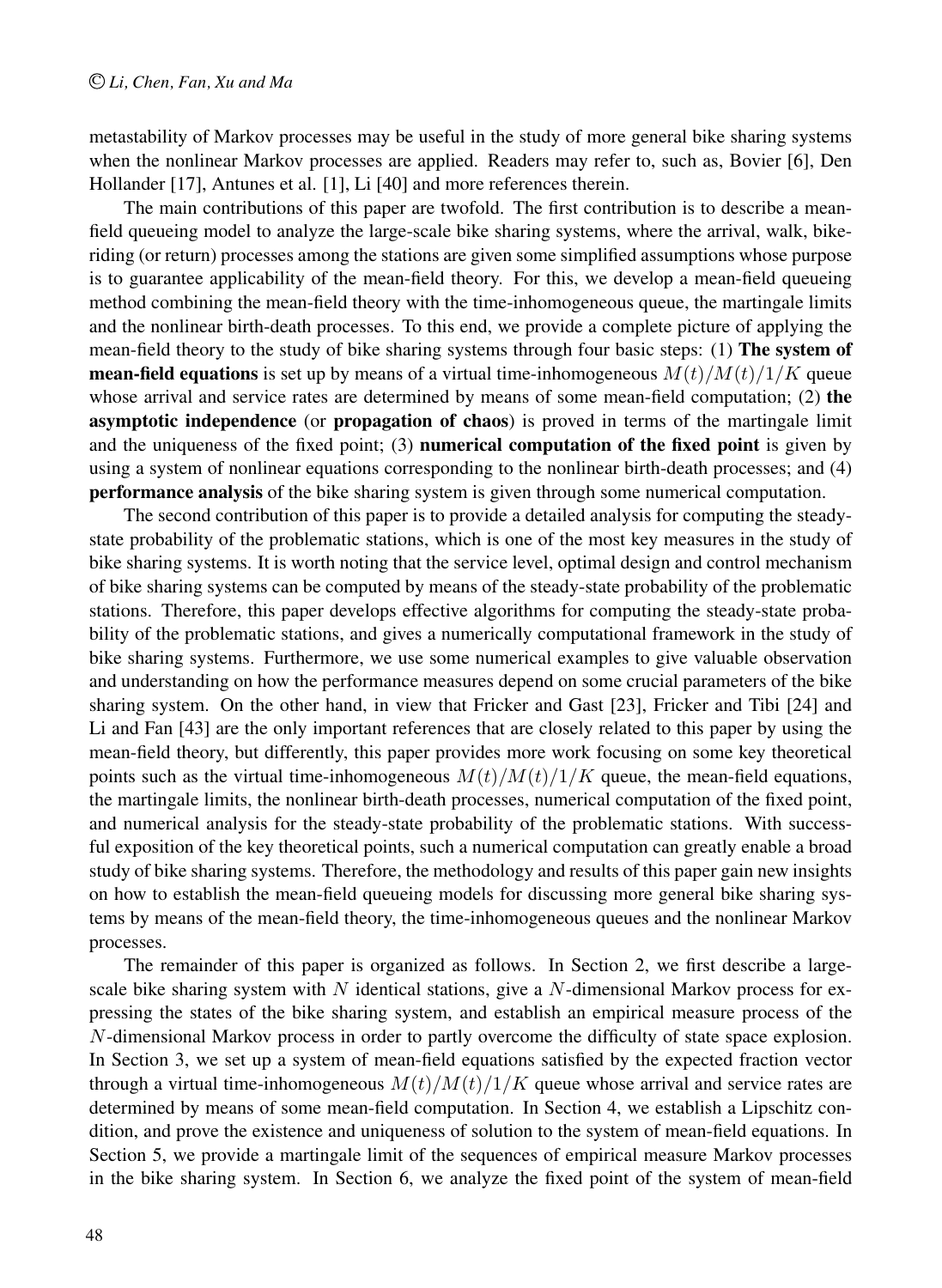equations, and prove that the fixed point is unique. Based on this, we simply analyze the asymptotic independence of the bike sharing system, and also discuss the limiting interchangeability with respect to  $N \to \infty$  and  $t \to +\infty$ . In Section 7, we provide some effective computation of the fixed point, and use some numerical examples to investigate how the steady-state probability of the problematic stations depends on some crucial parameters of the bike sharing system. Some concluding remarks are given in Section 8.

## 2. Model Description

In this section, we first describe a large-scale bike sharing system with  $N$  identical stations, and establish an N-dimensional Markov process for expressing the states of the bike sharing system. To overcome the difficulty of state space explosion, we provide an empirical measure process of the N-dimensional Markov process.

We first show that a bike sharing system can be modeled as a complex stochastic system whose analysis is always difficult and challenging. Then we explain the reasons why it is necessary to develop some simplified models in the study of bike sharing systems. In particular, we indicate that the mean-field theory plays a key role in establishing and analyzing such a simplified model whose purpose is to be able to set up some basic and useful relations among several key parameters of system.

#### A Complex Stochastic System

In the bike sharing system, a customer arrives at a station, takes a bike, and uses it for a while; then he returns the bike to any station and immediately leaves this system. Based on this, if the bike sharing system has N stations for  $N \ge 2$ , then it can contain at most  $N (N - 1)$  roads because there may be a road between any two stations. When the stations and roads are different and heterogeneous, Li et al. [44] showed that the bike sharing system can be modeled as a complicated closed queueing network due to the fact that the total number of bikes is fixed in this system. In this case, the bikes are regarded as the virtual customers, while the stations and the roads are viewed as the virtual servers. Based on this, the closed queueing network is described as a Markov process  $\{\vec{n}(t): t \ge 0\}$  of dimension  $N^2$ , where

$$
\overrightarrow{n}(t) = (\mathbf{n}_1(t), \mathbf{n}_2(t), ..., \mathbf{n}_N(t)),
$$
  

$$
\mathbf{n}_k(t) = (n_k(t); n_{k,1}(t), ..., n_{k,k-1}(t), n_{k,k+1}(t), ..., n_{k,N}(t)),
$$
  

$$
\sum_{k=1}^N n_k(t) + \sum_{i=1}^N \sum_{j \neq i}^N n_{i,j}(t) = NC,
$$

 $n_k(t)$  is the number of bikes parked at Station k,  $n_{k,i}(t)$  is the number of bikes ridden on Road  $k \to j$  for  $j \neq k$  and  $1 \leq j, k \leq N$ , and NC is the total number of bikes in the bike sharing system.

In general, analysis of the Markov process  $\{\vec{n}(t): t \ge 0\}$  of dimension  $N^2$  is usually difficult due to at least three reasons: (1) The state space explosion for a large integer  $N$ , (2) the complex routes among the virtual servers which are either the N stations or the  $N (N - 1)$  roads, and (3) a complicated expression for the steady-state probability distribution of joint queue lengths. See Li and Fan [44] for more details. For this, it is necessary in practice to provide a simplified model that contains only several key parameters of system, while the simplified model is used to set up some basic and useful relations among the key parameters. Crucially, not only do the basic relations support numerical computation of the steady-state probability of the problematic stations, but they are also helpful for performance analysis of the bike sharing system. To provide such a simplified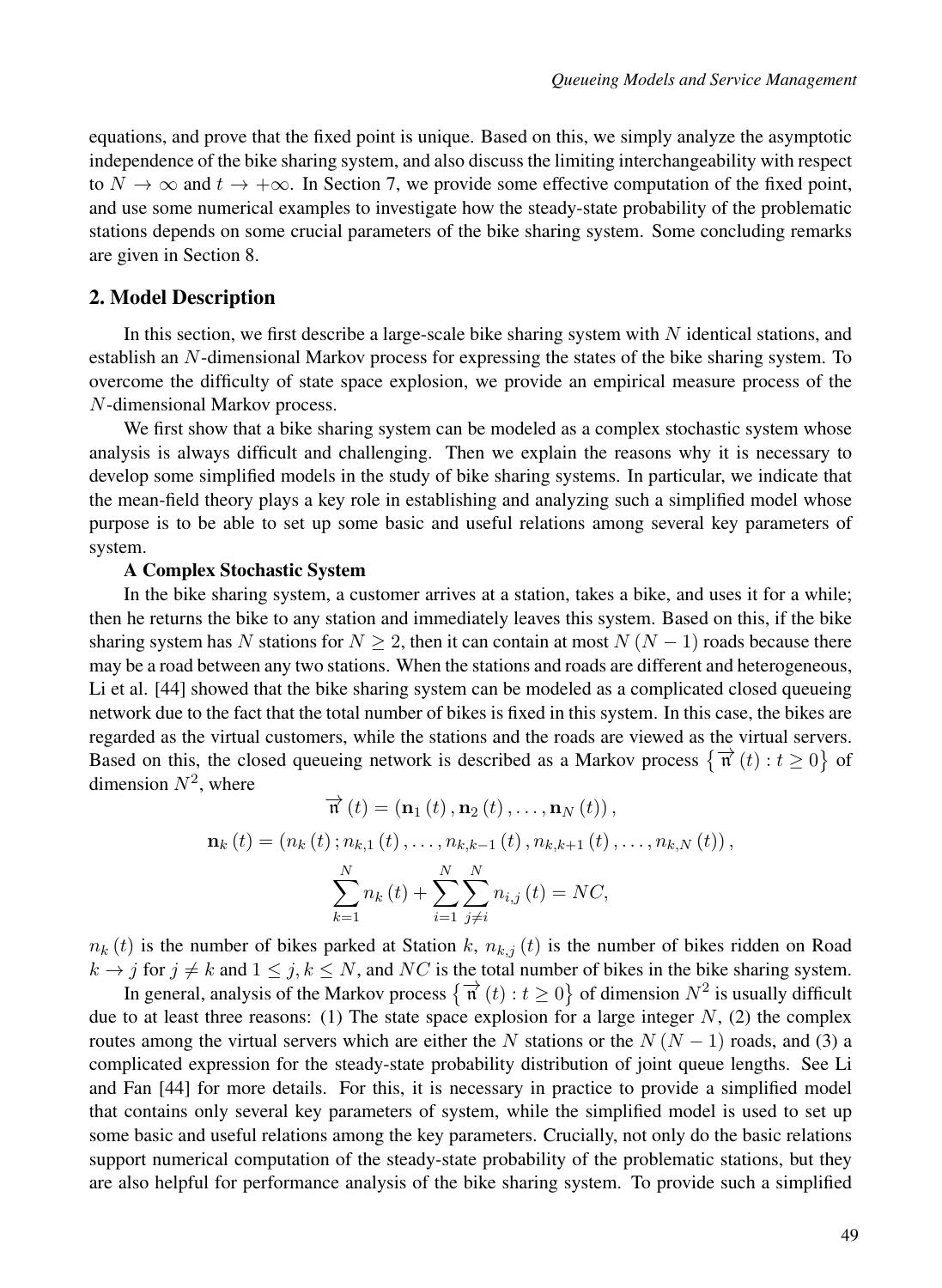model, the remainder of this paper will provide a mean-field queueing model described from the bike sharing system.

# A Basic Condition to Apply the Mean-Field Theory

To apply the mean-field theory, we only need to consider the bike information  $(n_1 (t), n_2 (t))$ ,  $\ldots$ ,  $n_N(t)$  on the N stations, while the bike information of the N (N − 1) roads will be combined into the '*probabilistic behavior*' of the random vector  $(n_1 (t), n_2 (t), \ldots, n_N (t))$  by means of some mean-field computation. See Theorem 1 and its proof in the next section. At the same time, a basic condition is also needed to guarantee the exchangeability of the N-dimensional Markov process  $\{(n_1 (t), n_2 (t), \ldots, n_N (t)) : t \ge 0\}$ , that is, for any permutation  $(i_1, i_2, i_3, \ldots, i_N)$  of  $(1, 2, 3, \ldots, N)$ ,

$$
P\left\{n_1\left(t\right) = k_1, n_2\left(t\right) = k_2, \ldots, n_N\left(t\right) = k_N\right\} = P\left\{n_{i_1}\left(t\right) = k_{i_1}, n_{i_2}\left(t\right) = k_{i_2}, \ldots, n_{i_N}\left(t\right) = k_{i_N}\right\}.
$$

See Li [40] for the mean-field analysis of big networks. In fact, the following assumption (1) that the bike sharing system consists of N identical stations guarantee the exchangeability of the Markov process  $\{(n_1 (t), n_2 (t), \ldots, n_N (t)) : t \ge 0\}$  so that the mean-field theory can be applied to discussing the bike sharing system.

Although the model assumptions to apply mean-field theory are simplified greatly, we can still set up some useful and basic relations among several key parameters of system, and also provide some simple and effective algorithms both for computing the steady-state probability of the problematic stations and for analyzing performance measures of the bike sharing system.

### Simplified Model Assumptions

Based on the above analysis, we make some necessarily simplified assumptions for applying the mean-field theory to studying the bike sharing system as follows:

(1) The N identical stations: The bike sharing system consists of N identical stations, each of which has a finite bike capacity. At the initial time  $t = 0$ , each station contains C bikes and K positions to park the bikes, where  $1 \leq C < K < \infty$ .

(2) The arrive processes: The arrivals of outside customers at the bike sharing system are a Poisson process with arrival rate  $N\lambda$  for  $\lambda > 0$ .

(3) The walk processes: If an outside or walking customer arrives at an empty station in which no bike may be rented, then he has to walk to another station again in the hope of renting a bike. We assume that the customer may rent a bike from a station within at most  $\omega$  consequent walks, otherwise he will directly leave this system (that is, if he has not rented a bike after  $\omega$  consequent walks yet). Note that one walk is viewed as a process that the customer walks from an empty station to another station. Since the limit of time or energy of customers, we assume  $\omega$  as a maximal number of the times of consequent walks.

We assume that the walk times between any two stations are all exponential with walk rate  $\gamma > 0$ . Obviously, the expected walk time is  $1/\gamma$ .

(4) The bike-riding (or return) processes: If a bike-riding customer arrives at a full station in which no parking position is available, then he has to ride the bike to another station again. We assume that the returning-bike process is persistent in the sense that the customer must find a station with an empty position to return his bike (that is, he can not leave this system before his bike is returned), because the bike is the public property so that no one can make it his own.

We assume that the bike-riding times between any two stations are all exponential with bikeriding rate  $\mu$  for  $\gamma \leq \mu < +\infty$ . Clearly, the expected bike-riding time is  $1/\mu$ .

(5) The departure discipline: The customer departure has two different cases: (a) The customer directly leaves the bike sharing system if he has not rented a bike yet after  $\omega$  consequent walks; or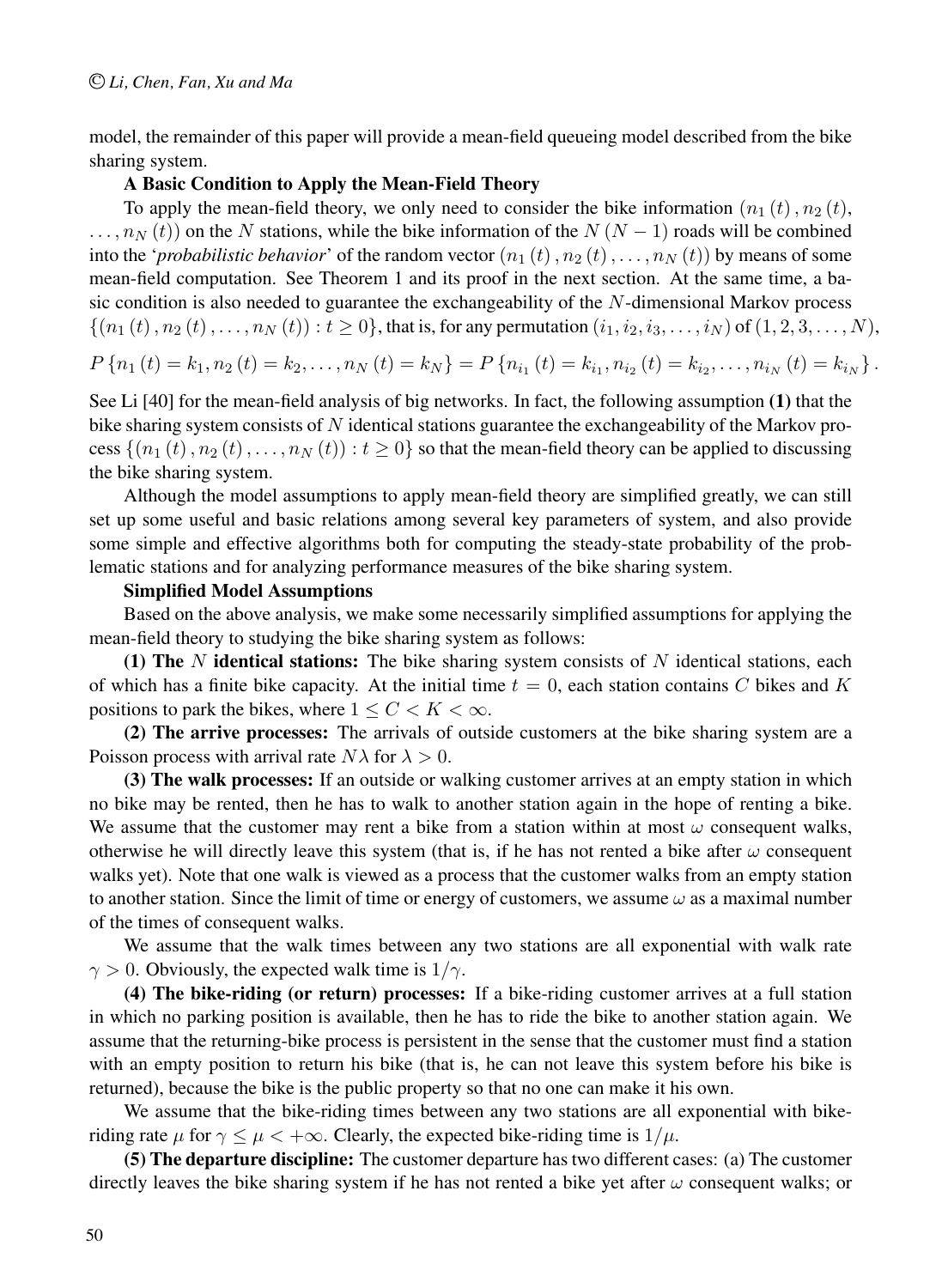(b) once one customer takes, uses and returns the bike to a station, he completes this trip, thus he can immediately leave the bike sharing system.

We assume that the arrival, walk and bike-riding processes are independent, and all the above random variables are independent of each other. Note that the randomly bike-riding and walk times show that the road length between any two stations is considered in this paper. For such a bike sharing system, Figure 1 provides some physical interpretation.



Figure 1. The physical interpretation of a bike sharing system

Remark 1. *(1) The assumption of the* N *identical stations is used to guarantee applicability of the mean-field theory, that is, the* N-dimensional Markov process  $\{(n_1(t), n_2(t),..., n_N(t)) : t \geq 0\}$ 0} *is exchangeable. Although the model assumptions to apply the mean-field theory are simplified greatly (note that several key parameters of system will be observed and analyzed in such a simple form), we can still set up some useful and basic relations among the key parameters of system, and also find some valuable law and pattern both from computing the steady-state probability of the problematic stations and from analyzing performance measures of the bike sharing system.*

*(2) It is necessary to explain the maximal number* ω *of consequent walks of the customer. If*  $\omega = 0$ , then the arriving customer immediately leaves this system once he arrives at a full station. *If*  $\omega$  *is smaller, then the customer would like to find an available bike at a lucky station through at most* ω *consequent walks, because a bike can help him to promptly deal with a number of important things so that he would like to accept the time delay due to the hope of renting a bike within at most* ω *consequent walks.*

*(3) The road lengths among the* N *stations are considered here, while the bike-riding time on any road is exponential with bike-riding rate* µ*. Based on this, the road length is measured by means of the randomly bike-riding time. In addition, the assumption with*  $0 < \gamma < \mu < +\infty$  *makes sense in practice because the riding bike is faster than the walk on any road. On the other hand, the assumptions on the i.i.d. bike-riding times and on the i.i.d. walk times are to guarantee applicability of the*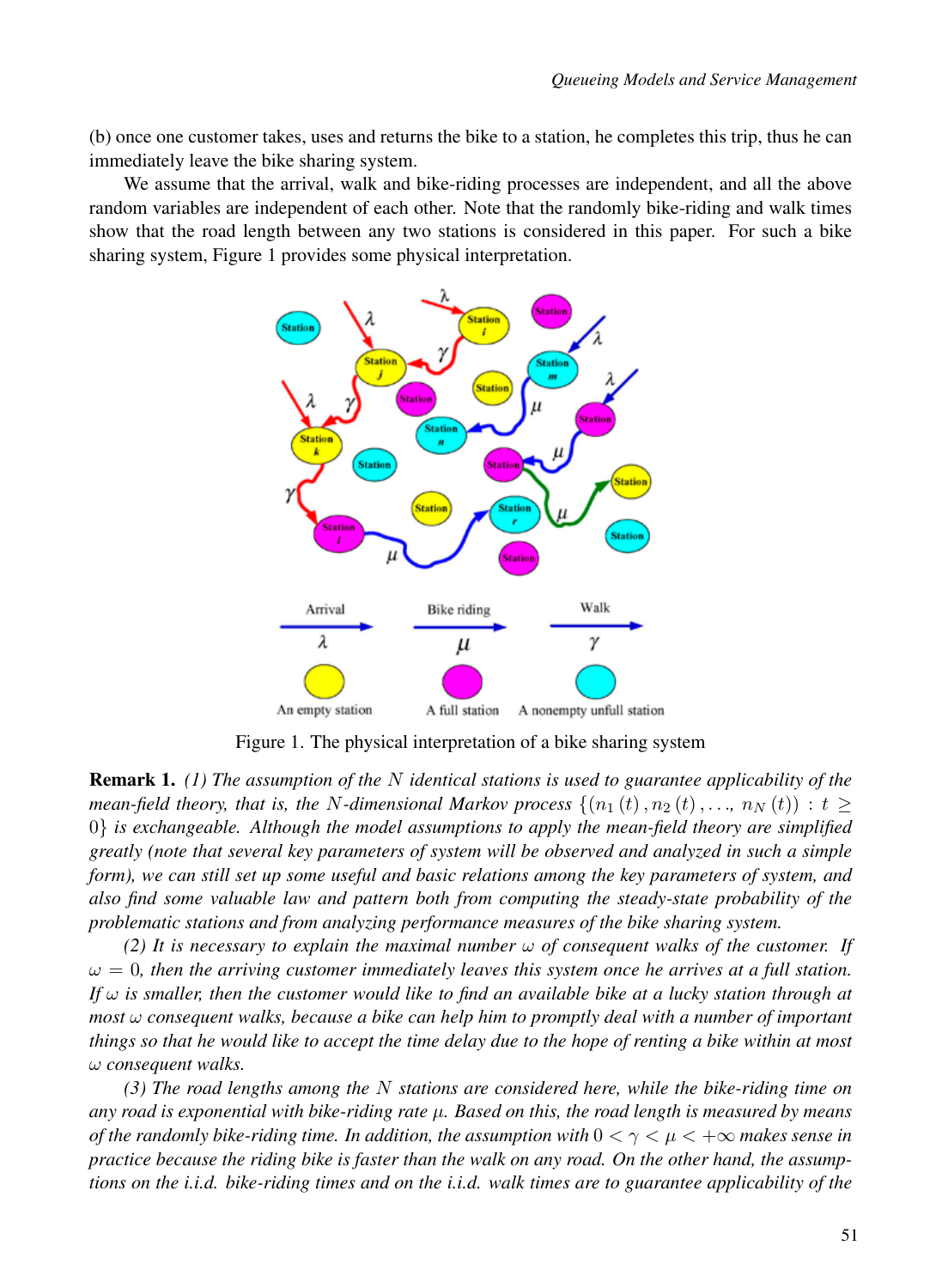*mean-field theory, that is, the* N-dimensional Markov process  $\{(n_1 (t), n_2 (t),...,n_N (t)): t \geq 0\}$ *is exchangeable. Therefore, the* N *identical stations also contain their identically physical factors under a random setting.*

In the remainder of this section, we first establish an N-dimensional Markov process for expressing the states of the bike sharing system. Then we give an empirical measure process of the N-dimensional Markov process in order to overcome the difficulty of state space explosion.

Let  $X_i^{(N)}(t)$  be the number of bikes parked in Station i at time  $t \geq 0$ . Then  $X_i^{(N)}(t) = n_i(t)$ , and henceforth we only use the notation  $X_i^{(N)}(t)$ . It is easy to see from the above model descriptions that  $\mathcal{X} = \left\{ \left( X_1^{(N)}(t), X_2^{(N)}(t), \ldots, X_N^{(N)}(t) \right) : t \ge 0 \right\}$  is an N-dimensional Markov process. In general, it is always more difficult to directly study the N-dimensional Markov process  $\mathcal X$  due to the state space explosion. Thus we need to introduce an empirical measure process of the N-dimensional Markov process  $X$  as follows. We write

$$
Y_k^{(N)}(t) = \frac{1}{N} \sum_{i=1}^N \mathbf{1}_{\left\{X_i^{(N)}(t) = k\right\}},
$$

where  $1_{\{\cdot\}}$  is an indicator function. Obviously,  $Y_k^{(N)}(t)$  is the proportion of the stations with k bikes at time  $t$ , and  $0 \le \sum_{i=1}^N \mathbf{1}_{\left\{X_i^{(N)}(t)=k\right\}} \le N.$  Let

$$
\mathbf{Y}^{(N)}(t) = \left(Y_0^{(N)}(t), Y_1^{(N)}(t), ..., Y_{K-1}^{(N)}(t), Y_K^{(N)}(t)\right).
$$

Then it is easy to see that the empirical measure process  $\{Y^{(N)}(t): t \ge 0\}$  is a Markov process on the state space  $\Omega = [0, 1]^{K+1}$ .

To study the empirical measure Markov process, we write

$$
y_{k}^{\left(N\right)}\left(t\right)=E\left[Y_{k}^{\left(N\right)}\left(t\right)\right]
$$

and

$$
\mathbf{y}^{(N)}(t) = \left(y_0^{(N)}(t), y_1^{(N)}(t), ..., y_{K-1}^{(N)}(t), y_K^{(N)}(t)\right).
$$

### 3. The Mean-Field Equations

In this section, we first describe the bike sharing system as a virtual time-inhomogeneous  $M(t)/M(t)/1/K$ queue whose arrival and service rates are determined by means of the mean-field theory. Then we set up a system of mean-field equations, which is satisfied by the expected fraction vector  $y^{(N)}(t)$ , in terms of the virtual time-inhomogeneous  $M(t)/M(t)/1/K$  queue.

Note that the  $N$  stations are identical according to the above model description on both system parameters and operations discipline, thus we can use the mean-field theory to study the bike sharing system. In this case, we only need to observe a tagged station (for example, Station 1) whose number of bikes is regarded as a virtual time-inhomogeneous  $M(t)/M(t)/1/K$  queue (see Figure 2); while the other  $N-1$  stations have some impact on the tagged station, and the impact can be analyzed by means of the empirical measure process through a mean-field computation for the new arrival and service rates in this virtual queue. Specifically, we also explain the reason why the new arrival and service processes in this virtual queue are time-inhomogeneous. See Figure 2 for more details.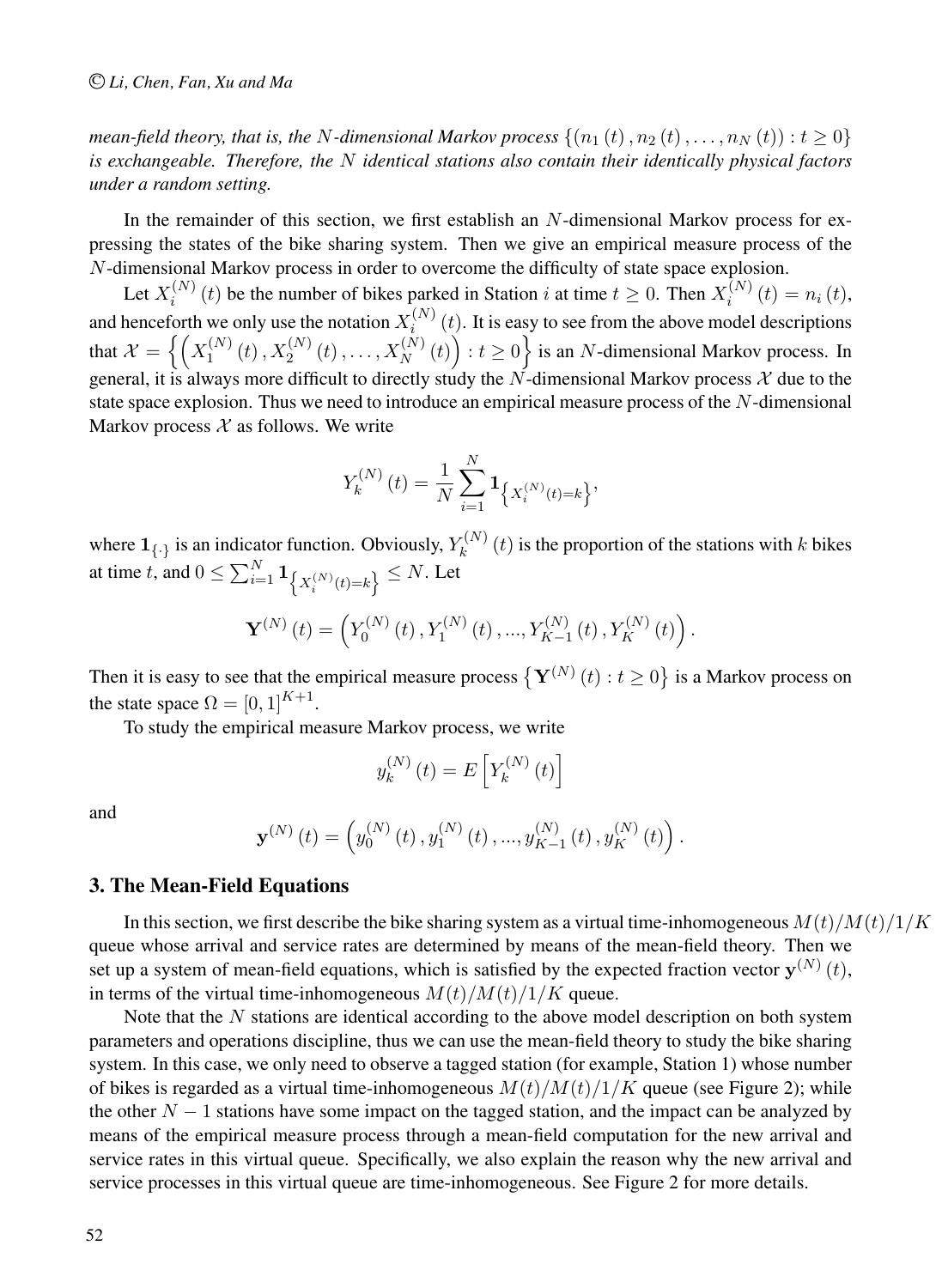

Figure 2. The state transitions in the  $M(t)/M(t)/1/K$  queue

It is necessary to explain the difference of the arrival and service processes between the bike sharing system and the virtual time-inhomogeneous  $M(t)/M(t)/1/K$  queue. For example, if a real customer arrives and rents a bike at a tagged station, then the number of bikes parked in the tagged station decreases by one, thus the real customer arrivals at the tagged station should be a part of the service process of the  $M(t)/M(t)/1/K$  queue; while if a real customer returns a bike to a tagged station and leaves this system (i.e., his trip is completed), then the number of bikes parked in the tagged station increases by one, thus the real customers' returning their bikes to the tagged station should be a part of the arrival process of the  $M(t)/M(t)/1/K$  queue. Furthermore, the following Theorem 1 provides a more detailed analysis for various parts of the arrival and service processes in the virtual time-inhomogeneous  $M(t)/M(t)/1/K$  queue.

For the time-inhomogeneous  $M(t)/M(t)/1/K$  queue, now we use the mean-field theory to discuss its Poisson input with arrival rate  $\xi_l^{(N)}(t)$  for  $0 \le l \le K - 1$  and its exponential service times with service rate  $\eta_k^{(N)}(t)$  for  $1 \le k \le K$ .

The following theorem provides expressions for the arrival and service rates:  $\xi_l^{(N)}(t)$  for  $0 \leq$  $l \leq K - 1$  and  $\eta_k^{(N)}(t)$  for  $1 \leq k \leq K$ , respectively. Note that the time-inhomogeneous arrival and service rates will play a key role in our mean-field study later.

**Theorem 1.** *For*  $1 \le k \le K$  *and*  $\omega = 0, 1, 2, \ldots$ *, we have* 

$$
\eta_k^{(N)}(t) = \eta^{(N)}(t) = \lambda + \gamma y_0^{(N)}(t) \frac{1 - \left[ y_0^{(N)}(t) \right]^{\omega}}{1 - y_0^{(N)}(t)}.
$$
\n(1)

*At the same time, for*  $0 \le l \le K - 1$  *we have* 

$$
\xi_{l}^{(N)}(t) = \begin{cases} \frac{\mu}{N} \frac{1}{1 - y_{K}^{(N)}(t)} \left\{ (C - l) + (N - 1) \left[ C - \sum_{k=1}^{K} k y_{k}^{(N)}(t) \right] \right\}, & 0 \le l \le C - 1, \\ \frac{\mu}{N} \frac{1}{1 - y_{K}^{(N)}(t)} \left\{ (N - 1) \left[ C - \sum_{k=1}^{K} k y_{k}^{(N)}(t) \right] \right\}, & C \le l \le K - 1. \end{cases}
$$
(2)

**Proof.** We first prove Equation (1). In this case, we need to specifically deal with State 0. If one customer arrives at an empty station, then the customer has to walk from the empty station to another station. It is easy to see that the bikes parked at the tagged station will have two different cases: (a) There is at least one bike with probability  $\sum_{i=1}^{K} y_i^{(N)}(t)$ ; and (b) there is no bike with probability  $y_0^{(N)}(t)$ . For Case (a), the customer can rent a bike for his trip; while for Case (b), the customer will have to walk to another station again until he hopes to be able to rent a bike from a next station within the  $\omega$  consequent walks. Notice that the role played by State 0 is depicted in Figure 3, thus we can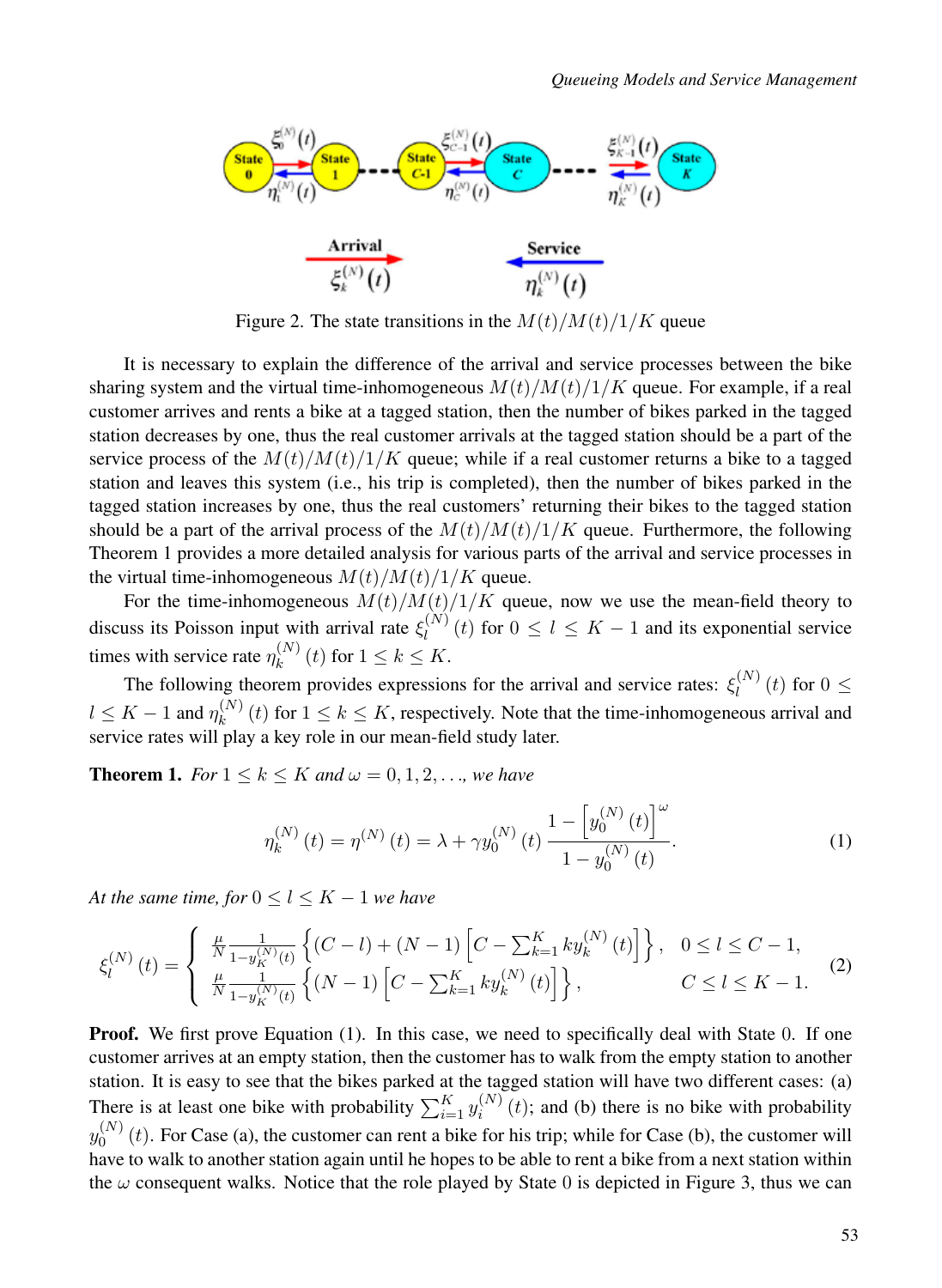easily observe that the state transitions from State 0 are jointly caused by the arrival, walk and return (or bike-riding) processes.



Figure 3. The state transitions for computing  $\eta_k^{(N)}(t)$ 

To compute the service rate  $\eta_k^{(N)}(t)$  for  $1 \le k \le K$ , it is seen from Figure 3 that State 0 (that is, the tagged station is empty) is a key, and it leads to the rate  $\gamma\left[y_0^{(N)}(t)\right]^n$  with respect to n consequent walks, where the *n* consequent walks correspond to *n* empty stations with probability  $\left[y_0^{(N)}(t)\right]^n$  for  $1 \leq n \leq \omega$ . In the final walk with  $n = \omega$ , either the customer rents a bike at a nonempty station, or he directly leaves the bike sharing system if no bike is rented after  $\omega$  consequent walks. Thus the number of the consequent walks to find an available station may be 1 with probability  $y_0^{(N)}(t)$ , 2 with  $\left[y_0^{(N)}(t)\right]^2$ , and generally, n with  $\left[y_0^{(N)}(t)\right]^n$  for  $1 \le n \le \omega$ . Based on this, for the virtual time-inhomogeneous  $M(t)/M(t)/1/K$  queue, we obtain its service rates in States k for  $1 \leq k \leq K$ as follows:

$$
\eta_k^{(N)}(t) = \lambda + \gamma y_0^{(N)}(t) + \gamma \left[ y_0^{(N)}(t) \right]^2 + \gamma \left[ y_0^{(N)}(t) \right]^3 + \dots + \gamma \left[ y_0^{(N)}(t) \right]^{\omega}
$$
  
=  $\lambda + \gamma y_0^{(N)}(t) \frac{1 - \left[ y_0^{(N)}(t) \right]^{\omega}}{1 - y_0^{(N)}(t)}$   
=  $\eta^{(N)}(t)$ ,

which is independent of the number  $k = 1, 2, \ldots, K$ .

Now, we prove Equation (2) in terms of the mean-field theory. Note that we can compute the arrival rates  $\xi_l^{(N)}(t)$  for  $0 \le l \le K-1$  according to a detailed probability analysis on States l for  $0 \le l \le K - 1$ .

For  $l = 0$  (i.e., States 0), all the original C bikes in the tagged station are rented to travel on the roads. For the other  $N-1$  stations, our computation for the number of bikes rented to travel on the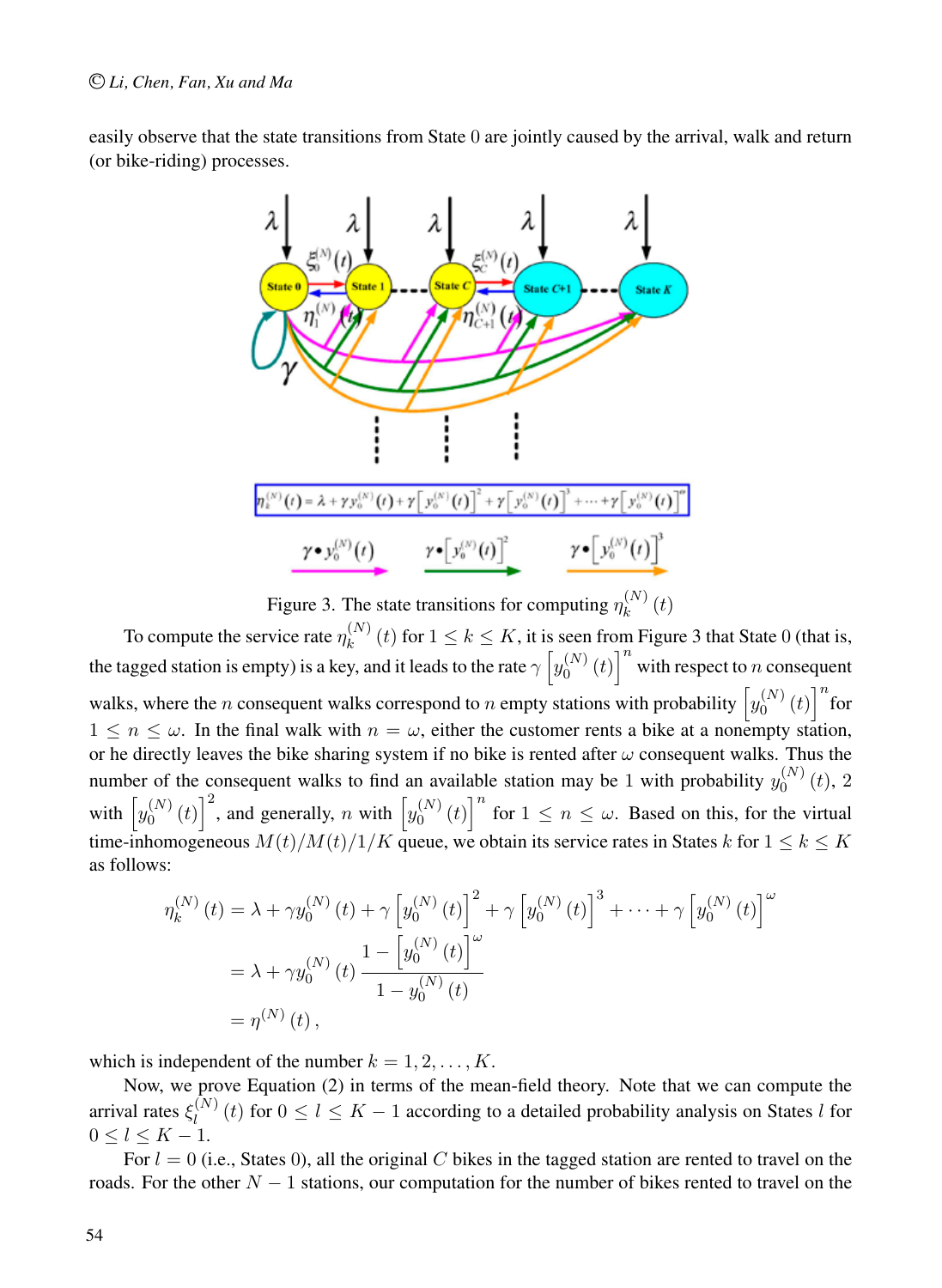roads is based on the mean-field theory (i.e., under an average setting), thus the expected number of bikes rented to travel on the roads is given by

$$
(N-1)\cdot \left[C-\sum_{k=1}^K k y_k^{(N)}(t)\right],
$$

where  $\sum_{k=1}^{K} ky_k^{(N)}(t)$  is the expected number of bikes parked in the tagged station, while  $C - \sum_{k=1}^{K} ky_k^{(N)}(t)$  is the expected number of bikes rented to travel on the roads from the tagged station. Therefore, for the  $N$  stations, the total expected number of bikes rented to travel on the roads is given by

$$
C + (N - 1) \cdot \left[ C - \sum_{k=1}^{K} k y_k^{(N)}(t) \right].
$$

Note that the returning-bike process of each bike is persistent in the sense that the customer keeps finding an empty position in the next station, it is easy to check that the return rate of each riding bike arriving at the tagged station is given by

$$
\mu + \mu y_K^{(N)}(t) + \mu \left[ y_K^{(N)}(t) \right]^2 + \mu \left[ y_K^{(N)}(t) \right]^3 + \dots = \mu \frac{1}{1 - y_K^{(N)}(t)},
$$

where  $\left[y_K^{(N)}(t)\right]^n$  is the probability that a customer n times continuously returns his bike to n full stations. Thus we use the mean-field computation to obtain that for State 0 (for  $l = 0$ ),

$$
\xi_0^{(N)}(t) = \frac{1}{N} \left\{ C + (N - 1) \left[ C - \sum_{k=1}^K k y_k^{(N)}(t) \right] \right\} \cdot \mu \frac{1}{1 - y_K^{(N)}(t)}
$$
  
= 
$$
\frac{\mu}{N} \frac{1}{1 - y_K^{(N)}(t)} \left\{ C + (N - 1) \left[ C - \sum_{k=1}^K k y_k^{(N)}(t) \right] \right\}.
$$

Similarly, for States l with  $1 \leq l \leq C-1$ , we have

$$
\xi_l^{(N)}(t) = \frac{\mu}{N} \frac{1}{1 - y_K^{(N)}(t)} \left\{ (C - l) + (N - 1) \left[ C - \sum_{k=1}^K k y_k^{(N)}(t) \right] \right\}.
$$

Finally, for States l with  $C \leq l \leq K$ , since all the original C bikes are parked in the tagged station, we obtain

$$
\xi_{l}^{(N)}(t) = \frac{\mu}{N} \frac{1}{1 - y_{K}^{(N)}(t)} \left\{ (N - 1) \left[ C - \sum_{k=1}^{K} k y_{k}^{(N)}(t) \right] \right\},\,
$$

which is independent of the number  $l = C, C + 1, \ldots, K$ . This completes this proof.

Remark 2. *(1) In Equation (1), for the number of consequent walks, it may be useful to observe two special cases:* (a) If  $\omega = 0$ ,  $\eta_k^{(N)}(t) = \lambda$ . (b) If  $\omega \to \infty$ , then  $\eta_k^{(N)}(t) = \lambda + \gamma y_0^{(N)}(t) / \left[1 - y_0^{(N)}(t)\right]$ .

(2) The time-inhomogeneous  $M(t)/M(t)/1/K$  queue is a fictitious queueing system corre*sponding to the number of bikes parked in the tagged station, while its virtual arrival and virtual*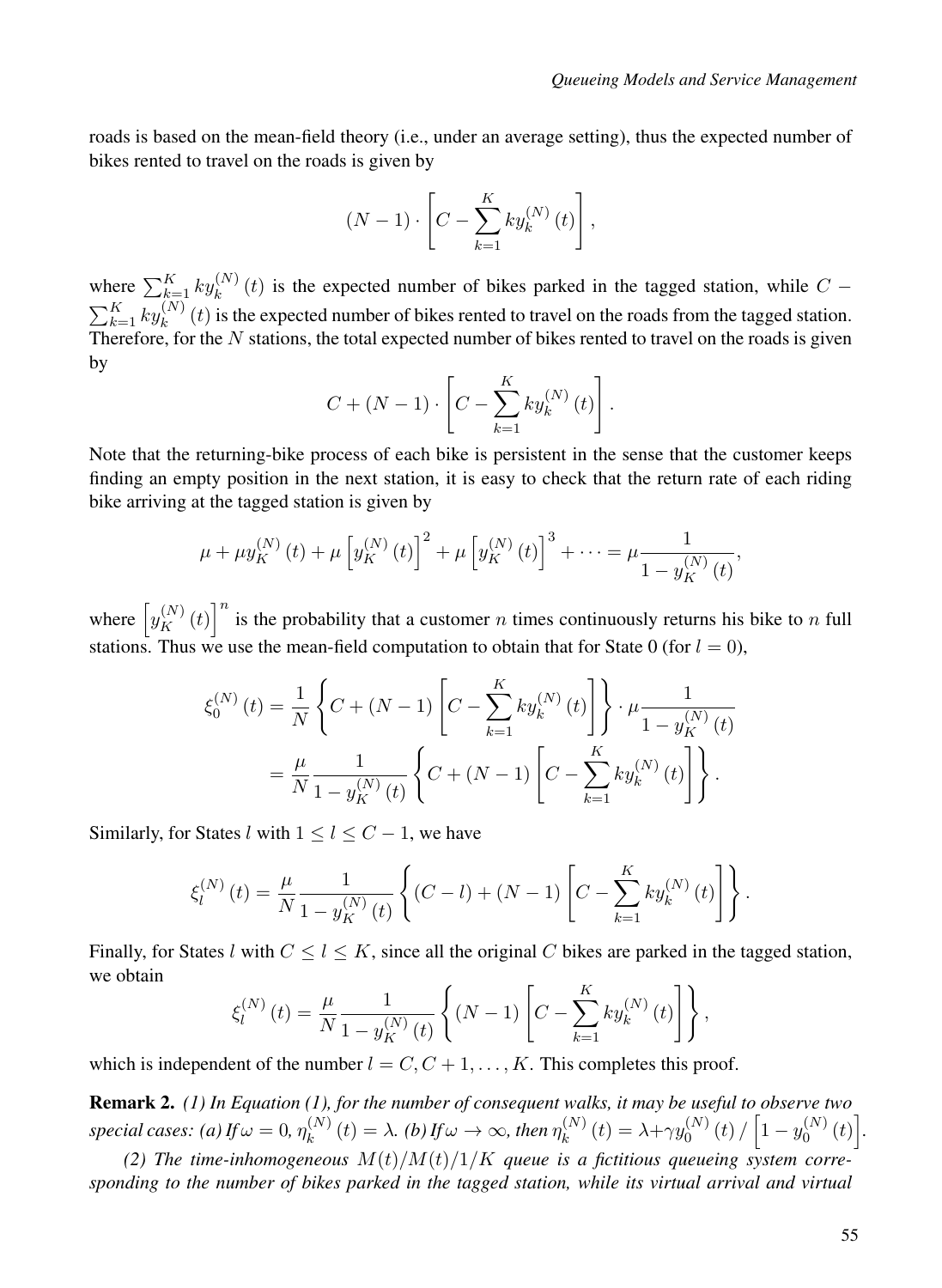*service rates are determined by means of the empirical measure process through some mean-field computation.*

*(3) It is seen from the proof of Theorem 1 that the different ages of "finding-bike attempts" and "returning-bike attempts" has not any influence on the mean-field computation due to the memoryless property of the exponential distributions and of the Poisson processes. Thus, the mean-field method can be successfully applied to our current analysis of the bike sharing system. However, it will be very difficult (or an open problem) to apply the mean-field method if there exist general distributions or general renewal processes in the bike sharing system.*

In the remainder of this section, we set up a system of mean-field equations by means of the time-inhomogeneous  $M(t)/M(t)/1/K$  queue whose state transition relation is depicted in Figure 2 with the arrival rate  $\xi_l^{(N)}(t)$  for  $0 \le l \le K - 1$ , and with service rate  $\eta_k^{(N)}(t) = \eta^{(N)}(t)$  for  $1 \leq k \leq K$ . To establish such mean-field equations, readers nay refer to, such as, Li and Lui [46], Li et al. [41, 42] and Fricker and Gast [23] for more details.

To apply the mean-field theory, the number of bikes parked in the tagged station is described as the virtual time-inhomogeneous  $M(t)/M(t)/1/K$  queue. Thus we can set up a system of meanfield equations in terms of the (nonlinear) birth-death process corresponding to the  $M(t)/M(t)/1/K$ queue. To this end, we denote by  $Q(t)$  the queue length of the  $M(t)/M(t)/1/K$  queue at time  $t > 0$ . Then it is seen from Figure 2 that  $\{Q(t): t > 0\}$  is a time-inhomogeneous continuous-time birth-death process whose infinite generator is given by

$$
\mathbf{V}_{\mathbf{y}^{(N)}(t)} = \begin{pmatrix} B_1(t) & B_0(t) & & \\ B_2(t) & -\Theta_C^{(N)}(t) & \xi_C^{(N)}(t) & & \\ & \eta^{(N)}(t) & -\Theta_C^{(N)}(t) & \xi_C^{(N)}(t) & & \\ & & \ddots & \ddots & \ddots & \\ & & & & \eta^{(N)}(t) & -\Theta_C^{(N)}(t) & \xi_C^{(N)}(t) \\ & & & & & \eta^{(N)}(t) & -\eta^{(N)}(t) \end{pmatrix}, \quad (3)
$$

where

$$
\eta^{(N)}(t) = \lambda + \gamma y_0^{(N)}(t) \frac{1 - \left[ y_0^{(N)}(t) \right]^{\omega}}{1 - y_0^{(N)}(t)},
$$

for  $0 \leq l \leq C$ 

$$
\xi_l^{(N)}(t) = \frac{\mu}{N} \frac{1}{1 - y_K^{(N)}(t)} \left\{ (C - l) + (N - 1) \left[ C - \sum_{k=1}^K k y_k^{(N)}(t) \right] \right\}
$$

and

$$
\Theta_l^{(N)}(t) = \xi_l^{(N)}(t) + \eta^{(N)}(t) ;
$$
\n
$$
B_1(t) = \begin{pmatrix}\n-\xi_0^{(N)}(t) & \xi_0^{(N)}(t) & \xi_1^{(N)}(t) & \dots & \dots & \dots \\
\eta^{(N)}(t) & -\Theta_1^{(N)}(t) & \xi_1^{(N)}(t) & \dots & \dots & \dots \\
\vdots & \vdots & \ddots & \vdots & \ddots & \vdots \\
\eta^{(N)}(t) & -\Theta_{C-2}^{(N)}(t) & \xi_{C-2}^{(N)}(t) & \dots & \dots \\
\vdots & \vdots & \ddots & \vdots & \vdots \\
\eta^{(N)}(t) & -\Theta_{C-1}^{(N)}(t) & \dots & -\Theta_{C-1}^{(N)}(t)\n\end{pmatrix}_{C \times C} ,
$$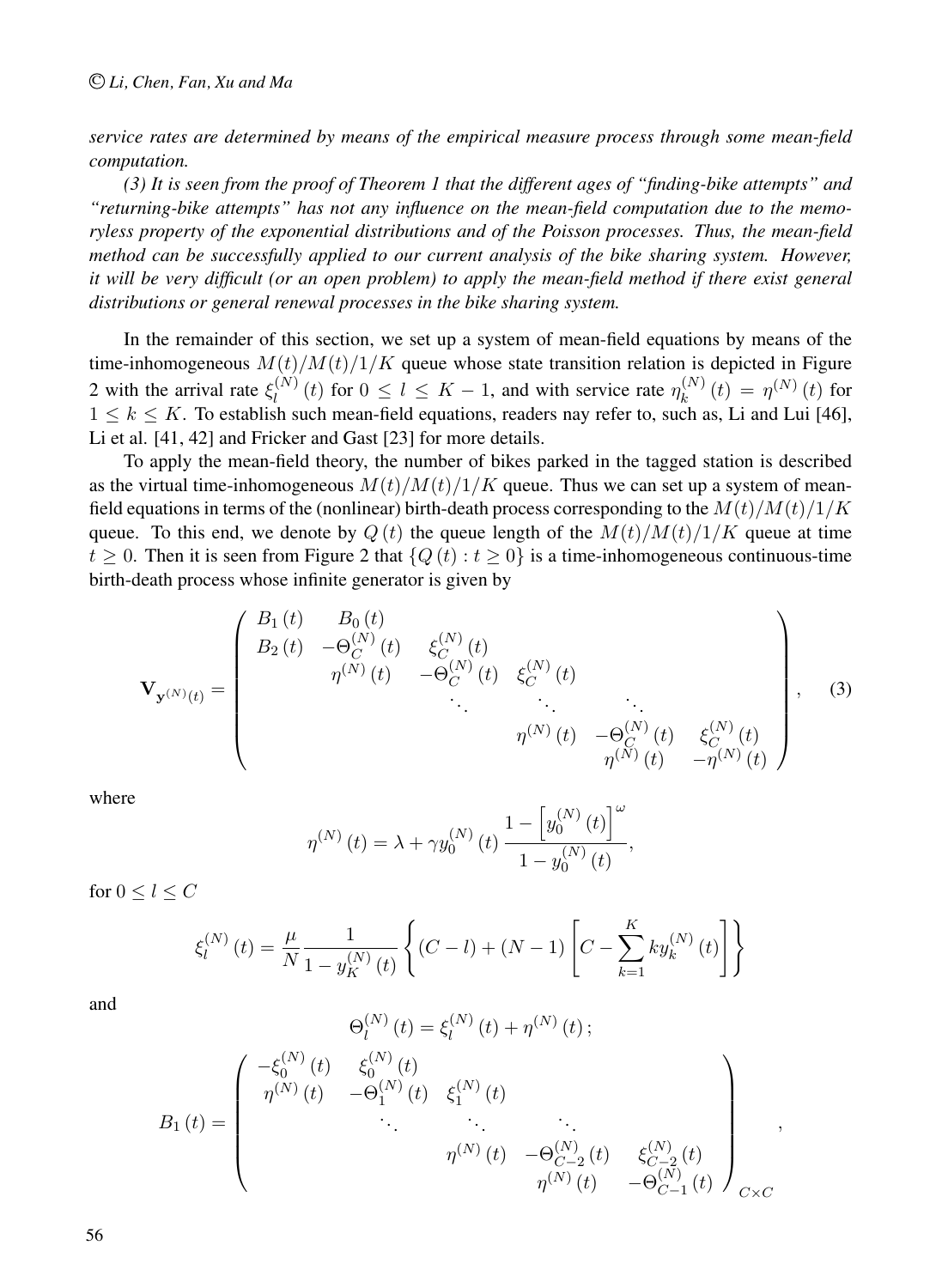### *Queueing Models and Service Management*

$$
B_0(t) = (0, 0, \dots, 0, \xi_{C-1}^{(N)}(t))^{T}
$$

and

$$
B_2(t) = \left(0, 0, \ldots, 0, \eta^{(N)}(t)\right),\,
$$

 $A<sup>T</sup>$  denotes the transpose of the vector (or matrix) A.

Using the birth-death process described in Figure 2, we obtain a system of mean-field (or ordinary differential) equations as follows:

$$
\frac{d}{dt}y_0^{(N)}(t) = -\xi_0^{(N)}(t) y_0^{(N)}(t) + \eta^{(N)}(t) y_1^{(N)}(t) ,
$$

for  $1 \leq k \leq K-1$ 

$$
\frac{d}{dt} y_k^{(N)}(t) = \xi_{k-1}^{(N)}(t) y_{k-1}^{(N)}(t) - \left[\xi_k^{(N)}(t) + \eta^{(N)}(t)\right] y_k^{(N)}(t) + \eta^{(N)}(t) y_{k+1}^{(N)}(t),
$$
  

$$
\frac{d}{dt} y_K^{(N)}(t) = \xi_{K-1}^{(N)}(t) y_{K-1}^{(N)}(t) - \eta^{(N)}(t) y_K^{(N)}(t).
$$

Now, we write the above system of mean-field equations in a vector form as

$$
\frac{\mathrm{d}}{\mathrm{d}t}\mathbf{y}^{(N)}\left(t\right) = \mathbf{y}^{(N)}\left(t\right)\mathbf{V}_{\mathbf{y}^{(N)}(t)},\tag{4}
$$

with the boundary and initial conditions

$$
\mathbf{y}^{(N)}(t) e = 1, \ \mathbf{y}^{(N)}(0) = \mathbf{g}, \tag{5}
$$

where  $\mathbf{g} = (g_0, g_1, \dots, g_K)$  with  $g_i \ge 0$  for  $0 \le i \le K$  and  $\sum_{i=0}^{K} g_i = 1$ , and e is a column vector of ones with a suitable dimension in the context.

Remark 3. *To deal with the time-inhomogeneous continuous-time birth-death process, readers may refer to Chapter 8 in Li [38] for more details, where the detailed literatures are surveyed both for the time-inhomogeneous queues and for the time-inhomogeneous Markov processes.*

### 4. A Lipschitz Condition

In this section, we first establish a Lipschitz condition. Then we prove the existence and uniqueness of solution to the system of ordinary differential equations by means of the Lipschitz condition.

We write

$$
\frac{\mathrm{d}}{\mathrm{d}t}\mathbf{y}\left(t\right) = \mathbf{y}\left(t\right)\mathbf{V}_{\mathbf{y}(t)},\tag{6}
$$

with the boundary and initial conditions

$$
y(t) e = 1, y(0) = g,
$$
 (7)

where

$$
\mathbf{V}_{\mathbf{y}(t)} = \begin{pmatrix} -a(t) & a(t) & & \\ b(t) & -c(t) & a(t) & & \\ & \ddots & \ddots & \ddots & \\ & & b(t) & -c(t) & a(t) \\ & & & b(t) & -b(t) \end{pmatrix}, \tag{8}
$$

57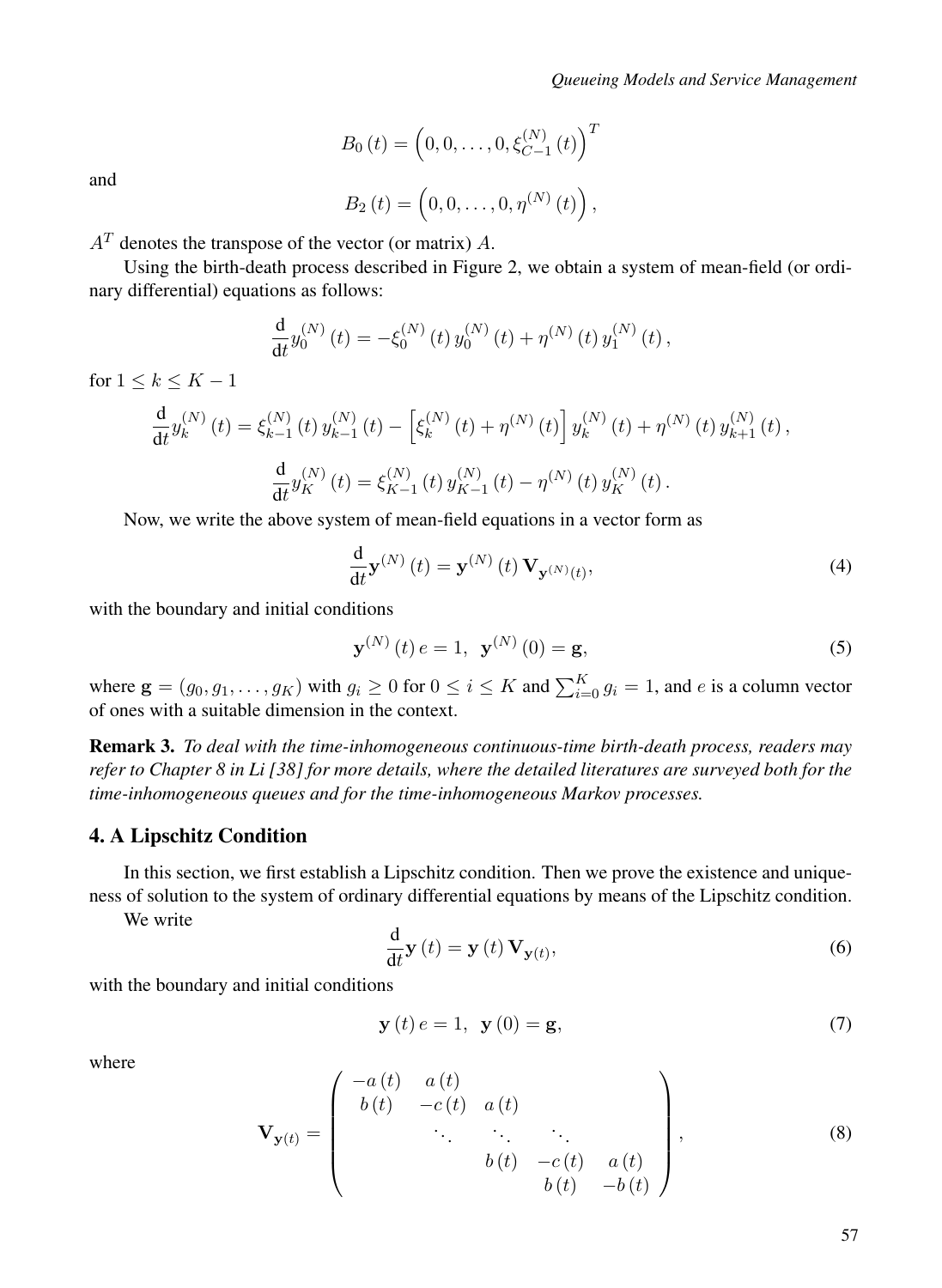$$
b(t) = \lambda + \gamma y_0(t) \frac{1 - [y_0(t)]^{\omega}}{1 - y_0(t)},
$$
  

$$
a(t) = \mu \frac{1}{1 - y_K(t)} \left[ C - \sum_{k=1}^{K} k y_k(t) \right]
$$

and

 $c(t) = a(t) + b(t)$ .

Obviously, that Equations (6) and (7) are a system of first-order ordinary differential equations.

Remark 4. *Note that the system of ordinary differential equations (6) and (7) is the limiting version of Equations (4) and (5) as*  $N \to \infty$ *, while the existence of the limit*  $\lim_{N \to \infty}$   $y^{(N)}(t) = y(t)$  *will be proved in the next section according to the martingale limits and the weak convergence in the Skorohod space.*

To discuss the existence and uniqueness of solution to the system of ordinary differential equations (6) and (7), in what follows we need to establish a Lipschitz condition by means of a computational method given in Section 4.1 of Li et al. [41].

For simplicity of description, we first suppress time t from the vector  $y(t)$  and its entries  $y_k(t)$ for  $0 \le k \le K$ . Then we rewrite Equations (6) and (7) in a simple form as

$$
\frac{\mathrm{d}}{\mathrm{d}t}\mathbf{y} = F(\mathbf{y}), \quad \mathbf{y}e = \mathbf{1}, \mathbf{y}(0) = \mathbf{g}, \tag{9}
$$

 $\lambda$ 

,

where

$$
F(\mathbf{y}) = \mathbf{y} \mathbf{V}_{\mathbf{y}} = (y_0, y_1, \dots, y_K) \begin{pmatrix} -a & a & & & \\ b & -c & a & & \\ & \ddots & \ddots & \ddots & \\ & & b & -c & a & \\ & & & b & -b \end{pmatrix}
$$

$$
b = \lambda + \frac{\gamma y_0 (1 - y_0^{\omega})}{1 - y_0}, \quad a = \frac{\mu}{1 - y_K} \left( C - \sum_{k=1}^K k y_k \right),
$$

$$
c = \frac{\mu}{1 - y_K} \left( C - \sum_{k=1}^K k y_k \right) + \left( \lambda + \frac{\gamma y_0 (1 - y_0^{\omega})}{1 - y_0} \right).
$$

Let

$$
F(\mathbf{y}) = (F_0(\mathbf{y}), F_1(\mathbf{y}), \dots, F_{K-1}(\mathbf{y}), F_K(\mathbf{y})).
$$

Then for  $k = 0$ 

$$
F_0(\mathbf{y}) = -y_0 \frac{\mu}{1 - y_K} \left( C - \sum_{k=1}^K k y_k \right) + y_1 \left[ \lambda + \frac{\gamma y_0 (1 - y_0^{\omega})}{1 - y_0} \right],
$$

for  $1 \leq k \leq K-1$ 

$$
F_k(\mathbf{y}) = (y_{k-1} - y_k) \frac{\mu}{1 - y_K} \left( C - \sum_{k=1}^K k y_k \right) + (y_{k+1} - y_k) \left[ \lambda + \frac{\gamma y_0 (1 - y_0^{\omega})}{1 - y_0} \right]
$$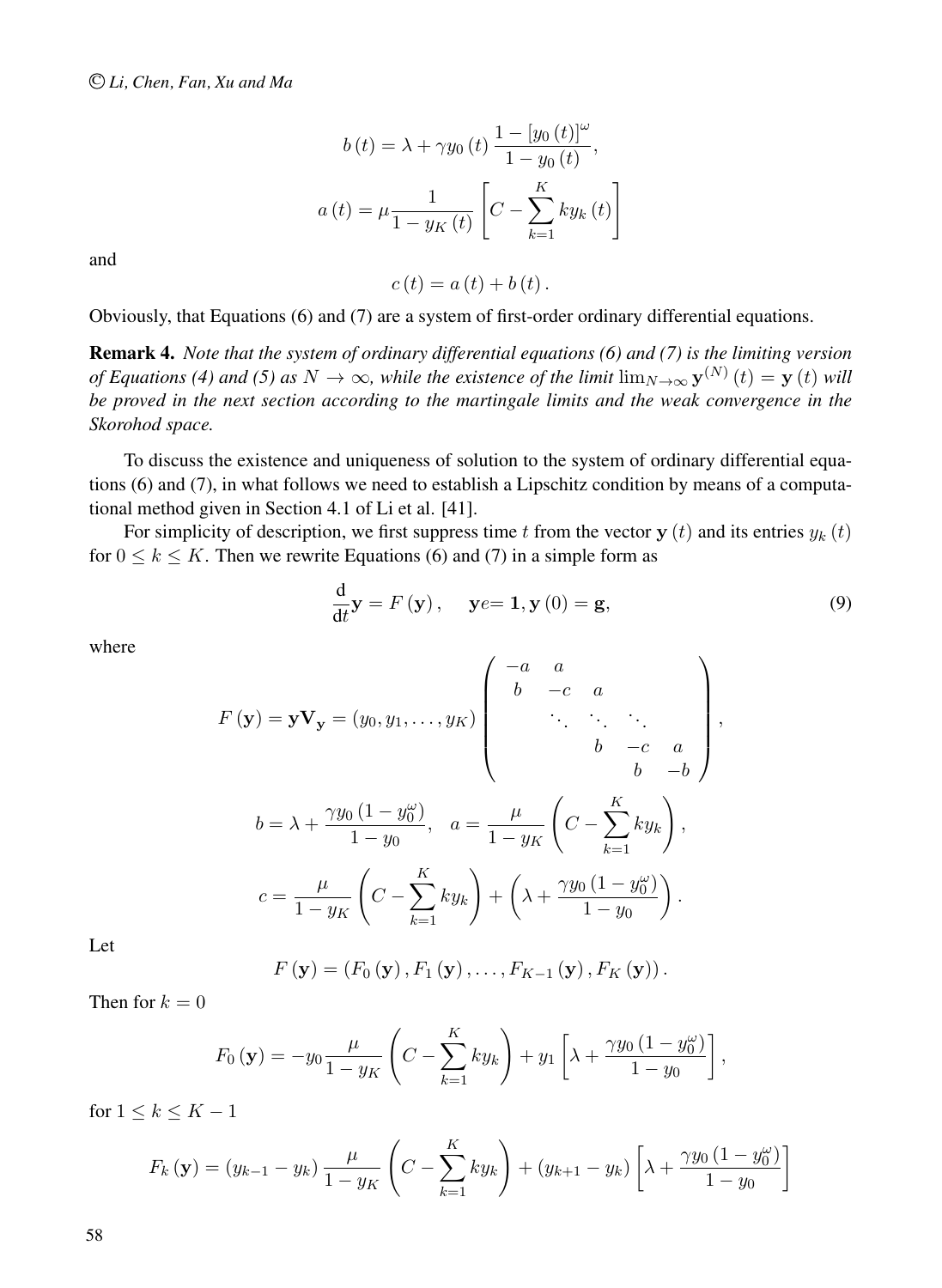and for  $k = K$ 

$$
F_K\left(\mathbf{y}\right) = y_{K-1} \frac{\mu}{1 - y_K} \left( C - \sum_{k=1}^K k y_k \right) - y_K \left[ \lambda + \frac{\gamma y_0 \left(1 - y_0^{\omega}\right)}{1 - y_0} \right].
$$

Now, we define the norms of a vector  $\mathbf{x} = (x_0, x_1, \dots, x_K)$  and a matrix  $A = (a_{i,j})_{0 \le i,j \le K}$  as follows:

$$
\|\mathbf{x}\| = \max_{0 \le i \le K} \{|x_i|\}
$$

and

$$
||A|| = \max_{0 \le j \le K} \left\{ \sum_{i=0}^{K} |a_{i,j}| \right\}.
$$

It is easy to check that

$$
\|\mathbf{x}A\| \le \|\mathbf{x}\| \, \|A\| \, .
$$

From (41) of Li et al. [41], the matrix of partial derivatives of the vector function  $F(y)$  of dimension  $K + 1$  is given by

$$
DF(\mathbf{y}) = \begin{pmatrix} \frac{\partial F_0(\mathbf{y})}{\partial y_0} & \frac{\partial F_1(\mathbf{y})}{\partial y_0} & \cdots & \frac{\partial F_K(\mathbf{y})}{\partial y_0} \\ \frac{\partial F_0(\mathbf{y})}{\partial y_1} & \frac{\partial F_1(\mathbf{y})}{\partial y_1} & \cdots & \frac{\partial F_K(\mathbf{y})}{\partial y_1} \\ \vdots & \vdots & & \vdots \\ \frac{\partial F_0(\mathbf{y})}{\partial y_K} & \frac{\partial F_1(\mathbf{y})}{\partial y_K} & \frac{\partial F_K(\mathbf{y})}{\partial y_K} \end{pmatrix} .
$$
 (10)

To establish the Lipschitz condition of the vector function  $F(y)$  of dimension  $K + 1$ , it is seen from Lemma 5 of Li et al. [41] that we need to provide an upper bound of the norm  $\|DF(y)\|$ . To this end, it is necessary to first give an assumption with respect to the two key numbers  $y_0$  and  $y_K$  as follows:

**Assumption of Problematic Stations:** Let  $\delta$  be a sufficiently small positive number. We assume that  $0 \le y_0, y_K \le 1 - \delta$ .

Now, we provide some interpretation for practical rationality of the Assumption of Problematic Stations. Firstly, the probability  $y_0 (t) + y_K (t)$  of problematic stations is always smaller by means of some management mechanism or control methods (for example, repositioning by trucks, price incentives, and applications of information technologies), thus it is natural and rational to take the condition:  $0 \le y_0, y_K \le 1-\delta$  in practice. Secondly, Theorem 5 in Section 6 will further demonstrate from the steady-state viewpoint that  $\lim_{t\to+\infty} y_0(t) = p_0 \leq 1/2$  and  $\lim_{t\to+\infty} y_K(t) = p_K \leq$  $1 - \delta$ . Finally, if  $y_0(t) = 1$ , then  $y_k(t) = 0$  for  $1 \le k \le K$ ; while if  $y_K(t) = 1$ , then  $y_k(t) = 0$  for  $0 \le k \le K - 1$ . Therefore, such a case with either  $y_0(t) = 1$  or  $y_K(t) = 1$  will directly lead to the unavailability of the bike sharing system.

**Theorem 2.** (1) Under the Assumption of Problematic Stations,  $||DF(y)|| \le M$ , where

$$
\mathbf{M} = 2\lambda + \gamma \frac{\omega (\omega + 5)}{2} + \frac{\mu}{\delta} \left[ \left( 1 + \frac{1}{\delta} \right) C + \frac{K (K + 1)}{2} \right].
$$

*(2) The the vector function*  $F(y)$  *of dimension*  $K+1$  *is continuous and also satisfies the Lipschitz*  $condition for (t, \mathbf{y}) \in [0, +\infty) \times \left\{ [0, 1-\delta] \times [0, 1]^{K-1} \times [0, 1-\delta] \right\}$ .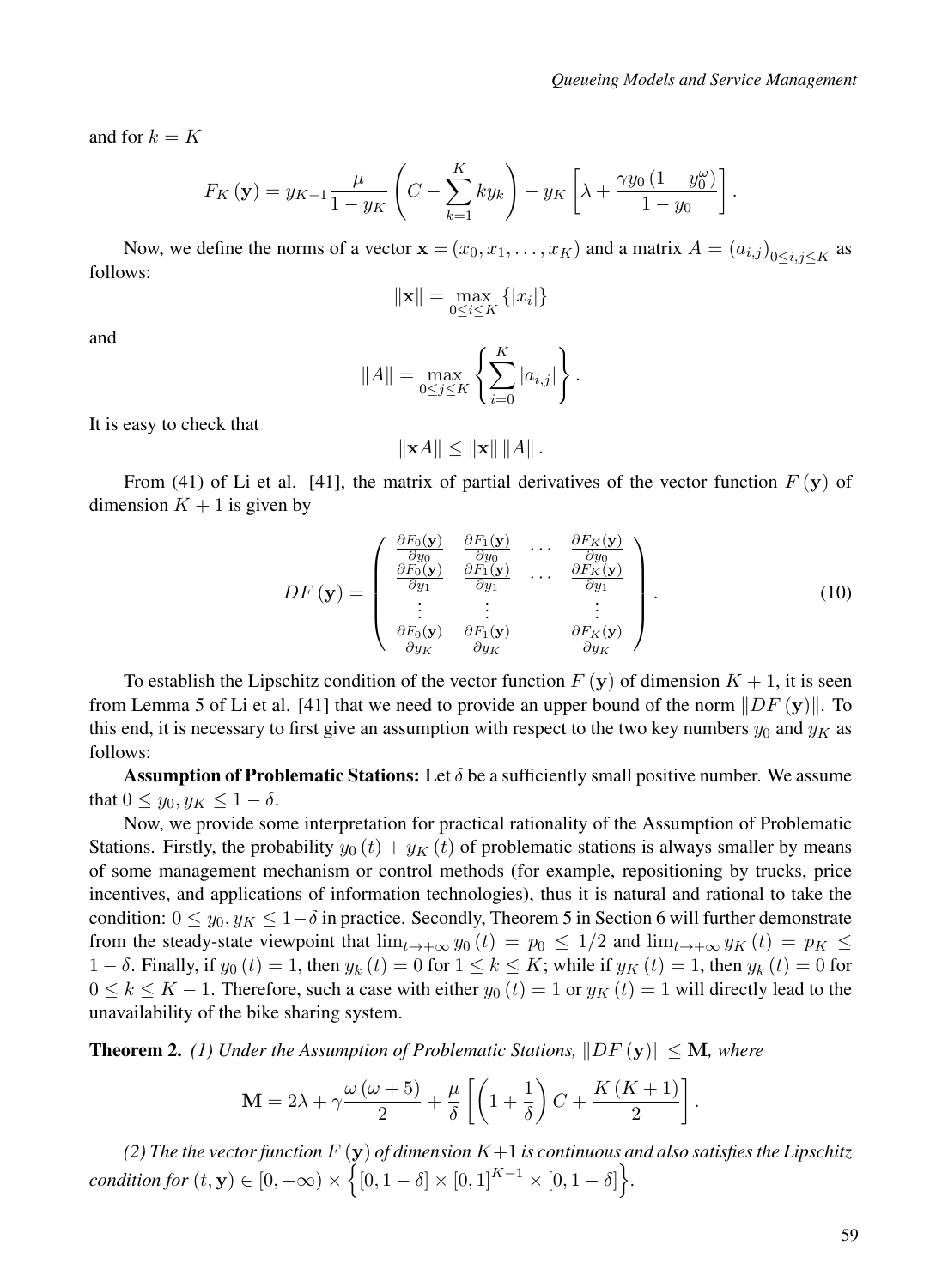*(3) There exists a unique solution to the system of ordinary differential equations*  $\frac{d}{dt}$ **y** =  $F$  (**y**),  $y e = 1$  and  $y(0) = g$  for  $(t, y) \in [0, +\infty) \times \left\{ [0, 1 - \delta] \times [0, 1]^{K-1} \times [0, 1 - \delta] \right\}$ .

**Proof.** (1) It follows from (10) that

$$
||DF(\mathbf{y})|| = \max_{0 \leq j \leq K} \left\{ \sum_{i=0}^{K} \left| \frac{\partial F_j(\mathbf{y})}{\partial y_i} \right| \right\}.
$$

It is easy to check that

$$
\frac{\partial F_0(\mathbf{y})}{\partial y_0} = -\frac{\mu}{1 - y_K} \left( C - \sum_{k=1}^K k y_k \right) + \gamma y_1 \sum_{k=1}^{\omega - 1} k y_0^k,
$$

$$
\frac{\partial F_0(\mathbf{y})}{\partial y_1} = y_0 \frac{\mu}{1 - y_K} + \lambda + \gamma y_0 \sum_{k=0}^{\omega - 1} y_0^k,
$$

and for  $2 \leq i \leq K$ 

$$
\frac{\partial F_0(\mathbf{y})}{\partial y_i} = y_0 \frac{i\mu}{1 - y_K}.
$$

By using

$$
|y_k| \le 1, 0 \le k \le K;
$$
  $\frac{1}{1-y_K} \le \frac{1}{\delta}; 0 \le C - \sum_{k=1}^K k y_k \le C,$ 

we obtain

$$
\sum_{i=0}^{K} \left| \frac{\partial F_0(\mathbf{y})}{\partial y_i} \right| \leq \lambda + \frac{\mu}{\delta} \left( C + \frac{K(K+1)}{2} \right) + \gamma \frac{\omega (\omega + 3)}{2}.
$$

Similarly, we obtain that for  $1 \le j \le K - 1$ 

 $\mathbf{r}$ 

$$
\sum_{i=0}^{K} \left| \frac{\partial F_j \left( \mathbf{y} \right)}{\partial y_i} \right| \le 2\lambda + \frac{\mu}{\delta} \left( 2C + \frac{K\left( K + 1 \right)}{2} \right) + \gamma \frac{\omega \left( \omega + 5 \right)}{2}
$$

and

$$
\sum_{i=0}^{K} \left| \frac{\partial F_K\left(\mathbf{y}\right)}{\partial y_i} \right| \leq \lambda + \frac{\mu}{\delta} \left[ \left( 1 + \frac{1}{\delta} \right) C + \frac{K\left(K+1\right)}{2} \right] + \gamma \frac{\omega\left(\omega+3\right)}{2}.
$$

Let

$$
\mathbf{M} = 2\lambda + \gamma \frac{\omega (\omega + 5)}{2} + \frac{\mu}{\delta} \left[ \left( 1 + \frac{1}{\delta} \right) C + \frac{K (K + 1)}{2} \right].
$$

Then

$$
||DF(\mathbf{y})|| = \max_{0 \leq j \leq K} \left\{ \sum_{i=0}^{K} \left| \frac{\partial F_j(\mathbf{y})}{\partial y_i} \right| \right\} \leq \mathbf{M}.
$$

(2) By means of Lemma 5 in Li et al. [41], we obtain that for any two vectors  $\mathbf{x}, \mathbf{y} \in [0, 1-\delta] \times$  $[0, 1]^{K-1} \times [0, 1 - \delta],$ 

$$
\|F(\mathbf{x}) - F(\mathbf{y})\| \le \sup_{0 \le \tilde{t} \le 1} \|DF\left(\mathbf{x} + \tilde{t}(\mathbf{y} - \mathbf{x})\right)\| \|\mathbf{y} - \mathbf{x}\| \le \mathbf{M} \|\mathbf{y} - \mathbf{x}\|.
$$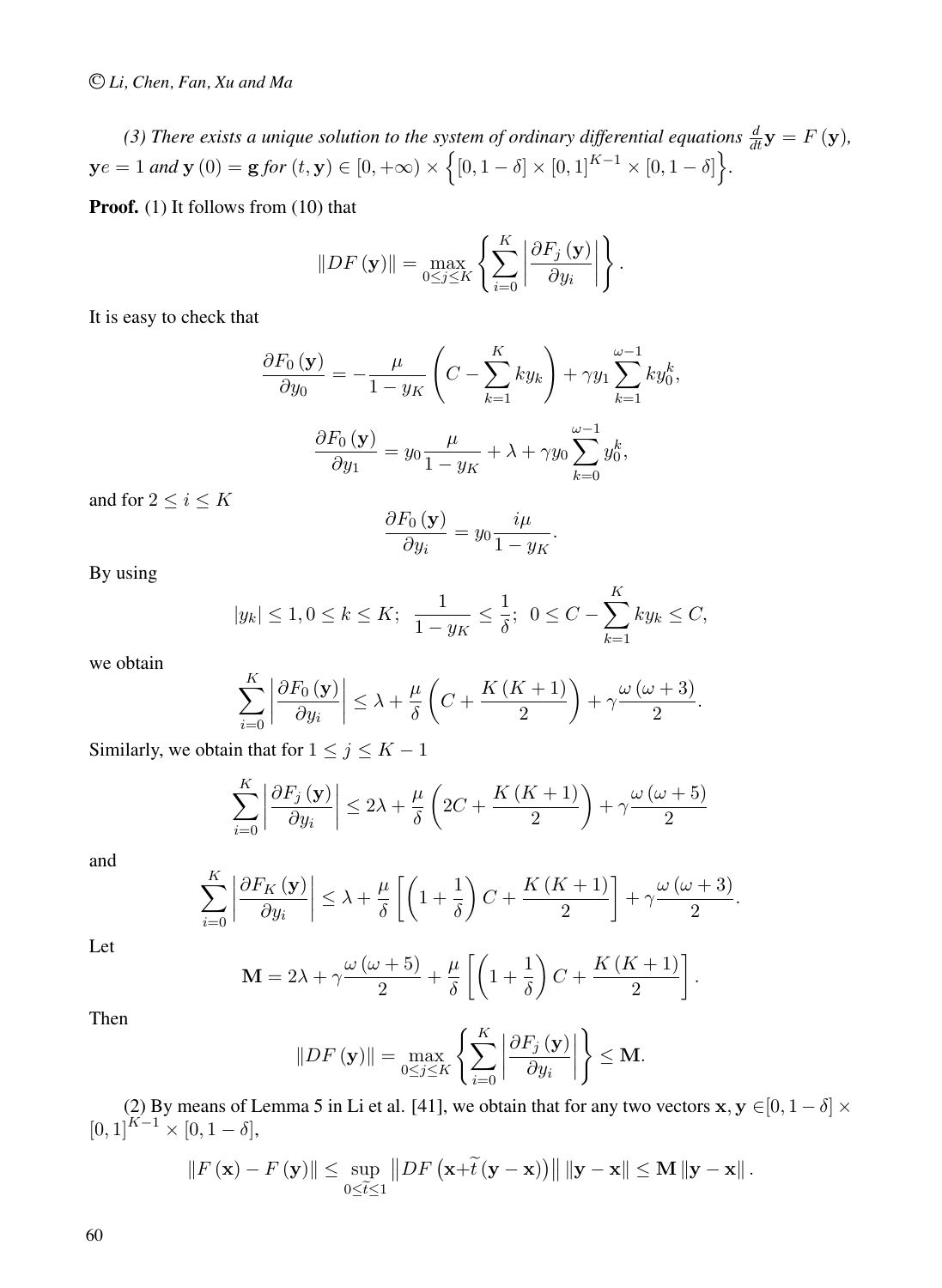This shows that  $F(\mathbf{y})$  is continuous and also satisfies the Lipschitz condition for  $(t, \mathbf{y}) \in [0, +\infty) \times$  $\Big\{[0,1-\delta]\times[0,1]^{K-1}\times[0,1-\delta]\Big\}.$ 

(3) Note that  $F(y)$  is continuous and also satisfies the Lipschitz condition for  $(t, y) \in [0, +\infty) \times$ <br> $\int [0, 1 - \delta] \times [0, 1]^{K-1} \times [0, 1 - \delta]$  it follows from Chapter 1 of Hale [31] that there exists a  $[0, 1 - \delta] \times [0, 1]^{K-1} \times [0, 1 - \delta]$ , it follows from Chapter 1 of Hale [31] that there exists a unique solution to the system of ordinary differential equations  $\frac{d}{dt}y = F(y)$ ,  $ye = 1$  and  $y(0) = g$ for  $(t, \mathbf{y}) \in [0, +\infty) \times \left\{ [0, 1-\delta] \times [0, 1]^{K-1} \times [0, 1-\delta] \right\}$ . This completes the proof.

In the remainder of this section, we set up a simple relation between the two systems of ordinary differential equations (4) and (5); and (6) and (7) through a limiting assumption  $\lim_{N\to\infty}$   $\mathbf{y}^{(N)}(t)$  =  $y(t)$ , the correctness of which will further be proved in the next section. To this end, from Equation (4) we set

$$
G\left(\mathbf{y}^{(N)}\left(t\right)\right) = \mathbf{y}^{(N)}\left(t\right) \mathbf{V}_{\mathbf{y}^{(N)}(t)}
$$

or a simple form by suppressing  $t$ 

$$
G\left(\mathbf{y}^{(N)}\right)=\mathbf{y}^{(N)}\mathbf{V}_{\mathbf{y}^{(N)}}.
$$

It follows from (4) and (5) that

$$
\frac{\mathrm{d}}{\mathrm{d}t}\mathbf{y}^{(N)} = G\left(\mathbf{y}^{(N)}\right), \ \ \mathbf{y}^{(N)}e = 1.
$$

By using  $\lim_{N\to\infty}$   $\mathbf{y}^{(N)}(t) = \mathbf{y}(t)$ , we obtain that for  $0 \le k \le K - 1$ 

$$
\lim_{N \to \infty} \xi_k^{(N)}(t) = a(t),
$$

and

$$
\lim_{N\to\infty}\eta^{(N)}(t)=b(t).
$$

Thus comparing the vector  $G({\bf y}^{(N)})$  with the vector  $F({\bf y})$ , we obtain

$$
\lim_{N\to\infty} G\left(\mathbf{y}^{(N)}\right) = F\left(\mathbf{y}\right).
$$

Since

$$
\frac{\mathrm{d}}{\mathrm{d}t} \left( \lim_{N \to \infty} \mathbf{y}^{(N)}(t) \right) = \frac{\mathrm{d}}{\mathrm{d}t} \mathbf{y} = F(\mathbf{y})
$$

and

$$
\lim_{N \to \infty} \left( \frac{\mathrm{d}}{\mathrm{d}t} \mathbf{y}^{(N)}(t) \right) = \lim_{N \to \infty} G\left( \mathbf{y}^{(N)} \right) = F\left( \mathbf{y} \right),\,
$$

we obtain

$$
\frac{\mathrm{d}}{\mathrm{d}t}\left(\lim_{N\to\infty}\mathbf{y}^{(N)}\left(t\right)\right)=\lim_{N\to\infty}\left(\frac{\mathrm{d}}{\mathrm{d}t}\mathbf{y}^{(N)}\left(t\right)\right).
$$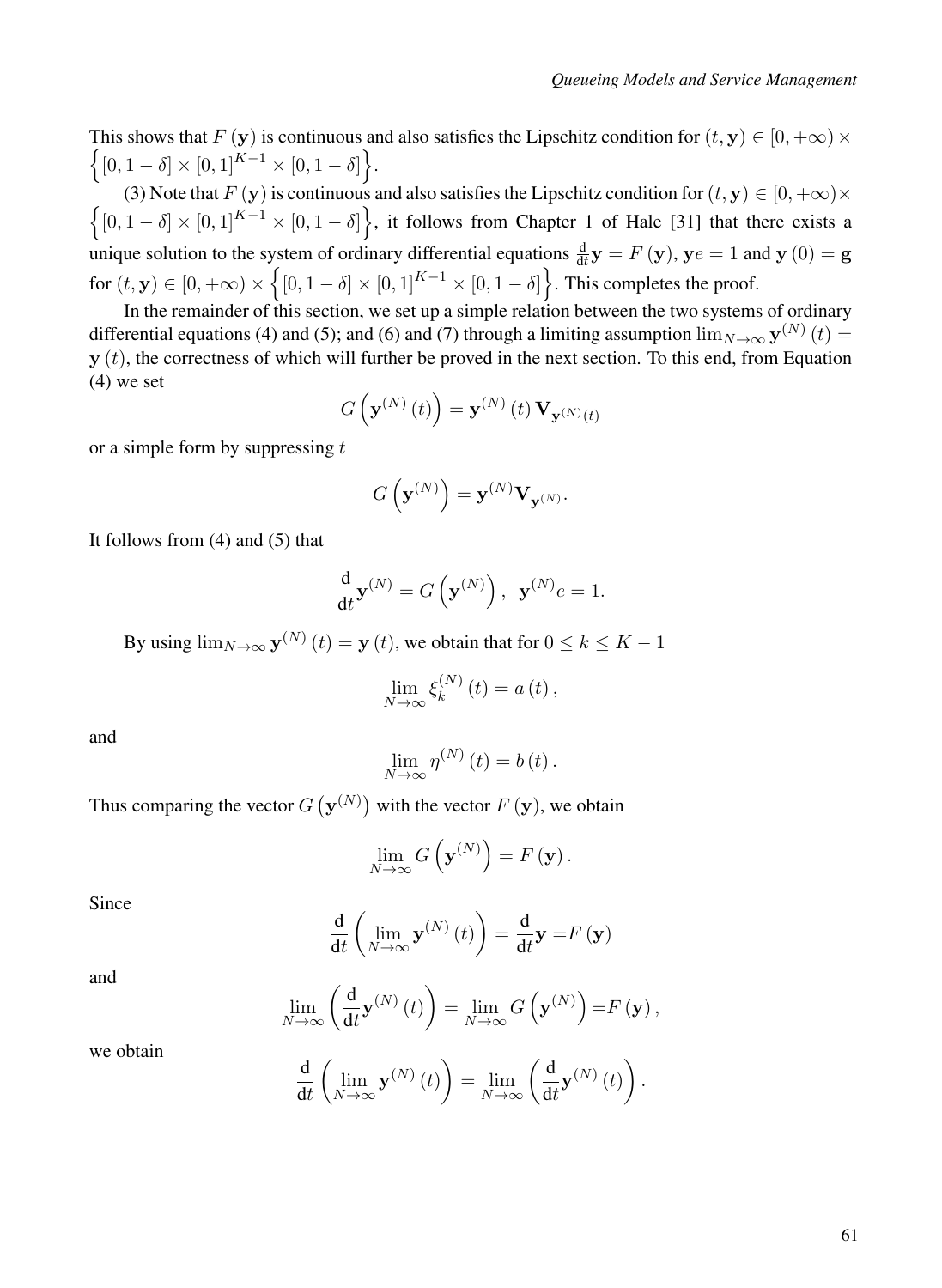## 5. The Martingale Limit

In this section, we provide a martingale limit (i.e., the weak convergence in the Skorohod space) for the sequence of empirical measure Markov processes in the bike sharing system.

We define a  $(K + 1)$ -dimensional simplex

$$
\mathcal{F} = \left\{ f = (f_0, f_1, \dots, f_{K-1}, f_K) : f_k \ge 0 \text{ and } \sum_{k=0}^K f_k = 1 \right\},\
$$

and endow  $F$  with the metric

$$
d(x,y) = \sup_{0 \le k \le K} \frac{|x_k - y_k|}{k+1}, \ \ x, y \in \mathcal{F}.
$$

Obviously,  $d(x, y) \le 1$  for  $x, y \in \mathcal{F}$ . Under the metric, the space  $\mathcal F$  is compact, complete and separable. Let  $D_{\mathcal{F}}[0, +\infty)$  be the space of right-continuous paths with left limits in  $\mathcal F$  endowed with the Skorohod metric. For the Skorohod space and the weak convergence, readers may refer to Billingsley [3] and Chapter 3 of Ethier and Kurtz [20] for more details.

For the the empirical measure  $Y^{(N)}(t)$ , we write

$$
\mathbf{W}\left(\mathbf{Y}^{(N)}(t)\right) = \begin{pmatrix} A_1^{(N)}(t) & A_0^{(N)}(t) & & \\ A_2^{(N)}(t) & -\Gamma_C^{(N)}(t) & \alpha_C^{(N)}(t) & \\ & & \beta^{(N)}(t) & -\Gamma_C^{(N)}(t) & \alpha_C^{(N)}(t) & \\ & & \ddots & \ddots & \ddots & \\ & & & \beta^{(N)}(t) & -\Gamma_C^{(N)}(t) & \alpha_C^{(N)}(t) \\ & & & \beta^{(N)}(t) & -\beta^{(N)}(t) \end{pmatrix},
$$

where

$$
\beta^{(N)}(t) = \lambda + \gamma Y_0^{(N)}(t) \frac{1 - \left[ Y_0^{(N)}(t) \right]^{\omega}}{1 - Y_0^{(N)}(t)},
$$

for  $0 \leq l \leq C$ 

$$
\alpha_l^{(N)}(t) = \frac{\mu}{N} \frac{1}{1 - Y_K^{(N)}(t)} \left\{ (C - l) + (N - 1) \left[ C - \sum_{k=1}^K k Y_k^{(N)}(t) \right] \right\}
$$

and

$$
\Gamma_l^{(N)}(t) = \alpha_l^{(N)}(t) + \beta^{(N)}(t);
$$
\n
$$
A_1^{(N)}(t) = \begin{pmatrix}\n-\alpha_0^{(N)}(t) & \alpha_0^{(N)}(t) & \alpha_1^{(N)}(t) & \dots & \dots & \dots \\
\beta^{(N)}(t) & -\Gamma_1^{(N)}(t) & \alpha_1^{(N)}(t) & \dots & \dots & \dots & \dots \\
& \ddots & \ddots & \ddots & \ddots & \ddots & \dots & \dots \\
& & \beta^{(N)}(t) & -\Gamma_{C-2}^{(N)}(t) & \alpha_{C-2}^{(N)}(t) \\
\vdots & \ddots & \ddots & \vdots & \vdots \\
\beta^{(N)}(t) = (0, 0, \dots, 0, \alpha_{C-1}^{(N)}(t))^T\n\end{pmatrix}_{C \times C}
$$

,

62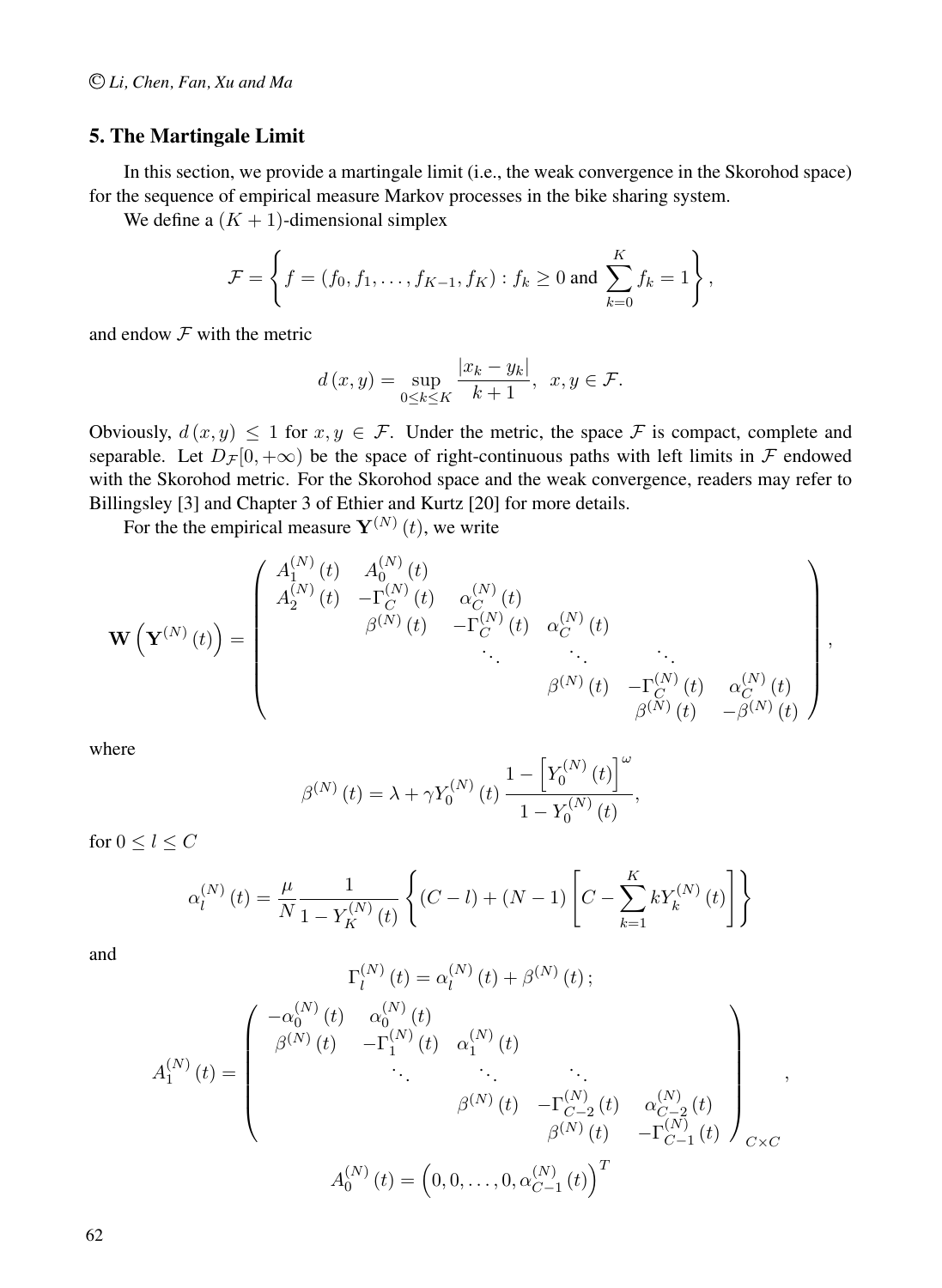and

$$
A_2^{(N)}(t) = (0, 0, \ldots, 0, \beta^{(N)}(t)).
$$

For the sequence  $\{Y^{(N)}(t), t \ge 0\}$  of the empirical measure Markov processes, by means of a similar computation for setting up the system of mean-field equations (4) and (5), we can obtain a system of stochastic differential equations as follows:

$$
\frac{\mathrm{d}}{\mathrm{d}t}\mathbf{Y}^{(N)}\left(t\right) = \mathbf{Y}^{(N)}\left(t\right)\mathbf{W}\left(\mathbf{Y}^{(N)}\left(t\right)\right),\tag{11}
$$

with the boundary and initial conditions

$$
\mathbf{Y}^{(N)}(t) e = 1, \ \mathbf{Y}^{(N)}(0) = \mathbf{g}.
$$
 (12)

For the random vector  $\mathbf{Y}(t)=(Y_0 (t), Y_1 (t),..., Y_K (t))$ , we write

$$
\mathbf{W}\left(\mathbf{Y}\left(t\right)\right) = \begin{pmatrix}\n-\alpha(t) & \alpha(t) & & \\
\beta(t) & -\tau(t) & \alpha(t) & & \\
& \ddots & \ddots & \ddots & \\
& & \beta(t) & -\tau(t) & \alpha(t) \\
& & & \beta(t) & -\beta(t)\n\end{pmatrix},
$$
\n
$$
\beta(t) = \lambda + \gamma Y_0(t) \frac{1 - [Y_0(t)]^{\omega}}{1 - Y_0(t)},
$$
\n
$$
\alpha(t) = \mu \frac{1}{1 - Y_K(t)} \left[C - \sum_{k=1}^K k Y_k(t)\right]
$$
\n(13)

and

$$
\tau(t) = \alpha(t) + \beta(t).
$$

Based on this, we write

$$
\frac{\mathrm{d}}{\mathrm{d}t}\mathbf{Y}\left(t\right) = \mathbf{Y}\left(t\right)\mathbf{W}\left(\mathbf{Y}\left(t\right)\right),\tag{14}
$$

with the boundary condition

$$
\mathbf{Y}\left(t\right)e=1\tag{15}
$$

and the initial condition

$$
\mathbf{Y}\left(0\right) = \mathbf{g}.\tag{16}
$$

Using a similar analysis to that in Theorem 2, we can show that there exists a unique solution to the system of stochastic differential equations (14) to (16), where the Assumption of Problematic Stations is also necessary.

The following lemma is useful for discussing the mean-field limit  $\mathbf{Y}(t) = \lim_{N \to \infty} \mathbf{Y}^{(N)}(t)$ for  $t \geq 0$ .

**Lemma 1.** For the sequence  $\{Y^{(N)}(t), t \ge 0\}$  of Markov processes,

$$
\mathbf{M}^{(N)}\left(t\right) = \mathbf{Y}^{(N)}\left(t\right) - \mathbf{Y}^{(N)}\left(0\right) - \int_0^t \left\{ \mathbf{Y}^{(N)}\left(x\right) \mathbf{W}\left(\mathbf{Y}^{(N)}\left(x\right)\right) \right\} dx \tag{17}
$$

*is a martingale with respect to*  $N \geq 1$ *.*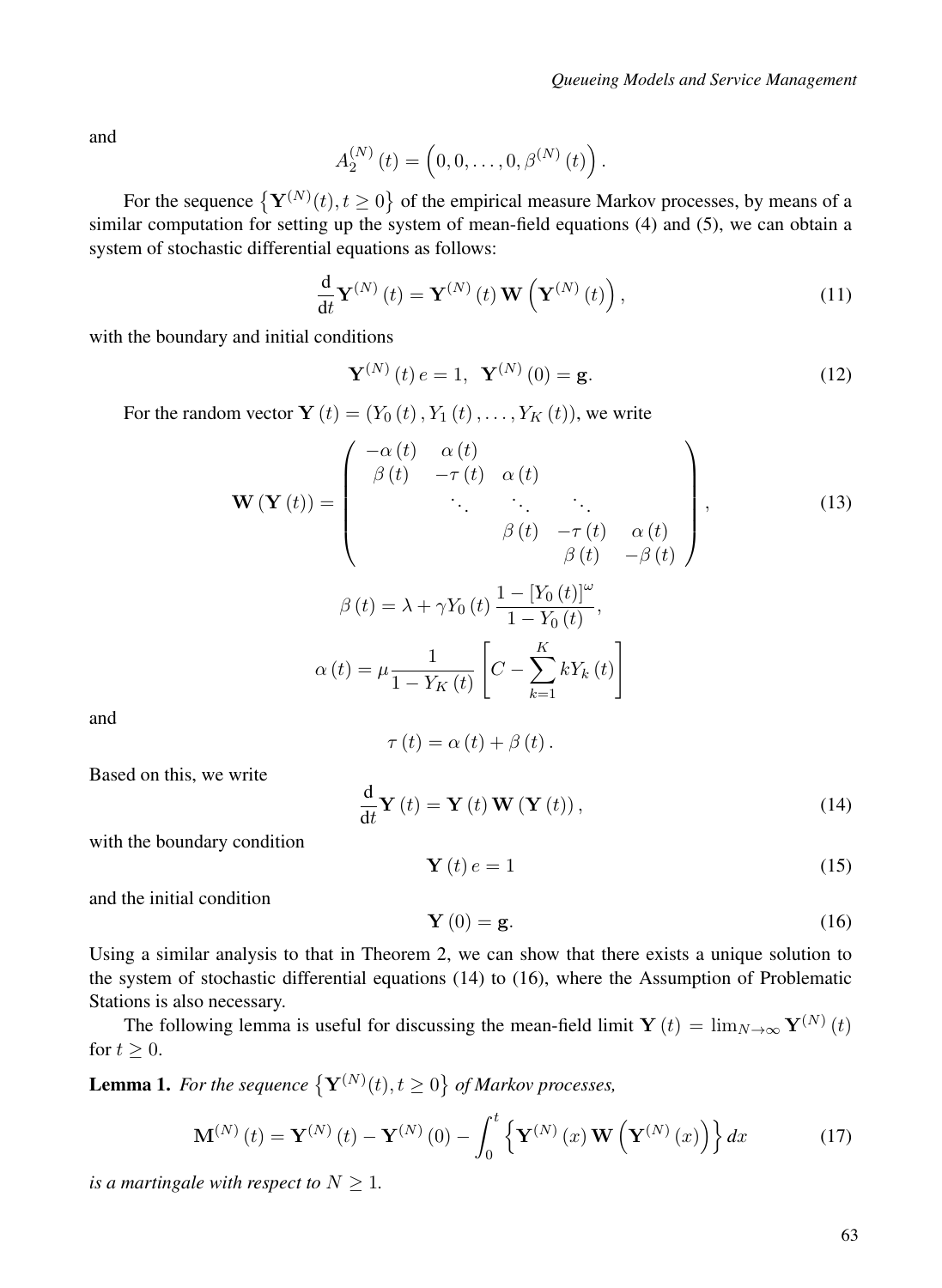**Proof.** Note that the generator of the Markov process  $\{Y^{(N)}(t), t \ge 0\}$  is given by the matrix  $\mathbf{W}\left(\mathbf{Y}^{(N)}\left(t\right)\right)$ , thus using Dynkin's formula, e.g., see Equation (III.10.13) in Rogers and Williams [57] or Page 162 in Ethier and Kurtz [20], and it is easy to check that  $\mathbf{M}^{(N)}(t)$  is a martingale with respect to  $N \geq 1$ . This completes the proof.

The following theorem gives the mean-field limit of the sequence  $\{Y^{(N)}(t), t \ge 0\}$  of Markov processes. Note that this mean-field limit is a key to proving the asymptotic independence of the bike sharing system.

**Theorem 3.** *If*  $Y^{(N)}(0)$  *converges weakly to*  $Y(0) \in \mathcal{F}$  *as*  $N \to \infty$ *, then*  $\{Y^{(N)}(t), N \geq 1\}$ *converges weakly in*  $D_F[0, +\infty)$  *endowed with the Skorohod topology to the solution*  $\mathbf{Y}(t)$  *to the system of stochastic differential equations (14) to (16).*

**Proof.** The proof can be completed by the following three steps.

**Step One:** The relative compactness of  $\mathbf{Y}^{(N)}(t)$  in  $D_{\mathcal{F}}[0, +\infty)$ 

Note that the space F is of dimension  $K + 1$ , we use Paragraphs 8.6 to 8.9 of Chapter 3 of Ethier and Kurtz [20] (see Pages 137 to 139) to prove the relative compactness of  $Y^{(N)}(t)$  in  $D_{\mathcal{F}}[0, +\infty)$ . To that end, we only need to indicate three conditions given in Chapter 3 of Ethier and Kurtz [20] as follows:

(a) EK7.7 For every  $\varepsilon > 0$  and rational  $r \ge 0$ , there exists a compact set  $\Gamma_{\varepsilon,r} \in \mathcal{F}$  such that

$$
\lim_{N \to \infty} \inf_{y \in \Gamma_{\varepsilon,r}} P\left\{ d\left(\mathbf{Y}^{(N)}\left(t\right), y\right) < \varepsilon \right\} \ge 1 - \varepsilon.
$$

(b) EK8.37 For all  $T > 0$ , there exists  $\chi > 0$ ,  $D > 0$  and  $\tau > 1$  such that for all  $N \ge 1$  and all  $0 \leq h \leq t \leq T+1$ 

$$
E\left[d^{\frac{\chi}{2}}\left(\mathbf{Y}^{(N)}\left(t+h\right),\mathbf{Y}^{(N)}\left(t\right)\right)d^{\frac{\chi}{2}}\left(\mathbf{Y}^{(N)}\left(t\right),\mathbf{Y}^{(N)}\left(t-h\right)\right)\right]\le Dh^{\tau}.
$$

(c) EK8.30 For the above value  $\chi > 0$ 

$$
\lim_{\delta \to 0} \lim_{N \to \infty} \sup E\left[d^{\chi}\left(\mathbf{Y}^{(N)}\left(\delta\right), \mathbf{Y}^{(N)}\left(0\right)\right)\right] = 0.
$$

In what follows we prove each of the three conditions.

Firstly, we prove (a) EK7.7. Taking  $\Gamma_{\varepsilon,r} = \mathcal{F}$ , and note that the space  $\mathcal{F}$  is compact, this directly gives the proof of (a) EK7.7 through a similar analysis to that in Theorem 7.2 of Chapter 3 of Ethier and Kurtz [20] (see Pages 128 to 129).

Secondly, we prove (b) EK8.37. Let  $\chi = 2$ . Then by using Remark 8.9 of Chapter 3 of Ethier and Kurtz [20] (see Page 139), we obtain

$$
E\left[d^{\frac{X}{2}}\left(\mathbf{Y}^{(N)}\left(t+h\right),\mathbf{Y}^{(N)}\left(t\right)\right)d^{\frac{X}{2}}\left(\mathbf{Y}^{(N)}\left(t\right),\mathbf{Y}^{(N)}\left(t-h\right)\right)\right]
$$
  
\n
$$
= E\left[d\left(\mathbf{Y}^{(N)}\left(t+h\right),\mathbf{Y}^{(N)}\left(t\right)\right)\right] \cdot E\left[d\left(\mathbf{Y}^{(N)}\left(t\right),\mathbf{Y}^{(N)}\left(t-h\right)\right)\right]
$$
  
\n
$$
\leq \left[\left(\lambda + \mu + \gamma\right)h\right]^{2},
$$
\n(18)

this indicates that (b) EK8.37 holds for the parameters: T, t, h,  $D = (\lambda + \mu + \gamma)^2$  and  $\tau = 2$ .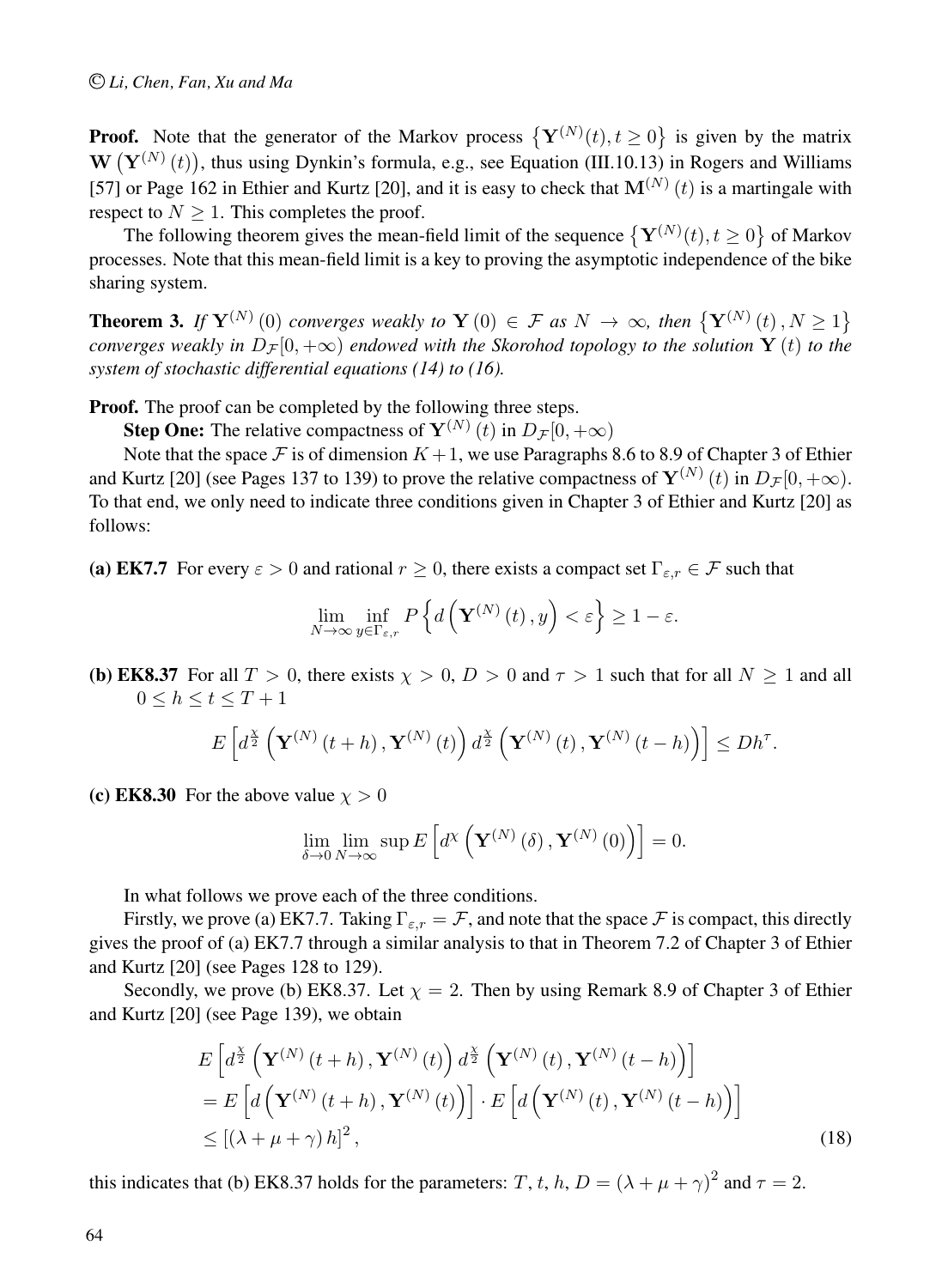Finally, we prove (c) EK8.30. It follows from (18) that

$$
E\left[d^{\chi}\left(\mathbf{Y}^{(N)}\left(\delta\right),\mathbf{Y}^{(N)}\left(0\right)\right)\right] \leq \left[\left(\lambda+\mu+\gamma\right)\delta\right]^{\chi},\
$$

this gives

$$
\lim_{\delta \to 0} \lim_{N \to \infty} \sup E\left[d^{\chi}\left(\mathbf{Y}^{(N)}\left(\delta\right), \mathbf{Y}^{(N)}\left(0\right)\right)\right] = 0.
$$

**Step Two:** The weakly convergent limit of  $\{Y^{(N)}(t)\}\$  has almost surely continuous sample paths for  $t > 0$ 

For  $Y \in D_{\mathcal{F}}[0, +\infty)$ , we define

$$
J(\mathbf{Y}, u) = \sup_{0 \le t \le u} \left\{ d\left(\mathbf{Y}\left(t\right), \mathbf{Y}\left(t^{-}\right)\right) \right\}
$$

and

$$
J(\mathbf{Y}) = \int_0^{+\infty} e^{-u} J(\mathbf{Y}, u) \, \mathrm{d}u.
$$

Using Theorem 10.2 (a) of Chapter 3 of Ethier and Kurtz [20] (see Page 148), it is easy to check that for all  $N \ge 1$  and  $u \ge 0$ ,  $J(\mathbf{Y}^{(N)}, u) \le 1/N$  almost surely, which leads to  $J(\mathbf{Y}^{(N)}) \le 1/N$ almost surely. Thus, as  $N \to \infty$ , if  $\mathbf{Y}^{(N)}(t) \Rightarrow \mathbf{Y}(t)$ , then  $\mathbf{Y}(t)$  is almost surely continuous if and only if  $J(\mathbf{Y}^{(N)}) \Rightarrow 0$ , where " $\Rightarrow$ " denotes the weak convergence.

Step Three: The martingale limit

Given the continuity of any limit point, using the continuous mapping theorem (e.g., see Whitt [75]), we prove that Equations (14) and (15) are satisfied by any limit point:  $\mathbf{Y}(t) = \lim_{N \to \infty} \mathbf{Y}^{(N)}(t)$ for  $t > 0$  as follows:

Using the martingale central limit theorem (e.g., see Theorem 1.4 of Chapter 7 of Ethier and Kurtz [20] in Page 339), it follows from Lemma 1 that as  $N \to \infty$ ,  $\langle M_k^{(N)}(t) \rangle \stackrel{P}{\to} 0$  for  $t \ge 0$ , where  $\langle \cdot \rangle$  denotes the quadratic variation. Note that  $\langle M_k^{(N)}(t) \rangle$  only changes at time t when  $M_k^{(N)}(t)$ jumps, and it increases by the square of the jump sizes, while the jump sizes are of order  $1/N$  and the jump rates are of order  $N$ . Using a similar analysis to that in Theorem 2 of Section 4, we can prove that there exists a unique solution to the system of stochastic differential equations (14) and (15) for any initial value. Noting the relative compactness of  $Y^{(N)}(t)$  in  $D_{\mathcal{F}}[0, +\infty)$  and using Chapter 3 of Ethier and Kurtz [20], we prove that the sequence  $\{Y^{(N)}(t), N \ge 1\}$  of Markov processes converges in the space  $D_{\mathcal{F}}[0, +\infty)$  to the Markov process  $\{Y(t), N \geq 1\}$ . This completes the proof.

Finally, it is necessary to provide some interpretation on Theorem 3. If  $\lim_{N\to\infty} Y^{(N)}(0) =$  $y(0) = g \in \Omega$  in probability, then Theorem 3 shows that  $Y(t) = \lim_{N \to \infty} Y^{(N)}(t)$  is concentrated on the trajectory  $\text{Im}_{g} = \{y(t, g) : t \ge 0\}$ , where  $y(t, g) = E[Y(t) | Y(0) = g]$ , and  $y(0, g) = g$ . This indicates the functional strong law of large numbers for the time evolution of the fraction of each state of this bike sharing system, thus the sequence  $\{Y^{(N)}(t), t \ge 0\}$  of Markov processes converges weakly to the expected fraction vector  $y(t, g)$  as  $N \to \infty$ , that is, for any  $T > 0$ 

$$
\lim_{N \to \infty} \sup_{0 \le s \le T} \left\| \mathbf{Y}^{(N)}(s) - \mathbf{y}(s, \mathbf{g}) \right\| = 0 \text{ in probability.}
$$
\n(19)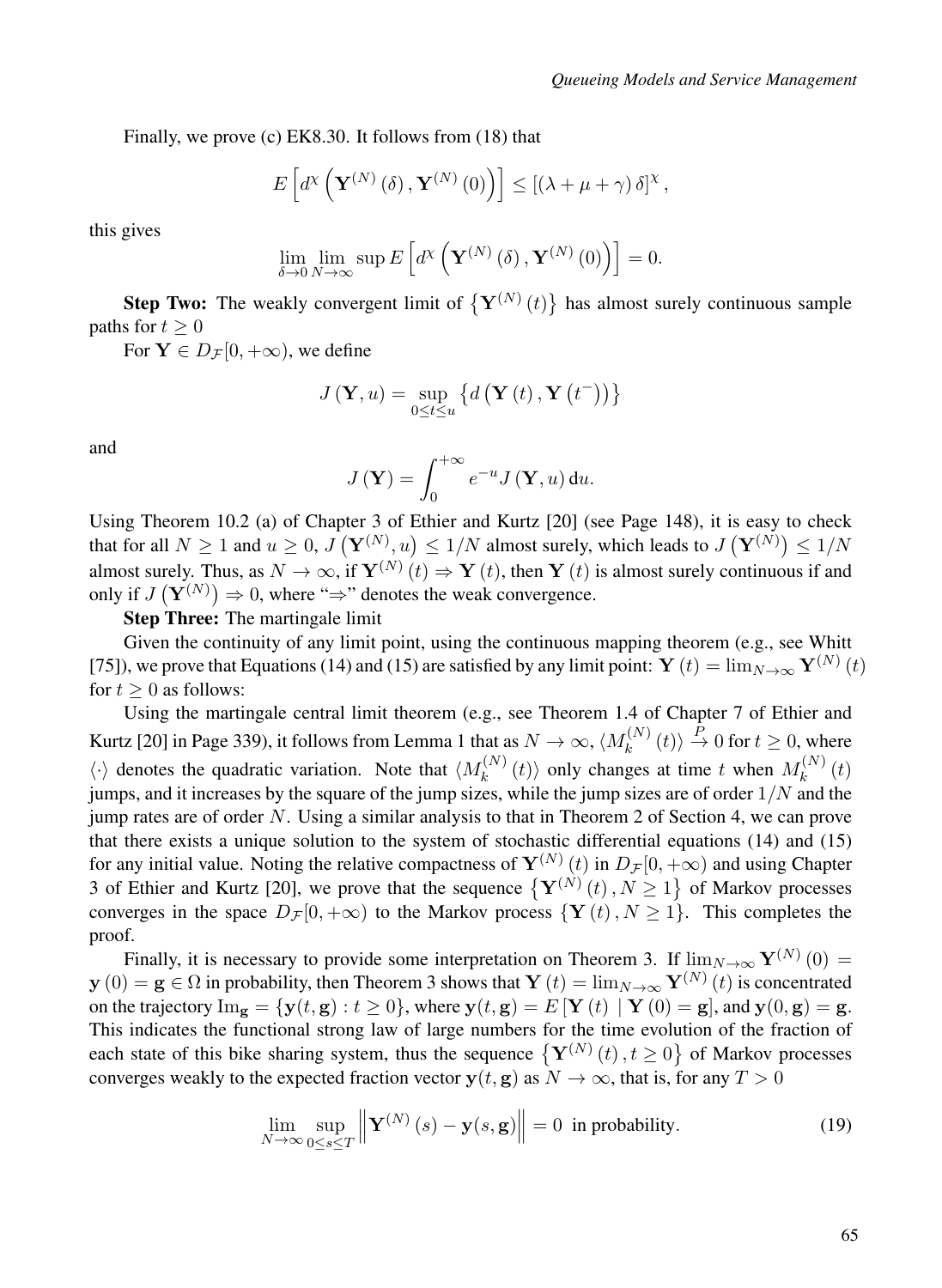#### C *Li, Chen, Fan, Xu and Ma*

**Remark 5.** To study the weak convergence in the the Skorohod space for the sequence  $\{Y^{(N)}(t), t \ge 0\}$ *of Markov processes, there are three frequently used methods: (1) Operator semigroups, e.g., Vvedenskaya et al. [70], Li and Lui [46], and Li et al. [41, 42]; (2) martingale limits, for example, Turner [69], and Graham [27, 28]; and (3) density-dependent jump Markov processes, for instance, Chapter 11 of Ethier and Kurtz [20], and Mitzenmacher [50]. Here, this paper takes the method of martingale limits to establish an outline of such a proof.*

**Remark 6.** *Under the weak convergence in the the Skorohod space for the sequence*  $\{Y^{(N)}(t),\}$  $t \geq 0$  of Markov processes, Theorem 3 demonstrates the correctness of the system of mean-field *equations (6) and (7), i.e., as*  $N \to \infty$ *, Equations (6) and (7) are the limits of Equations (4) and (5), respectively.*

### 6. The Fixed Point and Nonlinear Analysis

In this section, we analyze the fixed point of the limiting system of mean-field equations. We first prove that the fixed point is unique in terms of the Birkhoff center. Then we simply analyze the asymptotic independence of the bike sharing system, and also discuss the limiting interchangeability with respect to  $N \to \infty$  and  $t \to +\infty$ . Note that the uniqueness of the fixed point is a key in numerical computation of the fixed point in terms of a system of nonlinear equations.

Let the vector **p** be the fixed point of the limiting expected fraction vector  $\mathbf{v}(t)$ . Then

$$
\mathbf{p}=\lim_{t\to+\infty}\mathbf{y}\left( t\right) ,
$$

where  ${\bf p} = (p_0, p_1, \dots, p_{K-1}, p_K)$  and

$$
p_k = \lim_{t \to +\infty} y_k(t), \quad 0 \le k \le K.
$$

This gives

$$
\mathbf{p} = \lim_{t \to +\infty} \lim_{N \to \infty} \mathbf{y}^{(N)}(t).
$$

We write

$$
b(\mathbf{p}) = \lim_{t \to +\infty} b(t) = \lambda + \gamma p_0 \frac{1 - p_0^{\omega}}{1 - p_0},
$$
  

$$
a(\mathbf{p}) = \lim_{t \to +\infty} a(t) = \mu \frac{1}{1 - p_K} \left( C - \sum_{k=1}^K k p_k \right)
$$

and

$$
c(\mathbf{p}) = a(\mathbf{p}) + b(\mathbf{p}).
$$

Thus it follows from (8) that

$$
\mathbf{V}_{\mathbf{p}} = \lim_{t \to +\infty} \mathbf{V}_{\mathbf{y}(t)} = \begin{pmatrix} -a(\mathbf{p}) & a(\mathbf{p}) & \\ b(\mathbf{p}) & -c(\mathbf{p}) & a(\mathbf{p}) & \\ & \ddots & \ddots & \ddots & \\ & b(\mathbf{p}) & -c(\mathbf{p}) & a(\mathbf{p}) \\ & b(\mathbf{p}) & -b(\mathbf{p}) \end{pmatrix},\tag{20}
$$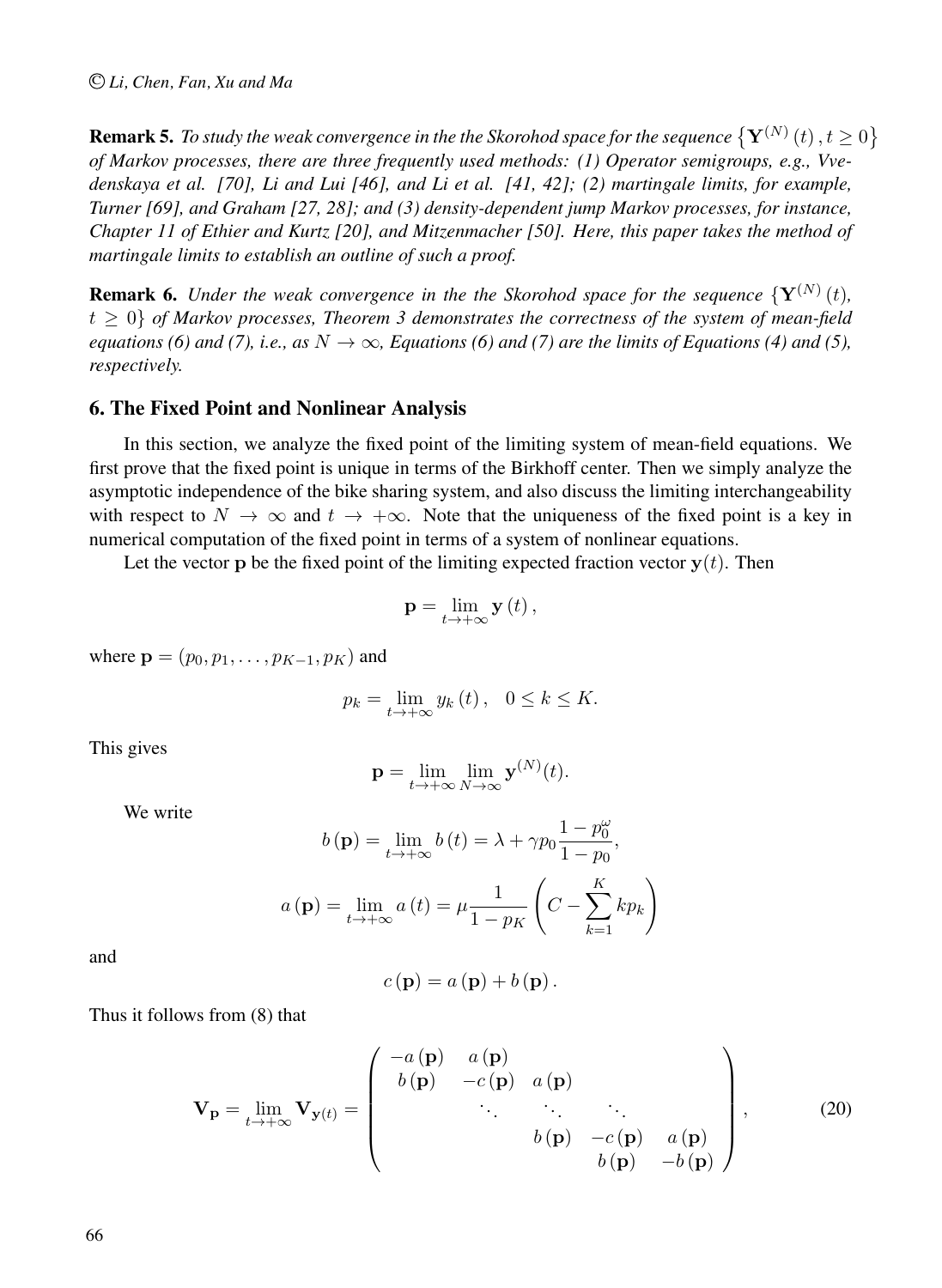which is the infinitesimal generator of an irreducible, aperiodic and positive-recurrent birth-death process due to the fact that  $a(\mathbf{p}) > 0, b(\mathbf{p}) > 0$ , and the size of the matrix  $\mathbf{V}_{\mathbf{p}}$  is finite.

On the other hand, it is easy to see that the matrix  $V_{\mathbf{v}(t)}$  given in (13) is also the infinitesimal generator of a continuous-time birth-death process with state space  $\{0, 1, \ldots, K\}$ . Since  $a(t) > 0$ ,  $b(t) > 0$  and  $V_{\mathbf{v}(t)}e = 0$ , the birth-death process  $V_{\mathbf{v}(t)}$  is irreducible, aperiodic and positiverecurrent. In this case, it is seen from Vvedenskaya et al. [70] or Mitzenmacher [50] that

$$
\lim_{t \to +\infty} \frac{\mathrm{d}}{\mathrm{d}t} \mathbf{y}(t) = 0
$$

or

$$
\lim_{t \to +\infty} \mathbf{y}(t) \mathbf{V}_{\mathbf{y}(t)} = 0.
$$

Thus it follows from (6) and (7) that

$$
\begin{cases} \mathbf{pV_p} = 0, \\ \mathbf{p}e = 1. \end{cases} \tag{21}
$$

#### *6.1. Expressions for the fixed point*

Note that the matrix  $V_p$  may be viewed as the infinitesimal generator of an irreducible, aperiodic and positive-recurrent birth-death process who corresponds to the  $M/M/1/K$  queue with arrival rate a (p) and service rate  $b$  (p). Let  $\rho$  (p) = a (p) /b (p). It is easy to check that (a) if  $\rho$  (p) = 1, then

$$
p_k = \frac{1}{K+1}, \ 0 \le k \le K; \tag{22}
$$

and (b) if  $\rho(\mathbf{p}) \neq 1$ , then

$$
p_k = \rho^k(\mathbf{p}) \frac{1 - \rho(\mathbf{p})}{1 - \rho^{K+1}(\mathbf{p})}, \ 0 \le k \le K. \tag{23}
$$

This demonstrates that if  $\rho(\mathbf{p}) \neq 1$ , then the probability vector p is the fixed point of the following nonlinear vector equation

$$
\mathbf{p} = \left(\frac{1-\rho(\mathbf{p})}{1-\rho^{K+1}(\mathbf{p})}, \rho(\mathbf{p})\frac{1-\rho(\mathbf{p})}{1-\rho^{K+1}(\mathbf{p})}, \dots, \rho^K(\mathbf{p})\frac{1-\rho(\mathbf{p})}{1-\rho^{K+1}(\mathbf{p})}\right).
$$
(24)

Note that Li [40] gave some iterative algorithms for computing the fixed point p by means by the system of nonlinear equations (21) or (24).

In the following, we set up another nonlinear vector equation satisfied by the fixed point p. Different from Equation (24), the new nonlinear vector equation can be employed to study a more general block-structure bike sharing system with either a Markovian arrival process (MAP) or a phase-type (PH) service time, e.g., see Li [38] and Li and Lui [46] for more details.

To solve the system of equations (21) from a more general setting, let  $r_{\min}(\mathbf{p})$  and  $g_{\min}(\mathbf{p})$  be the minimal nonnegative solutions to the following two nonlinear equations

$$
a(\mathbf{p}) - [a(\mathbf{p}) + b(\mathbf{p})]r(\mathbf{p}) + b(\mathbf{p})r^{2}(\mathbf{p}) = 0
$$

and

$$
a(\mathbf{p}) g^{2}(\mathbf{p}) - [a(\mathbf{p}) + b(\mathbf{p})] g(\mathbf{p}) + b(\mathbf{p}) = 0,
$$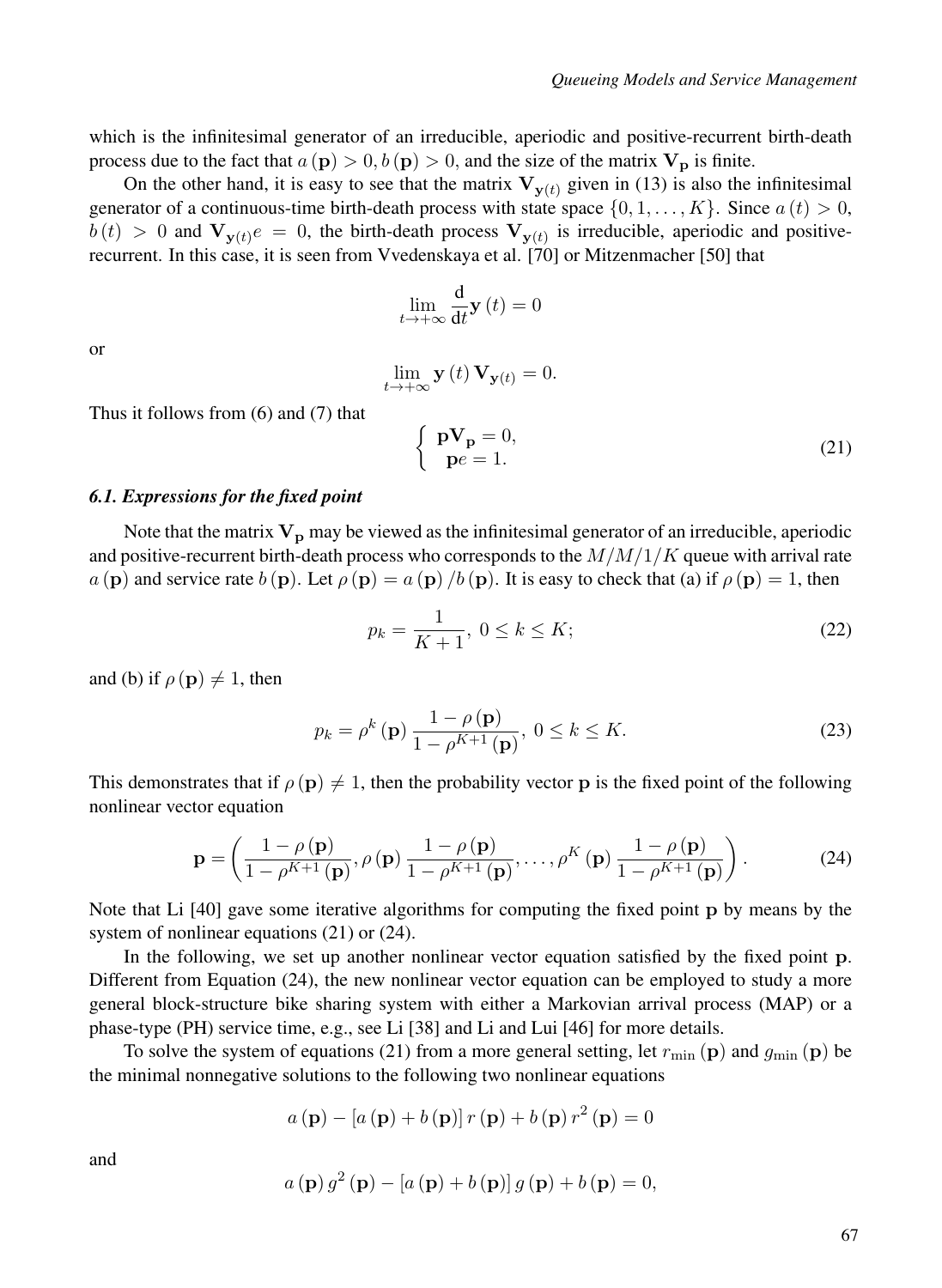respectively. Then

$$
r_{\min}(\mathbf{p}) = \frac{a(\mathbf{p}) + b(\mathbf{p}) - |a(\mathbf{p}) - b(\mathbf{p})|}{2b(\mathbf{p})}
$$

and

$$
g_{\min}(\mathbf{p}) = \frac{a(\mathbf{p}) + b(\mathbf{p}) - |a(\mathbf{p}) - b(\mathbf{p})|}{2a(\mathbf{p})}.
$$

Clearly, we have

$$
r_{\min}(\mathbf{p}) b(\mathbf{p}) = g_{\min}(\mathbf{p}) a(\mathbf{p}) = \frac{a(\mathbf{p}) + b(\mathbf{p}) - |a(\mathbf{p}) - b(\mathbf{p})|}{2}.
$$

Let

$$
\Omega_{\mathbf{p}} = \left\{ \left( r_{\min}(\mathbf{p}), \frac{1}{r_{\min}(\mathbf{p})} \right) : a(\mathbf{p}) > b(\mathbf{p}) \right\}
$$

$$
\bigcup \left\{ \left( \frac{1}{g_{\min}(\mathbf{p})}, g_{\min}(\mathbf{p}) \right) : a(\mathbf{p}) < b(\mathbf{p}) \right\}
$$

$$
\bigcup \left\{ (1, 1) : a(\mathbf{p}) = b(\mathbf{p}) \right\}.
$$

Then for a pair  $(r(\mathbf{p}), g(\mathbf{p})) \in \Omega_{\mathbf{p}}$ , we have

$$
r\left(\mathbf{p}\right)g\left(\mathbf{p}\right) = 1.
$$

The following theorem illustrates that each element of the fixed point p is a combinational sum of two geometric solutions if  $a(\mathbf{p}) \neq b(\mathbf{p})$ .

**Theorem 4.** *If*  $a$  (**p**)  $\neq b$  (**p**) *and* ( $r$  (**p**),  $g$  (**p**))  $\in \Omega_p$ *, then for*  $0 \leq k \leq K$ *,* 

$$
p_k = c_1 r^k \left( \mathbf{p} \right) + c_2 g^{K-k} \left( \mathbf{p} \right), \tag{25}
$$

*where the two constants*  $c_1$  *and*  $c_2$  *are determined by* 

$$
\begin{cases}\nc_1 = \frac{\frac{g^{K-1}(\mathbf{p})[b(\mathbf{p})-g(\mathbf{p})a(\mathbf{p})]}{a(\mathbf{p})-r(\mathbf{p})b(\mathbf{p})}}{\frac{g^{K-1}(\mathbf{p})[b(\mathbf{p})-g(\mathbf{p})a(\mathbf{p})]}{1-r^{K+1}(\mathbf{p})}-\frac{1-g^{K+1}(\mathbf{p})}{1-g(\mathbf{p})}},\\c_2 = \frac{\frac{g^{K-1}(\mathbf{p})[b(\mathbf{p})-g(\mathbf{p})a(\mathbf{p})]}{g^{K-1}(\mathbf{p})[b(\mathbf{p})-g(\mathbf{p})a(\mathbf{p})]}\frac{1-r^{K+1}(\mathbf{p})}{1-r(\mathbf{p})}-\frac{1-g^{K+1}(\mathbf{p})}{1-g(\mathbf{p})}}.\n\end{cases} (26)
$$

**Proof.** If  $a(\mathbf{p}) \neq b(\mathbf{p})$ , then the proof contains three steps. Firstly, it is easy to check that for  $1 \le k \le K - 1$ ,  $p_k = c_1 r^k (\mathbf{p}) + c_2 g^{K-k} (\mathbf{p})$  with  $(r (\mathbf{p}), g (\mathbf{p})) \in \Omega_{\mathbf{p}}$  can satisfy the equation

$$
p_{k-1}a(\mathbf{p}) - p_k[a(\mathbf{p}) + b(\mathbf{p})] + p_{k+1}b(\mathbf{p}) = 0.
$$

Secondly, for  $k = 0, K$  we obtain

$$
- \left[c_1 + c_2 g^K\left(\mathbf{p}\right)\right] a\left(\mathbf{p}\right) + \left[c_1 r\left(\mathbf{p}\right) + c_2 g^{K-1}\left(\mathbf{p}\right)\right] b\left(\mathbf{p}\right) = 0 \tag{27}
$$

and

$$
\left[c_{1}r^{K-1}\left(\mathbf{p}\right)+c_{2}g\left(\mathbf{p}\right)\right]a\left(\mathbf{p}\right)-\left[c_{1}r^{K}\left(\mathbf{p}\right)+c_{2}\right]b\left(\mathbf{p}\right)=0.\tag{28}
$$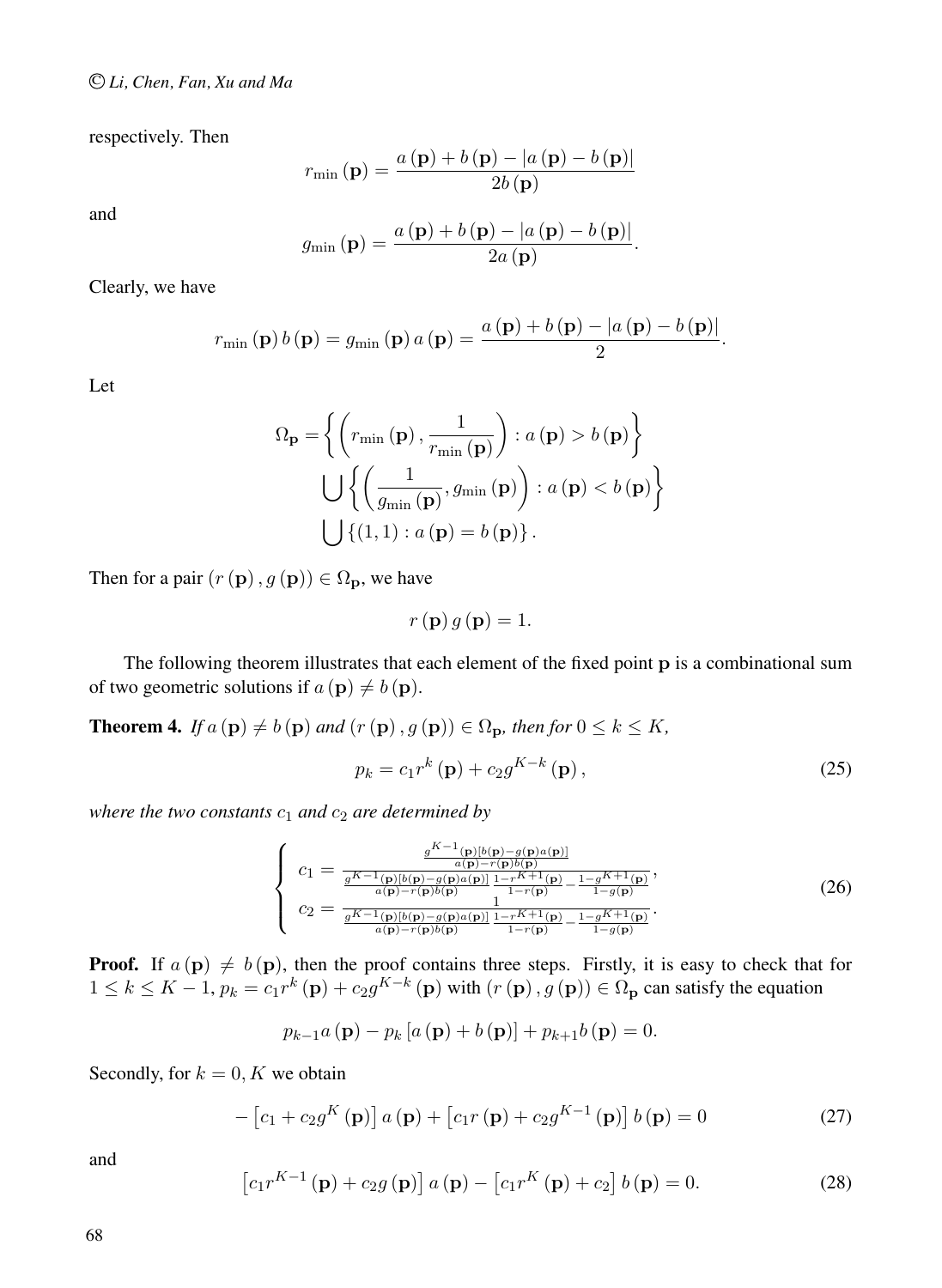It follows from (27) and (28) that

$$
c_1 = \frac{g^{K-1}\left(\mathbf{p}\right)b\left(\mathbf{p}\right) - g^K\left(\mathbf{p}\right)a\left(\mathbf{p}\right)}{a\left(\mathbf{p}\right) - r\left(\mathbf{p}\right)b\left(\mathbf{p}\right)}c_2\tag{29}
$$

and

$$
c_1 = \frac{b(\mathbf{p}) - g(\mathbf{p}) a(\mathbf{p})}{r^{K-1}(\mathbf{p}) a(\mathbf{p}) - r^K(\mathbf{p}) b(\mathbf{p})} c_2
$$
\n(30)

respectively. Note that  $r(\mathbf{p}) g(\mathbf{p}) = 1$  for  $(r(\mathbf{p}), g(\mathbf{p})) \in \Omega_{\mathbf{p}}$ , we have

$$
\frac{b(\mathbf{p}) - g(\mathbf{p}) a(\mathbf{p})}{r^{K-1}(\mathbf{p}) a(\mathbf{p}) - r^K(\mathbf{p}) b(\mathbf{p})} = \frac{\frac{1}{r^{K-1}(\mathbf{p})} [b(\mathbf{p}) - g(\mathbf{p}) a(\mathbf{p})]}{a(\mathbf{p}) - r(\mathbf{p}) b(\mathbf{p})}
$$

$$
= \frac{g^{K-1}(\mathbf{p}) b(\mathbf{p}) - g^K(\mathbf{p}) a(\mathbf{p})}{a(\mathbf{p}) - r(\mathbf{p}) b(\mathbf{p})},
$$

this demonstrates that (29) is the same as (30). Finally, using (25) and  $\sum_{k=0}^{K} p_k = 1$  we obtain

$$
c_1 \frac{1 - r^{K+1}(\mathbf{p})}{1 - r(\mathbf{p})} + c_2 \frac{1 - g^{K+1}(\mathbf{p})}{1 - g(\mathbf{p})} = 1,
$$

which, together with (29), follows (26) in order to express the constants  $c_1$  and  $c_2$ . This completes the proof.

Using Theorem 4, the probability vector p is the fixed point of the following nonlinear vector equation

$$
\mathbf{p} = (c_1 + c_2 g^K(\mathbf{p}), c_1 r(\mathbf{p}) + c_2 g^{K-1}(\mathbf{p}), \dots, c_1 r^{K-1}(\mathbf{p}) + c_2 g(\mathbf{p}), c_1 r^K(\mathbf{p}) + c_2).
$$
 (31)

We write

$$
\mathbb{S}_{\mathbf{p}}=\left\{\mathbf{p}:\mathbf{p}\mathbf{V}_{\mathbf{p}}=0,\mathbf{p}e=1\right\}.
$$

Then it is clear that

$$
\mathbb{S}_{\mathbf{p}} = \left\{ \mathbf{p} : p_k = \rho^k \left( \mathbf{p} \right) \frac{1 - \rho \left( \mathbf{p} \right)}{1 - \rho^{K+1} \left( \mathbf{p} \right)}, \ 0 \le k \le K \right\}
$$

$$
= \left\{ \mathbf{p} : p_k = c_1 r^k \left( \mathbf{p} \right) + c_2 g^{K-k} \left( \mathbf{p} \right), \ 0 \le k \le K \right\}.
$$

Since the equation  $\mathbf{pV_p} = 0$  (or  $p_k = \rho^k(\mathbf{p}) \left[1 - \rho(\mathbf{p})\right] / \left[1 - \rho^{K+1}(\mathbf{p})\right]$ , or  $p_k = c_1 r^k(\mathbf{p}) + c_2 r^k(\mathbf{p})$  $c_2g^{K-k}(\mathbf{p})$ ,  $0 \leq k \leq K$ ) is nonlinear, it is possible for a more complicated bike sharing system that there are multiple elements (solutions) in the set  $\mathbb{S}_p$ . In fact, an argument by analytic function indicates that the elements of the set  $\mathbb{S}_p$  are isolated.

To describe the isolated element structure of the set  $\mathbb{S}_p$ , we often need to use the Birkhoff center of the mean-field dynamic system, which leads to check whether the fixed point is unique or not.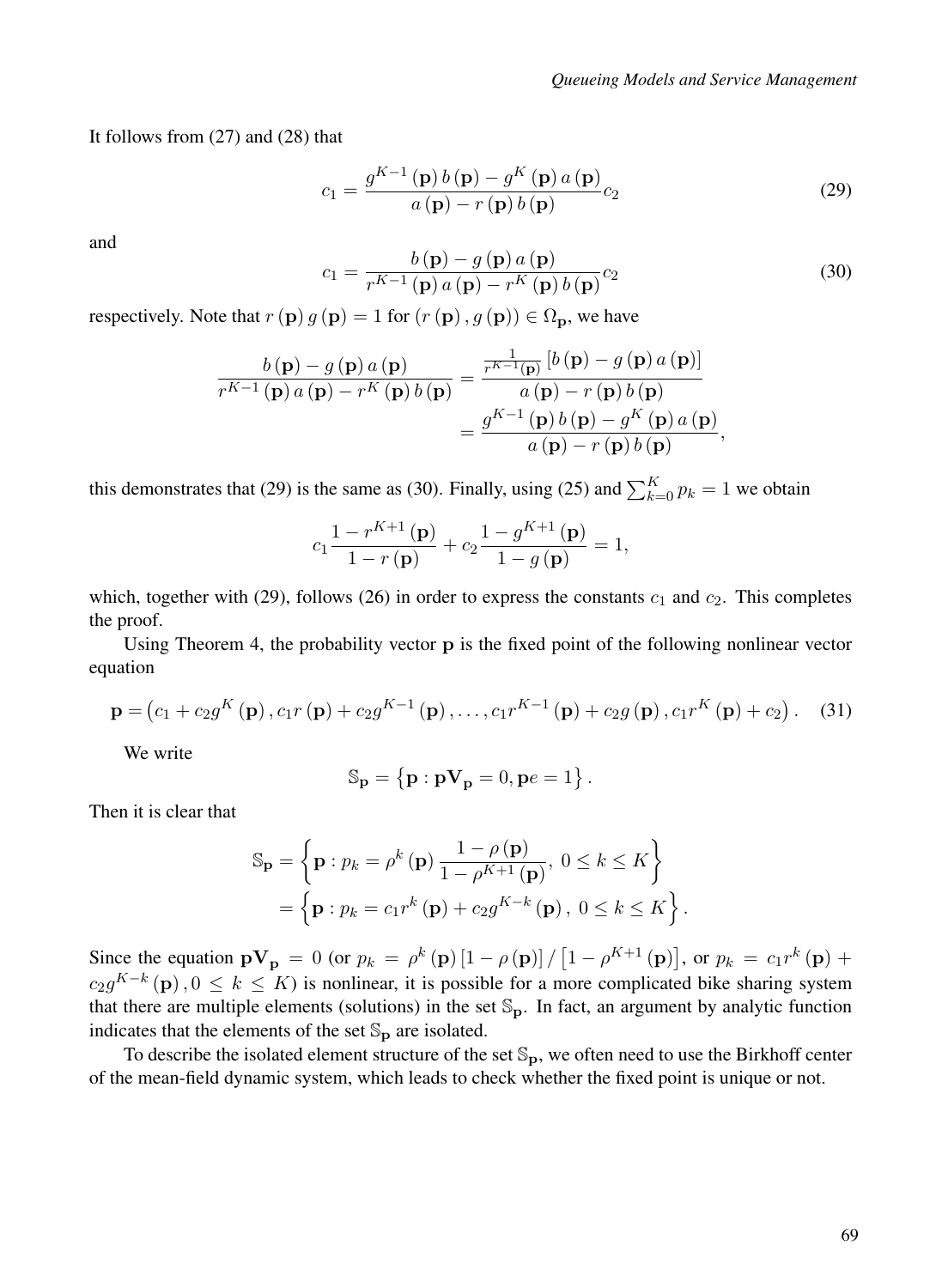#### *6.2. The Birkhoff center and uniqueness*

For the Birkhoff center, our discussion includes the following two cases:

**Case one:**  $N \to \infty$ . In this case, we denote a solution to the system of differential equations (6) and (7) by  $\Phi(t)$ . Thus, the Birkhoff center of the solution  $\Phi(t)$  is defined as

$$
\Theta = \left\{ \overline{P} \in \mathcal{F} : \overline{P} = \lim_{k \to \infty} \Phi(t_k) \text{ for any scale sequence } \{t_k\} \text{ with } t_l \ge 0 \text{ for } l \ge 1 \text{ and } \lim_{k \to \infty} t_k = +\infty \right\}.
$$

Note that perhaps Θ contains the limit cycles or the stationary points (i.e., the local extremum points or the saddle points), it is clear that  $\mathbb{S}_p \subset \Theta$ . Obviously, the limiting empirical measure Markov process  $\{Y(t): t \geq 0\}$  spends most of its time in the Birkhoff center  $\Theta$ .

**Case two:**  $t \rightarrow +\infty$ . In this case, we write

$$
\pi^{(N)} = \lim_{t \to +\infty} \mathbf{y}^{(N)}(t),
$$

since for each  $N = 1, 2, 3, \ldots$ , the bike sharing system with N identical stations is stable. Let

$$
\Xi = \left\{ \overline{\pi} \in \mathcal{F} : \overline{\pi} = \lim_{k \to \infty} \pi^{(N_k)} \text{ for any positive integer sequence } \right\}
$$
  

$$
\{N_k\} \text{ with } 1 \le N_1 \le N_2 \le N_3 \le \cdots \text{ and } \lim_{k \to \infty} N_k = \infty \right\}.
$$

It is easy to see that

$$
\mathbb{S}_\mathbf{p} \subset \Xi \subset \Theta.
$$

Therefore, the set  $\Theta - \mathbb{S}_p$  contains the limit cycles or the saddle points.

Note that

$$
\left\{ \begin{array}{c} \mathbf{pV_p}=0,\\ \mathbf{p}e=1, \end{array} \right.
$$

this gives that for  $k = 0$ 

$$
-\mu p_0 (1 - p_0) \left( C - \sum_{k=1}^{K} k p_k \right) + p_1 \left[ \lambda (1 - p_0) + \gamma p_0 (1 - p_0^{\omega}) \right] (1 - p_K) = 0, \tag{32}
$$

for  $1 \leq k \leq K - 1$ 

$$
-\mu(1-p_0)\left(C - \sum_{k=1}^K k p_k\right)(p_{k-1} - p_k) + \left[\lambda\left(1-p_0\right) + \gamma p_0\left(1-p_0^{\omega}\right)\right](1-p_K)(p_k - p_{k+1}) = 0,
$$
\n(33)

and for  $k = K$ 

$$
-\mu p_{K-1}(1-p_0) \left( C - \sum_{k=1}^{K} k p_k \right) + p_K \left[ \lambda \left( 1 - p_0 \right) + \gamma p_0 \left( 1 - p_0^{\omega} \right) \right] \left( 1 - p_K \right) = 0, \tag{34}
$$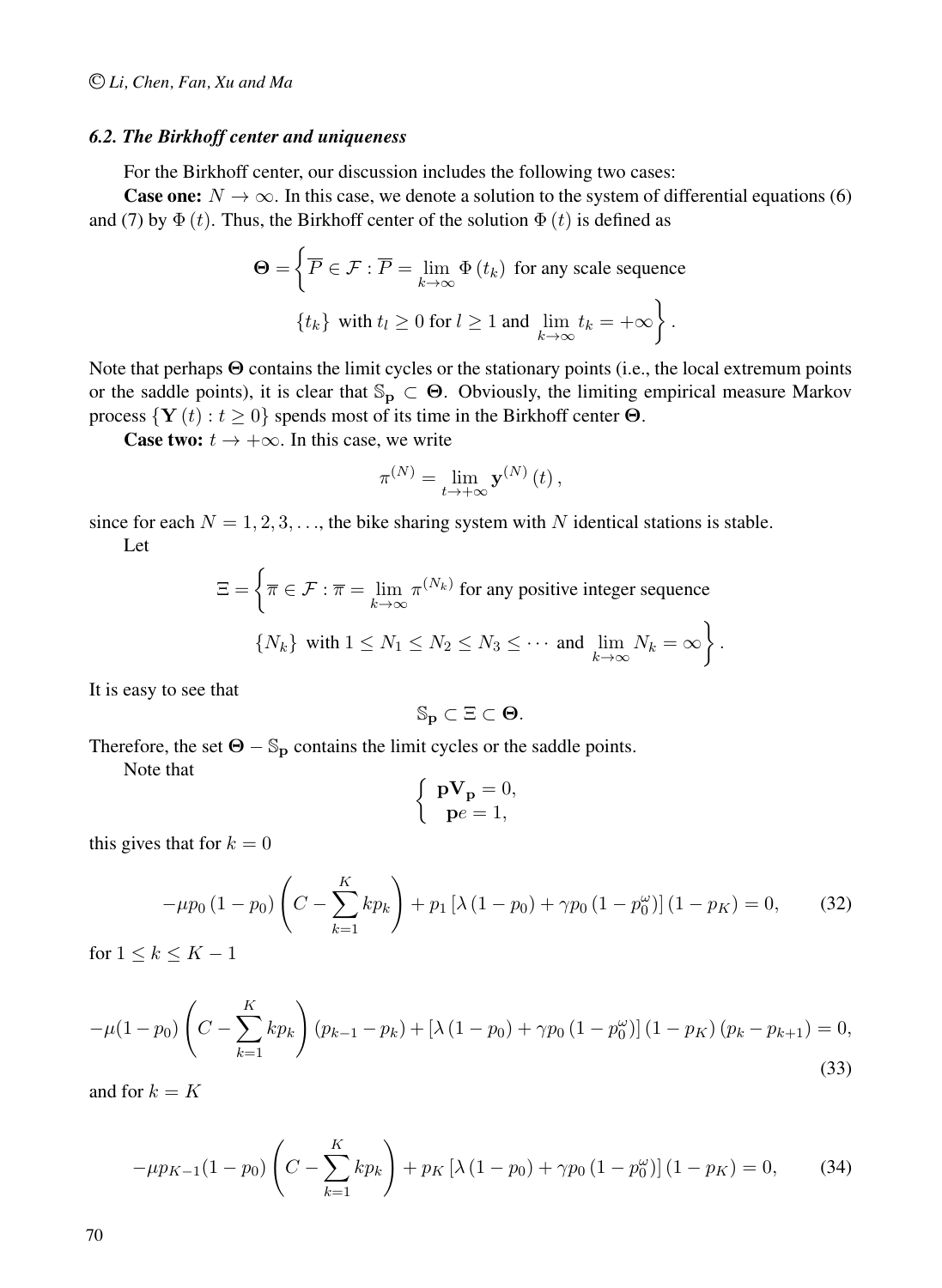with the boundary condition

$$
p_0 + p_1 + p_2 + \dots + p_K = 1. \tag{35}
$$

Note that under the Assumption of Problematic Stations (i.e.  $0 < p_0, p_K < 1 - \delta$ ), the system of nonlinear equations (21) is the same as the system of nonlinear equations (32) to (35).

The following theorem gives an important result: The fixed point  $p \in \mathbb{S}_p$  is unique. Notice that the uniqueness of the fixed point plays a key role in numerical computation for performance measures of the bike sharing system. On the other hand, this proof uses the system of nonlinear equations (32) to (35) by means of the fact that the two special solutions  $(1, 0, \ldots, 0, 0)$  and  $(0, 0, \ldots, 0, 1)$  are not in the set  $\mathbb{S}_p$ .

**Theorem 5.** Let  $|S_p|$  denote the number of elements of the set  $S_p$ . Then  $|S_p| = 1$ . This shows that *the fixed point is unique.*

**Proof.** This proof has two parts: (1) The existence of the fixed point p, which is easily dealt with by the fact that **p** is the stationary probability vector of the ergodic birth-death process  $V_p$ ; and (2) the uniqueness of the fixed point p, which can be proved by means of the unique point of intersection either between the quadratic function  $f_0(p_0)$  and the polynomial function  $h_0(p_0)$ , or between the quadratic function  $f_n(p_n)$  and the linear function  $h_n(p_n)$  for  $1 \le n \le K - 1$  as follows.

Based on the system of nonlinear equations (32) to (35), the uniqueness of the fixed point p is proved through the following three steps:

**Step one:** Analyzing  $p_0$ . In this case, we write

$$
f_0(p_0) = \mu p_0 (1 - p_0) \left( C - \sum_{k=1}^K k p_k \right)
$$

and

$$
h_0(p_0) = p_1 [\lambda (1 - p_0) + \gamma p_0 (1 - p_0^{\omega})] (1 - p_K).
$$

It is easy to check that

$$
f_0(0) = 0
$$
,  $f_0(1) = 0$ ,  $f_0\left(\frac{1}{2}\right) = \frac{1}{4}\mu\left(C - \sum_{k=1}^K k p_k\right) > 0$ ,

and for  $p_0 \in (0, 1)$ 

$$
\frac{d}{dp_0} f_0(p_0) = (1 - 2p_0) \mu \left( C - \sum_{k=1}^K k p_k \right)
$$

$$
= \begin{cases} > 0, & 0 < p_0 < \frac{1}{2}, \\ = 0, & p_0 = \frac{1}{2}, \\ < 0, & \frac{1}{2} < p_0 < 1, \end{cases}
$$

and

$$
\frac{d^{2}}{d(p_{0})^{2}}f_{0}(p_{0}) = -2\mu \left(C - \sum_{k=1}^{K}kp_{k}\right) < 0,
$$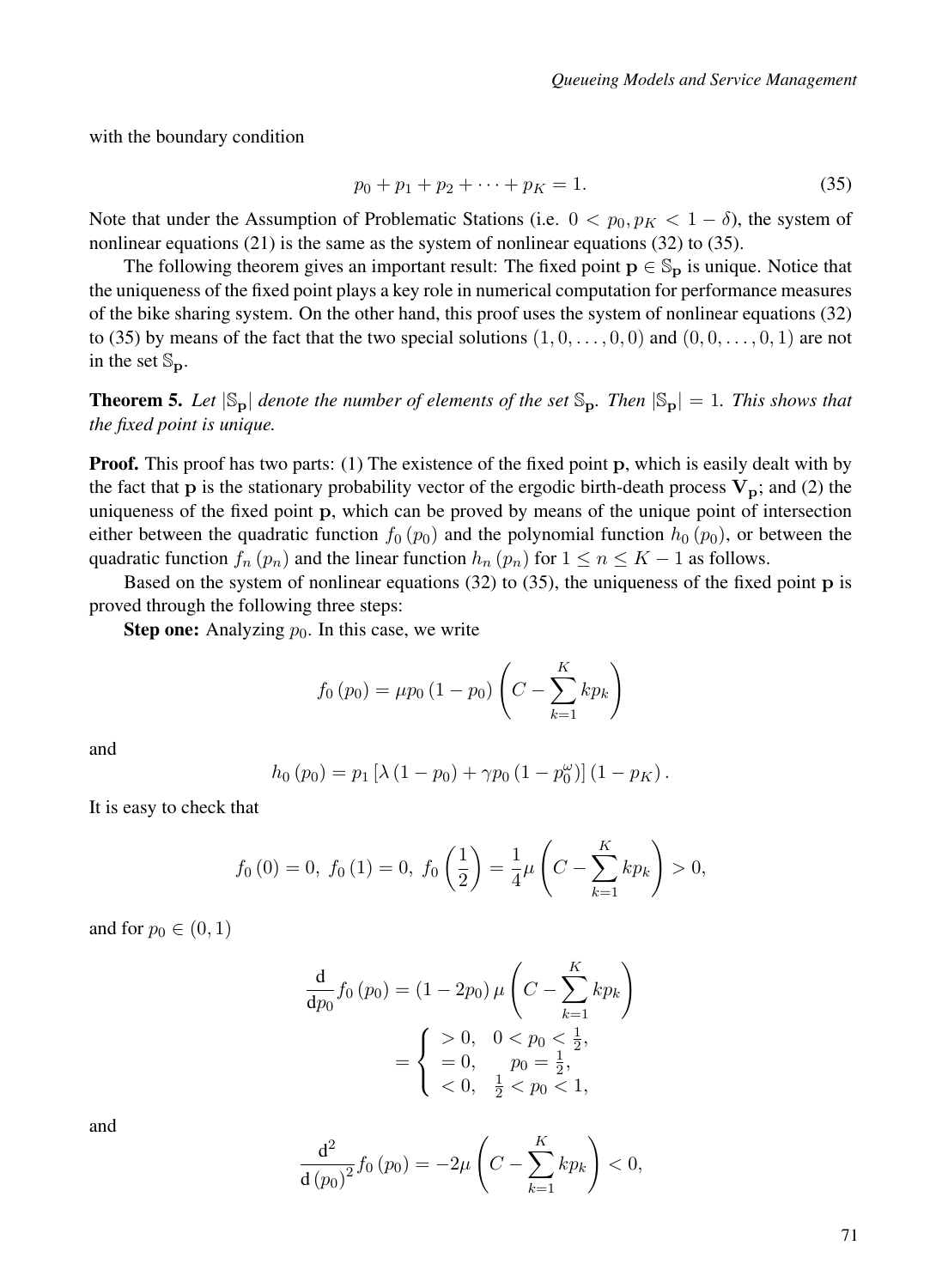this demonstrates that  $f_0(p_0)$  is a concave function with the maximal value  $f_0\left(\frac{1}{2}\right) > 0$  at  $p_0 = 1/2$ .

Now, we analyze the polynomial function  $h_0 (p_0)$  for  $p_0 \in (0, 1)$ . It is easy to see that

$$
h_0(0) = \lambda p_1 (1 - p_K) > 0, \ \ h_0(1) = 0.
$$

For  $p_0 \in (0, 1)$ 

$$
\frac{d}{dp_0}h_0(p_0) = \left[\gamma - \lambda - \gamma (1 + \omega) p_0^{\omega}\right] p_1 (1 - p_K)
$$
\n
$$
= \begin{cases}\n> 0, & p_0 > \sqrt[m]{\frac{\gamma - \lambda}{\gamma (1 + \omega)}},\\
= 0, & p_0 = \sqrt[m]{\frac{\gamma - \lambda}{\gamma (1 + \omega)}},\\
< 0, & p_0 < \sqrt[m]{\frac{\gamma - \lambda}{\gamma (1 + \omega)}}.\n\end{cases} \tag{36}
$$

Since  $h_0(0) > 0$  and  $h_0(1) = 0$ , it is seen from (36) that only one case:  $p_0 < \sqrt[\infty]{\frac{\gamma - \lambda}{\gamma(1+\omega)}}$  can hold; while the other two cases are incorrect because the derivative  $\frac{d}{dp_0}h_0(p_0) \ge 0$  for  $p_0 \in (0,1)$  can not result in such two values:  $h_0 (0) > 0$  and  $h_0 (1) = 0$ . Thus we obtain

$$
p_0 < \sqrt[\omega]{\frac{\gamma - \lambda}{\gamma \left(1 + \omega\right)}} < \sqrt[\omega]{\frac{1}{\left(1 + \omega\right)}} \le 1.
$$

Note that for  $p_0 \in (0, 1)$ 

$$
\frac{d^{2}}{d(p_{0})^{2}}h_{0}(p_{0}) = -\gamma \omega (1 + \omega) p_{0}^{\omega - 1} p_{1} (1 - p_{K}) < 0,
$$

thus  $h_0 (p_0)$  is a decreasing and concave function from Point  $(0, h_0 (0))$  to  $(1, 0)$  without any extreme value.

Based on the above analysis, it is seen from Figure 4 (a) that there exists a unique solution to the nonlinear equation  $f_0 (p_0) = h_0 (p_0)$  for  $p_0 \in (0, 1 - \delta)$ .



Figure 4. The uniqueness of the fixed point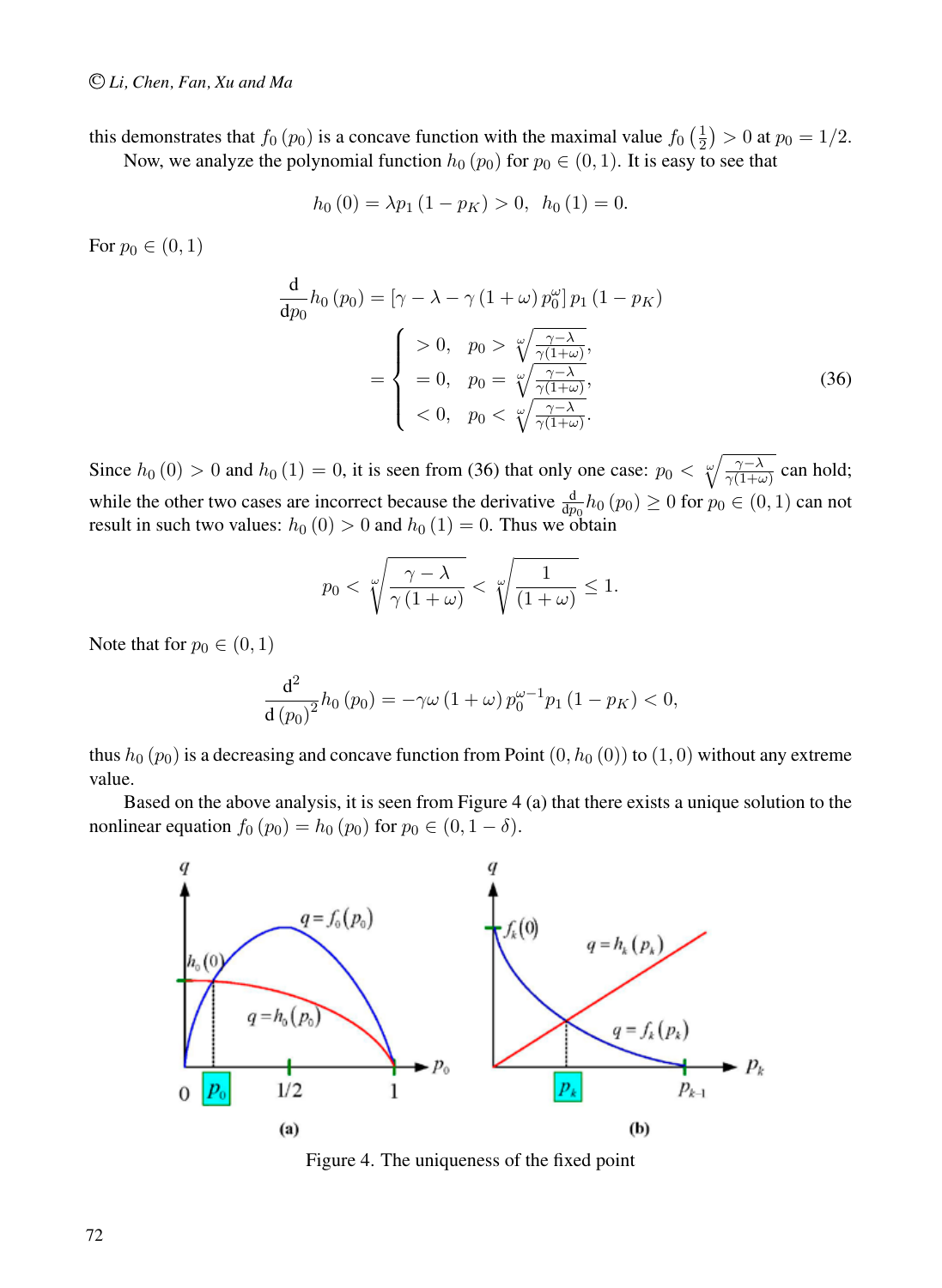**Step two:** Analyzing  $p_k$  for  $1 \leq k \leq K - 1$ . In this case, we write

$$
f_k(p_k) = \mu(1 - p_0) \left( C - \sum_{k=1}^{K} k p_k \right) (p_{k-1} - p_k)
$$

and

$$
h_k(p_k) = [\lambda (1 - p_0) + \gamma p_0 (1 - p_0'')] (1 - p_K) (p_k - p_{k+1}).
$$

Note that

$$
f_k(0) = \mu(1 - p_0) \left( C - \sum_{i \neq k}^{K} i p_i \right) p_{k-1} > 0,
$$
  

$$
f_k(p_{k-1}) = 0;
$$

and for  $0 < p_k < p_{k-1}$ 

$$
\frac{d}{dp_k} f_k(p_k) = \mu(1 - p_0) \left[ -k(p_{k-1} - p_k) - \left( C - \sum_{k=1}^K k p_k \right) \right] < 0,
$$
  

$$
\frac{d^2}{dp_k^2} f_k(p_k) = 2k\mu(1 - p_0) > 0,
$$

thus the quadratic function  $f_k(p_k)$  is a strictly decreasing convex function for  $0 < p_k < p_{k-1}$ .

Now, we consider the linear function  $h_k(p_k)$ . We obtain

$$
h_k(0) = -[\lambda (1 - p_0) + \gamma p_0 (1 - p_0^{\omega})] (1 - p_K) p_{k+1} < 0,
$$

and if  $p_k = 1$ , then  $p_i = 0$  for  $i \neq k$  with  $1 \leq i \leq K$ , and it is clear that

$$
h_{k}(1)=\lambda>0.
$$

Since

$$
\frac{\mathrm{d}}{\mathrm{d}p_k}h_k\left(p_k\right) = \left[\lambda\left(1-p_0\right) + \gamma p_0\left(1-p_0^{\omega}\right)\right]\left(1-p_K\right) > 0,
$$

the linear function  $h_k(p_k)$  is strictly increasing for  $p_k \in (0,1)$ . Therefore, it is seen from Figure 4 (b) that there exists a unique solution  $p_k$  to the equation  $f_k(p_k) = h_k(p_k)$ .

**Step three:** Analyzing  $p_K$ . Since  $p_k$  is the unique solution to the equation  $f_k(p_k) = h_k(p_k)$ for  $0 \le k \le K - 1$ , it is clear that  $p_K$  can uniquely determined by means of the relation that  $p_K = 1 - \sum_{k=0}^{K-1} p_k$ . This completes the proof.

Now, we provide a simple discussion for the limiting interchangeability of the vector  $y^{(N)}(t)$ as  $N \to \infty$  and  $t \to +\infty$ . Note that the limiting interchangeability is always necessary and useful in many practical applications when using the stationary probabilities of the limiting process  $\{Y(t): t \geq 0\}$  to give an effective approximation for performance analysis of the bike sharing system.

From  $|S_p| = 1$  by Theorem 5, it is easy to see that

$$
\lim_{t \to +\infty} \lim_{N \to \infty} \mathbf{y}^{(N)}(t) = \lim_{t \to +\infty} \mathbf{y}(t) = \mathbf{P}
$$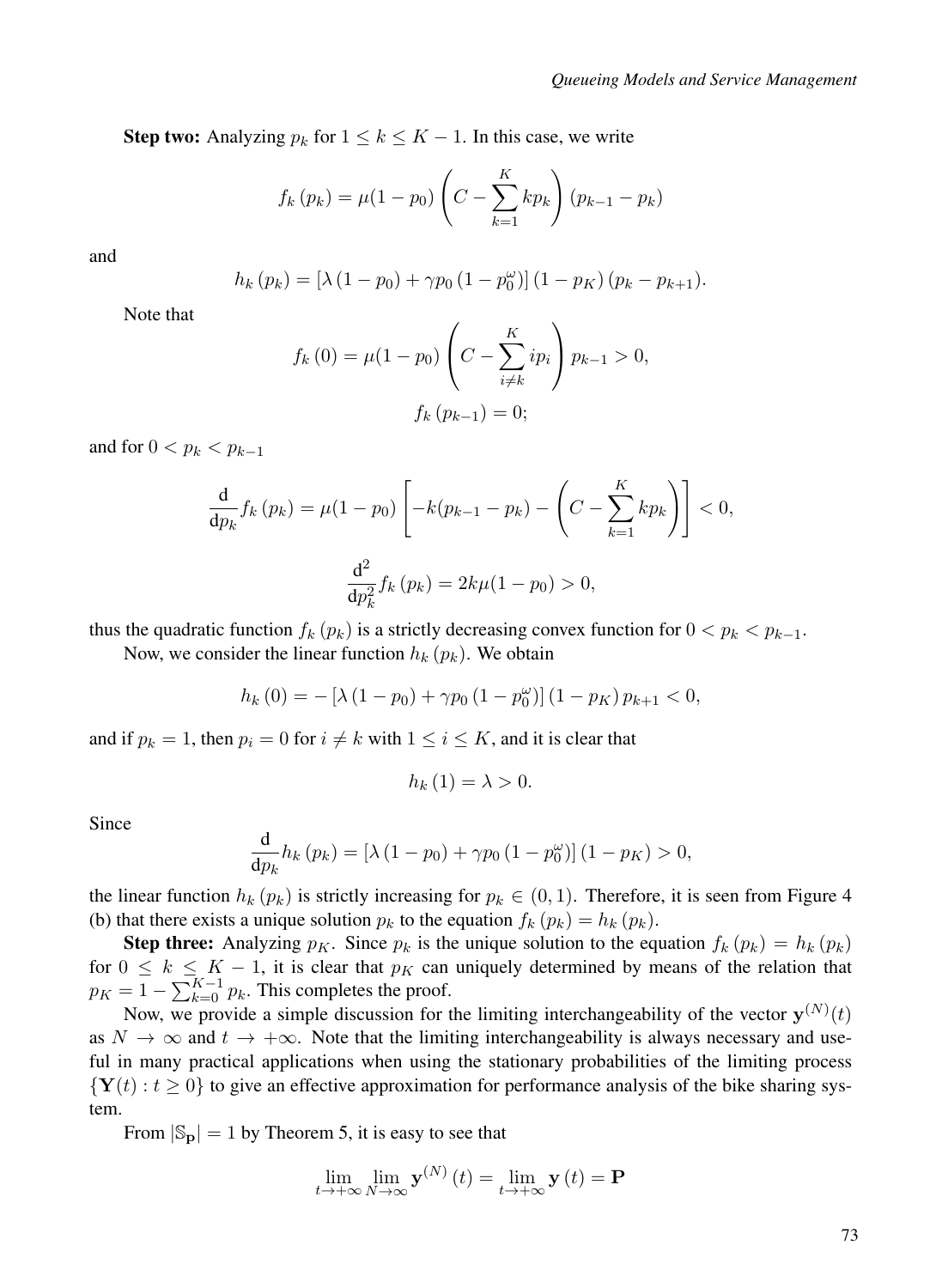and

$$
\lim_{N \to \infty} \lim_{t \to +\infty} \mathbf{y}^{(N)}(t) = \lim_{N \to \infty} \mathbf{P}^{(N)} = \mathbf{P}.
$$

This gives

$$
\lim_{t\to+\infty}\lim_{N\to\infty}\mathbf{y}^{(N)}(t)=\lim_{N\to\infty}\lim_{t\to+\infty}\mathbf{y}^{(N)}(t)=\mathbf{p}.
$$

Therefore, we have

$$
\lim_{\substack{N \to \infty \\ t \to +\infty}} \mathbf{y}^{(N)}(t) = \mathbf{p}.
$$

Finally, we provide a simple discussion on the asymptotic independence of this bike sharing system. To this end, the uniqueness of the fixed point given by  $|S_p| = 1$  of Theorem 5 plays a key role. Using Corollaries 3 and 4 of Benaim and Le Boudec [2], we obtain the asymptotic independence of the queueing processes of the bike sharing system as follows:

$$
\lim_{t \to +\infty} \lim_{N \to \infty} P\left\{ X_1^{(N)}(t) = i_1, X_2^{(N)}(t) = i_2, \dots, X_k^{(N)}(t) = i_k \right\}
$$
\n
$$
= \lim_{N \to \infty} \lim_{t \to +\infty} P\left\{ X_1^{(N)}(t) = i_1, X_2^{(N)}(t) = i_2, \dots, X_k^{(N)}(t) = i_k \right\}
$$
\n
$$
= p_{i_1} p_{i_2} \cdots p_{i_k}
$$

and

$$
\lim_{N \to \infty} \lim_{t \to +\infty} \frac{1}{t} \int_0^t \mathbf{1}_{\left\{X_1^{(N)}(t) = i_1, X_2^{(N)}(t) = i_2, ..., X_k^{(N)}(t) = i_k\right\}} dt
$$
\n
$$
= \lim_{t \to +\infty} \lim_{N \to \infty} \frac{1}{t} \int_0^t \mathbf{1}_{\left\{X_1^{(N)}(t) = i_1, X_2^{(N)}(t) = i_2, ..., X_k^{(N)}(t) = i_k\right\}} dt
$$
\n
$$
= p_{i_1} p_{i_2} \cdots p_{i_k} \quad \text{a.s.}
$$

**Remark 7.** *For a more complicated bike sharing system, it is possible to have*  $|S_p| \geq 2$ *. For this case with*  $|S_p| \geq 2$ , the metastability of the bike sharing system is a key, and it can be roughly described *as an interesting phenomenon which occurs when the bike sharing system stays a very long time in some abnormal state before reaching its normal state. To study the metastability, a useful method is to determine a Lyapunov function* g (y) *for the system of differential equations (such as, (6) and (7)). Therefore, we need to find a continuously differentiable, bounded from below, function* g (y) *defined on*  $[0,1]^{K+1}$  *such that* 

$$
\mathbf{y}\mathbf{V}_{\mathbf{y}}\nabla g\left(\mathbf{y}\right)\leq0.
$$

*Note that*  $yV_v\nabla g(y) = 0$  *if*  $yV_v = 0$ *, which is satisfied by*  $y = p$ *. On the other hand, some properties of the function*  $g(y)$  *allow one to discriminate the stable points (the local minima of*  $g(y)$ ) *from the unstable points (the local maxima or saddle points of* g (y)*) in the study of metastability.*

In general, it is not easy to give an analytic solution to the system of nonlinear equations (21), but its numerical solution may always be simple and available. In the rest of this paper, we shall develop such a numerical solution, and give numerical computation for performance measures of this bike sharing system including the steady-state probability of the problematic stations, and the stationary expected number of bikes at the tagged station.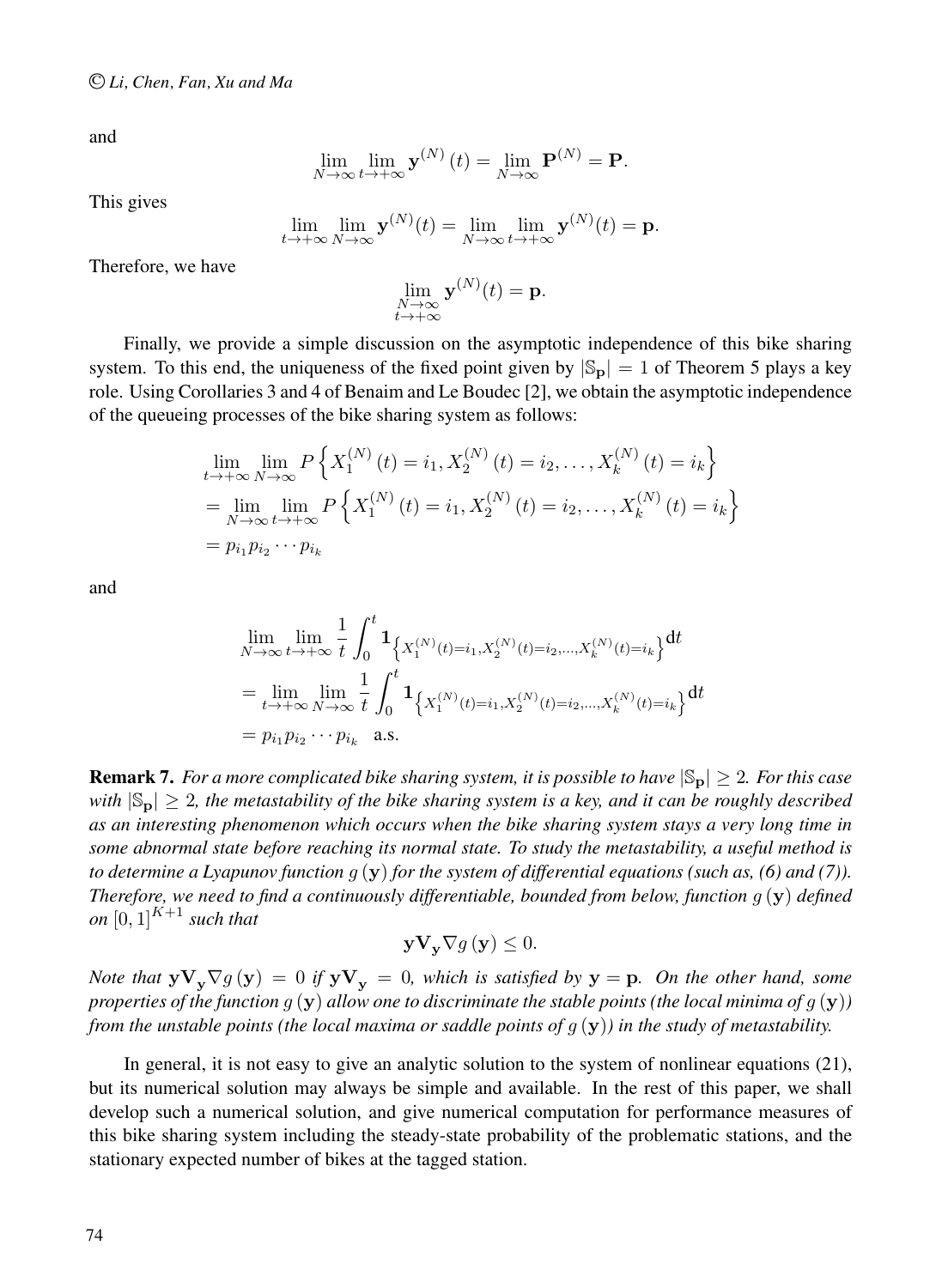### 7. Numerical Analysis

In this section, we use some numerical examples to investigate the steady-state probability of the problematic stations. Based on this, performance analysis of the bike sharing system will focus on five points: (1)  $p_0$ ; (2)  $p_K$ ; (3)  $p_0 + p_K$ ; (4)  $E[Q] = \sum_{k=1}^{K} k p_k$ ; and (5) the profit R.

Note that

$$
\left\{ \begin{array}{c} \mathbf{pV_p}=0,\\ \mathbf{p}e=1, \end{array} \right.
$$

this gives the system of nonlinear equations (32) to (35) whose solution is unique by means of  $|S_p| = 1$  by Theorem 5. Also, we can numerically compute the unique solution, i.e., the fixed point p. Furthermore, the fixed point p is employed in numerical computation for performance measures of the bike sharing system. Based on this, we use some numerical examples to give valuable observation and understanding with respect to design and operations of the bike sharing systems. Therefore, such a numerical analysis will become more and more useful in the study of bike sharing systems in practice.

### 7.1. Analysis of  $p_0$

Note that  $p_0$  is a probability that there is no bike in a tagged station, thus it is also the probability that the arriving customer can not rent a bike in the tagged station. To design a better bike sharing system, we hope that the value of  $p_0$  is as small as possible, and this can be realized through taking a suitable parameters:  $C, K, \lambda, \mu, \gamma$  and  $\omega$ , where C, K and  $\mu$  are controlled by the station; while  $\lambda, \gamma$ and  $\omega$  are given by the customers.

In this bike sharing system, we take that  $C = 30$ ,  $K = 50$ ,  $\omega = 1$  and  $\gamma = 0.25$ . The left one of Figure 5 shows how the probability  $p_0$  depends on  $\lambda \in (10, 30)$  when  $\mu = 0.3, 1$  and 8, respectively. It is seen that  $p_0$  increases either as  $\lambda$  increases or as  $\mu$  decreases. Note that the numerical results are intuitively reasonable because what  $\lambda$  increases quickens up the rental rate of bikes at the tagged station, while what  $\mu$  decreases reduces the return rate of bikes at the tagged station. Hence the probability  $p_0$  increases as the number of bikes parked at the tagged station decreases for the two cases.



Figure 5.  $p_0$  vs.  $\lambda$ ,  $\mu$  and  $\gamma$ 

For the bike sharing system, we take that  $C = 30$ ,  $K = 50$ ,  $\omega = 1$  and  $\mu = 4$ . The right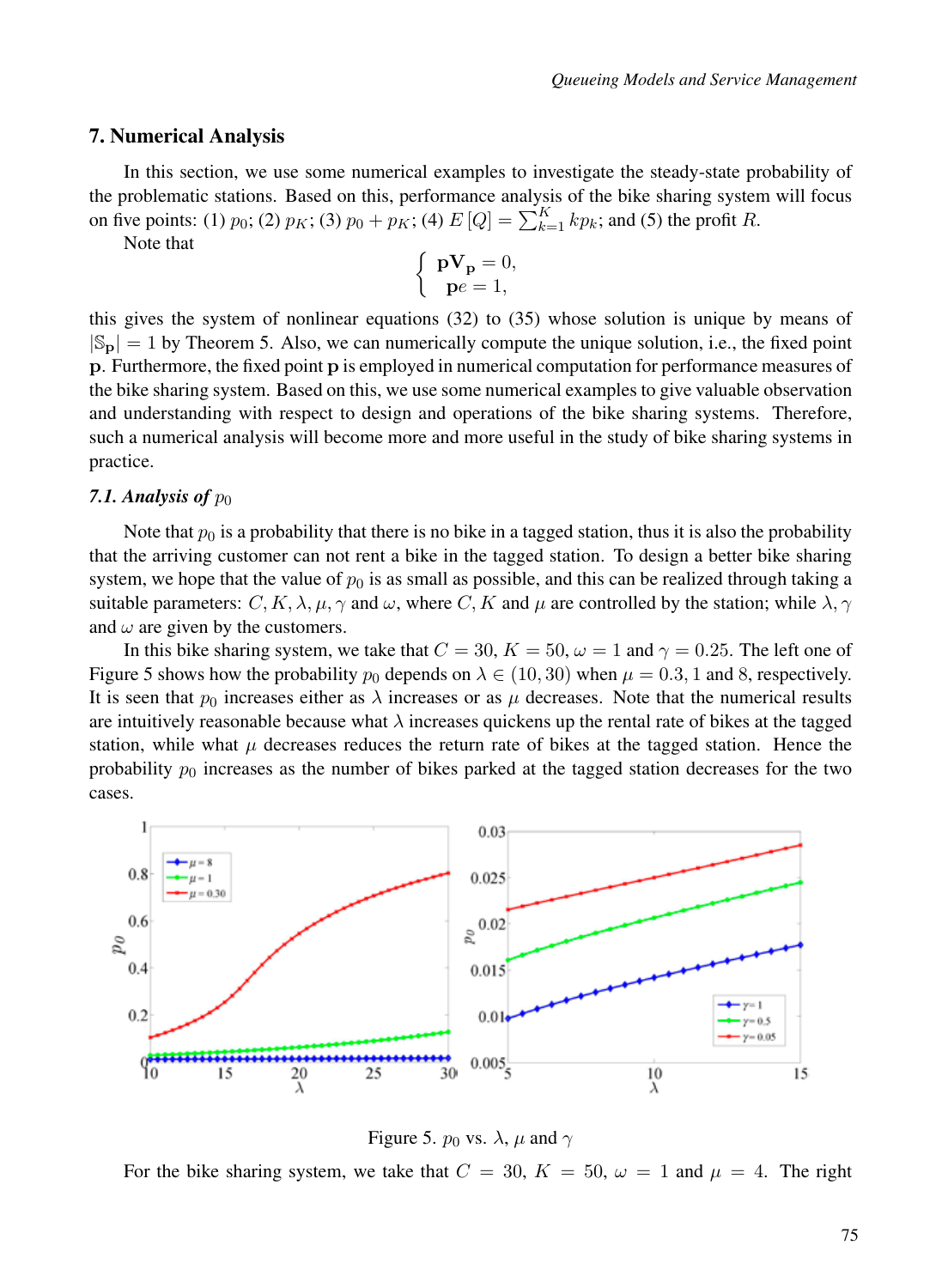one of Figure 5 indicates how the probability  $p_0$  depends on  $\lambda \in (5, 15)$  when  $\gamma = 0.05, 0.5$  and 1, respectively. It is seen that  $p_0$  increases as  $\lambda$  increases or as  $\gamma$  decreases.

# 7.2. Analysis of  $p<sub>K</sub>$

Different from  $p_0$  given in Subsection 7.1,  $p<sub>K</sub>$  is a probability that the bikes are full in a tagged station, thus  $p<sub>K</sub>$  is also the probability that the bike-riding customer can not return his bike at the tagged station. To design a better bike sharing system, we hope that the value of  $p<sub>K</sub>$  is as small as possible through taking a suitable parameters:  $C, K, \lambda, \mu, \gamma$  and  $\omega$ .

In this bike sharing system, we take that  $C = 30$ ,  $K = 50$ ,  $\omega = 1$  and  $\gamma = 0.25$ . The left one of Figure 6 shows how the probability  $p<sub>K</sub>$  depends on  $\lambda \in (10, 30)$  when  $\mu = 4, 8$  and 12, respectively. It is seen that  $p_K$  decreases either as  $\lambda$  increases or as  $\mu$  decreases. Note that what  $\lambda$  increases speeds up the rental rate of bikes at the tagged station, while what  $\mu$  decreases reduces the return rate of bikes at the tagged station.





For the bike sharing system, we take that  $C = 30$ ,  $K = 50$ ,  $\omega = 1$  and  $\mu = 7$ . The right one of Figure 6 indicates how the probability  $p_K$  depends on  $\lambda \in (10, 30)$  when  $\gamma = 0.05, 0.5$  and 3, respectively. It is seen that  $p<sub>K</sub>$  decreases as  $\lambda$  increases or as  $\gamma$  increases.

### **7.3. Analysis of**  $p_0 + p_K$

Based on the above two analysis for  $p_0$  and  $p_K$ , we further hope that the value of  $p_0 + p_K$  can be as small as possible through taking a suitable parameters:  $C, K, \lambda, \mu, \gamma$  and  $\omega$ .

In this bike sharing system, we take that  $C = 30$ ,  $K = 50$ ,  $\omega = 1$  and  $\gamma = 0.25$ . The left one of Figure 7 shows how the probability  $p_0 + p_K$  depends on  $\lambda \in (10, 30)$  when  $\mu = 6, 8$  and 10, respectively. It is seen that  $p_0 + p_K$  decreases either as  $\lambda$  increases or as  $\mu$  decreases. Comparing Figure 7 with Figures 5 and 6, it is seen that  $p_K$  has a bigger influence on the probability  $p_0 + p_K$ than  $p_0$ .

For the bike sharing system, we take that  $C = 30$ ,  $K = 50$ ,  $\omega = 1$  and  $\mu = 12$ . The right one of Figure 7 indicates how the probability  $p_0 + p_K$  depends on  $\lambda \in (15, 30)$  when  $\gamma = 0.05, 0.5$  and 1, respectively. It is seen that  $p_0 + p_K$  decreases as  $\lambda$  increases or as  $\gamma$  increases.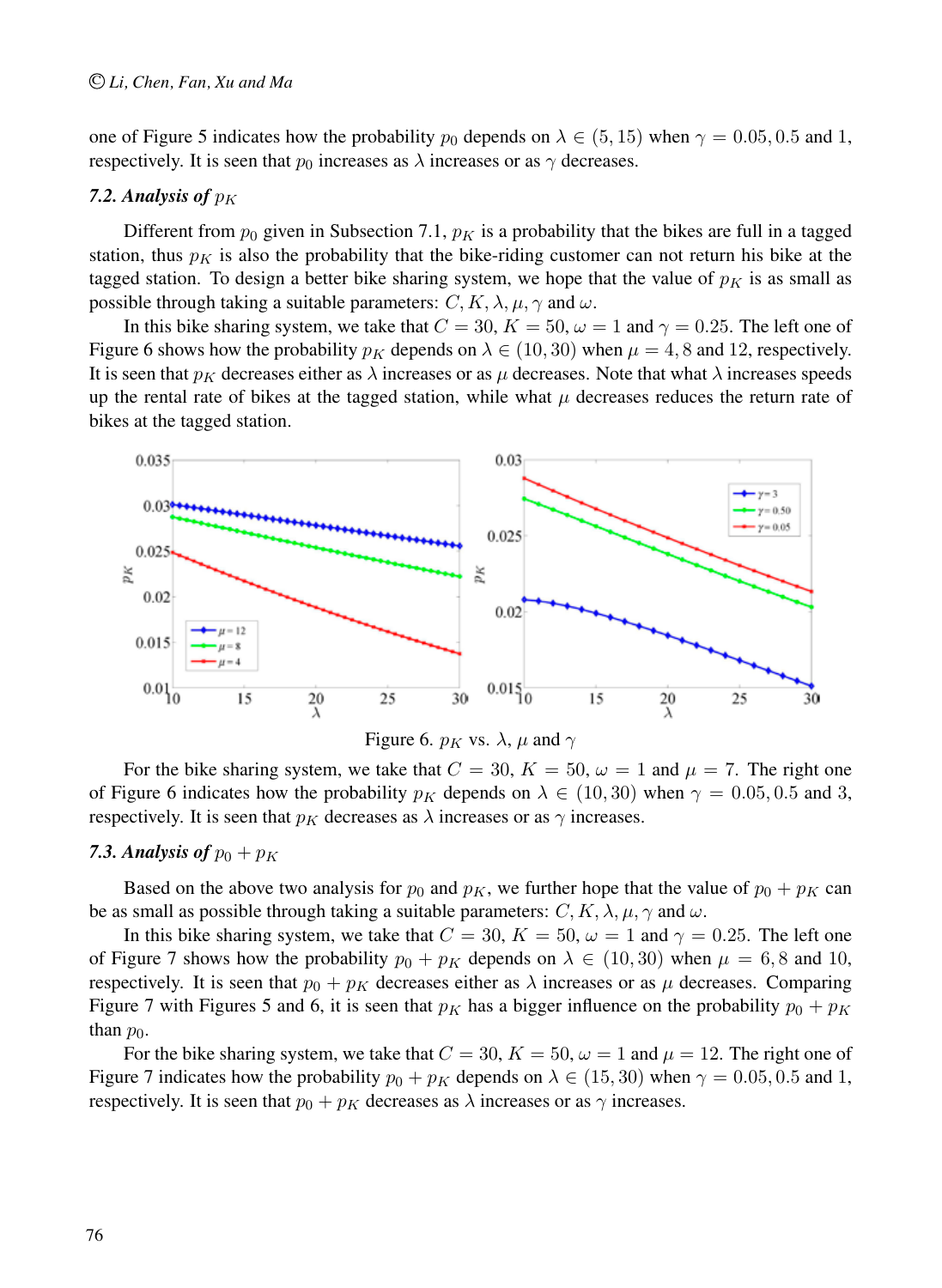

Figure 7.  $p_0 + p_K$  vs.  $\lambda$ ,  $\mu$  and  $\gamma$ 

## *7.4. Analysis of* E [Q]

From  $E[Q] = \sum_{k=1}^{K} k p_k$ , it is seen that  $E[Q]$  is the stationary expected number of bikes parked at the tagged station. Obviously, a customer who is renting a bike likes a bigger  $E[Q]$ , while a customer who is returning a bike likes a smaller  $E[Q]$ . In addition,  $E[Q]$  can also be used to express the profit of the tagged station as follows:

$$
R = -cE\left[Q\right] + \psi\left\{C - E\left[Q\right]\right\},\,
$$

where c is the cost price per bike and per time unit when a bike is parked in the tagged station, and  $\psi$ is the benefit price per bike and per time unit when a bike is rented from the tagged station.

In this bike sharing system, we take that  $C = 30$ ,  $K = 50$ ,  $\omega = 1$  and  $\gamma = 0.25$ . The left of Figure 8 shows how the stationary mean  $E[Q]$  depends on  $\lambda \in (10, 30)$  when  $\mu = 2, 5$  and 8, respectively. It is seen that  $E[Q]$  decreases either as  $\lambda$  increases or as  $\mu$  decreases.



For the bike sharing system, we take that  $C = 20$ ,  $K = 50$ ,  $\omega = 1$  and  $\mu = 7$ . The right of Figure 8 indicates how the stationary mean  $E[Q]$  depends on  $\lambda \in (10, 30)$  when  $\gamma = 0.05, 0.1$  and 6, respectively. It is seen that  $E[Q]$  decreases as  $\lambda$  increases or as  $\gamma$  increases.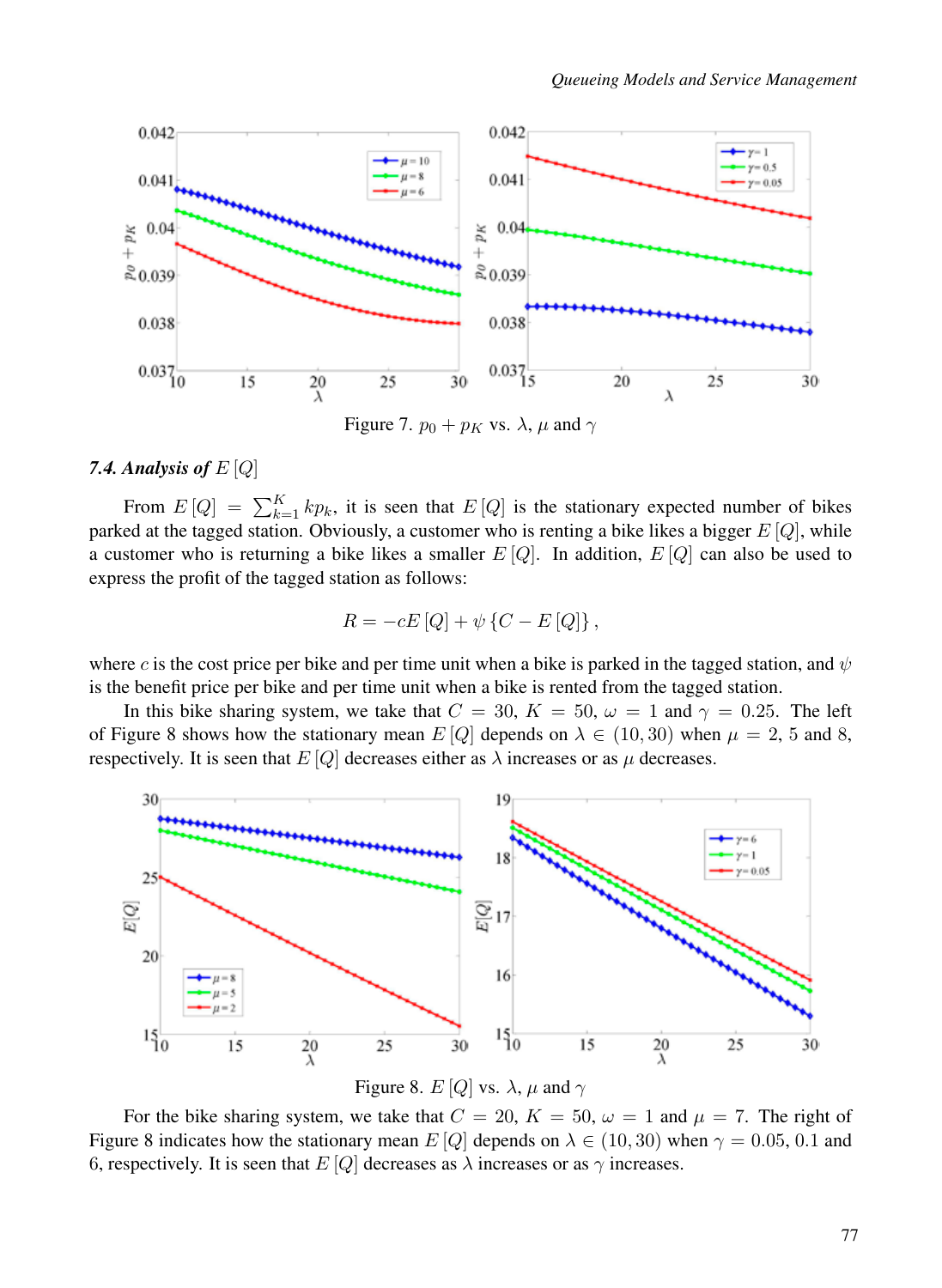# 8. Concluding Remarks

In this paper, we apply the mean-field theory to studying a large-scale bike sharing system, where the mean-field computation can partly overcome the difficulty of state space explosion in more complicated bike sharing systems. We first use an  $N$ -dimensional Markov process to express the states of the bike sharing system, and construct an empirical measure Markov process of the N-dimensional Markov process. Then we set up the system of mean-field equations by means of a virtual time-inhomogeneous  $M(t)/M(t)/1/K$  queue whose arrival and service rates are determined through some mean-field computation. Furthermore, we employ the martingale limit to investigate the limiting behavior of the empirical measure process, and prove that the fixed point is unique. This illustrates the asymptotic independence of the bike sharing system. Based on this, we can compute the fixed point through a nonlinear birth-death process, and provide some effective algorithms for computing the steady-state probability of the problematic stations. Finally, we use some numerical examples to give valuable observation on how the steady-state probability of the problematic stations depends on some crucial parameters of the bike sharing system.

This paper provides a complete picture on how to use the mean-field theory, the time-inhomogeneous queues, the martingale limits and the nonlinear Markov processes to analyze performance measures of the large-scale bike sharing systems. This picture is described as the following four key steps: (1) Setting up system of mean-field equations, (2) proofs of the mean-field limit, (3) uniqueness and computation of the fixed point, and (4) performance analysis of the bike sharing system. Therefore, the methodology and results of this paper give new highlight on understanding influence of system key parameters on performance measures of the bike sharing systems. Along such a line, there are a number of interesting directions for potential future research, for example:

- Analyzing impact of the intelligent information technologies on operations management of the bike sharing systems;
- discussing the bike sharing systems with non-exponential distributions and non-Poisson point processes, and develop some more general mean-field models;
- studying the periodical or time-inhomogeneous bike sharing systems; and
- modeling a bike sharing system with multiple clusters, where the unbalanced bikes can be redistributed among the stations or clusters by means of optimal scheduling of trucks.

# Acknowledgements

Quan-Lin Li is supported by the National Natural Science Foundation of China under grant Nos. 71671158 and 71932002, and by the Natural Science Foundation of Hebei province under grant No. G2017203277.

# References

- [1] Antunes, N., Fricker, C., Robert, P., & Tibi, D. (2008). Stochastic networks with multiple stable points. *The Annals of Probability*, 36(1), 255–278.
- [2] Benaim, M., & Le Boudec J. Y. (2008). A class of mean-field interaction models for computer and communication systems. *Performance Evaluation*, 65(11–12), 823–838.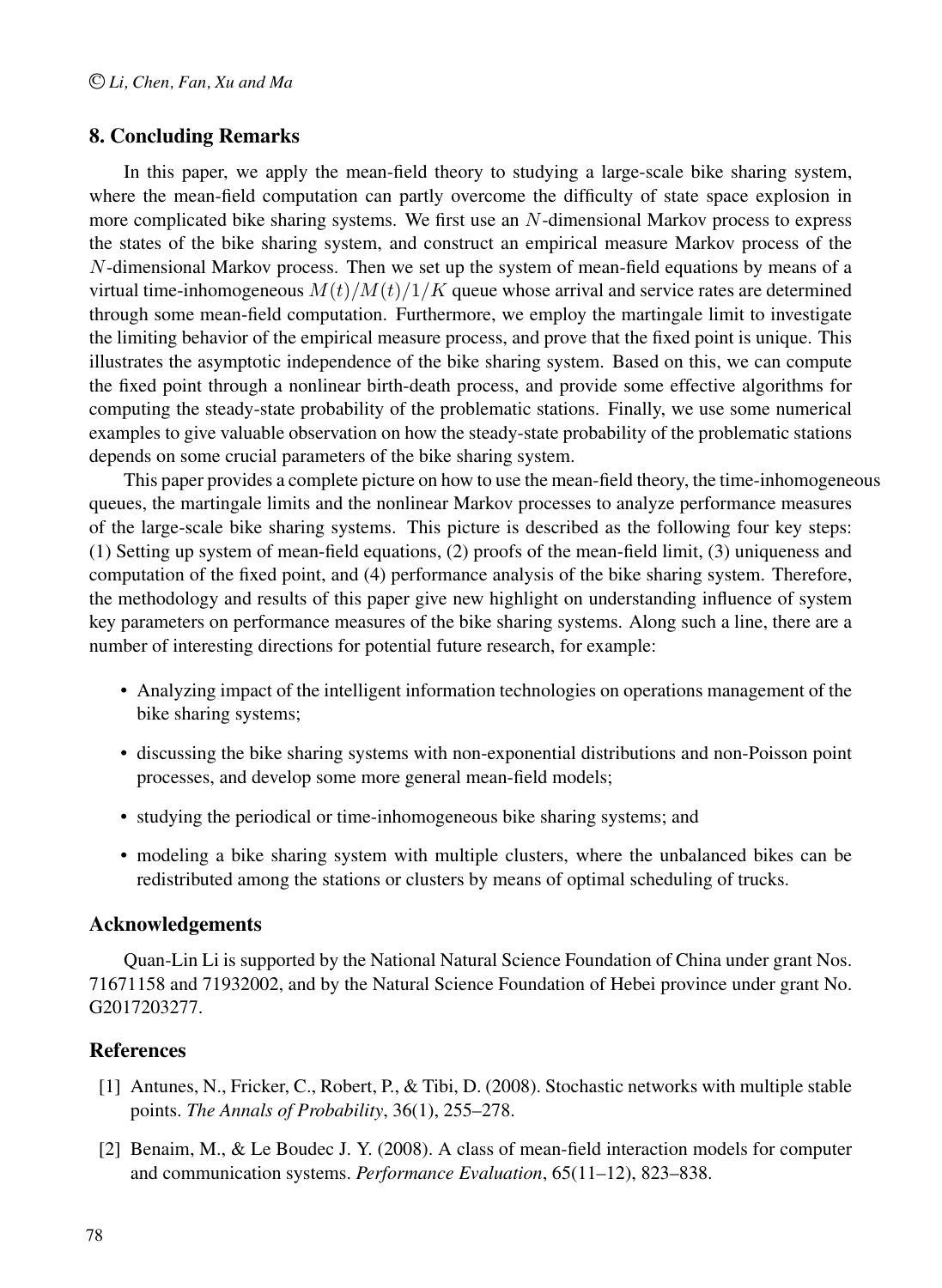- [3] Billingsley, P. (2013). *Convergence of Probability Measures*. John Wiley & Sons, New York, second edition.
- [4] Bista, S., Hollander, J. B., & Situ, M. (2021). A content analysis of transportation planning documents in Toronto and Montreal. *Case Studies on Transport Policy*, 9(1), 1–11.
- [5] Bordenave, C., McDonald, D. R., & Proutiere, A. (2010). A particle system in interaction with a rapidly varying environment: mean-field limits and applications. *Networks and Heterogeneous Media*, 5(1), 31–62.
- [6] Bovier, A. (2003). Markov Processes and Metastability. *Lecture notes TUB*.
- [7] Brinkmann, J., Ulmer, M. W., & Mattfeld, D. C. (2015). Short-term strategies for stochastic inventory routing in bike sharing systems. *Transportation Research Procedia*, 10, 364–373.
- [8] Bruck, B. P., Cruz, F., Iori, M., & Subramanian, A. (2019). The static bike sharing rebalancing problem with forbidden temporary operations. *Transportation science*, 53(3), 882–896.
- [9] Caggiani, L., & Ottomanelli, M. (2013). A dynamic simulation based model for optimal fleet repositioning in bike-sharing systems. *Procedia-Social and Behavioral Sciences*, 87, 203–210.
- [10] Calafiore, G. C., Portigliotti, F., & Rizzo, A. (2017). A network model for an urban bike sharing system. *IFAC-PapersOnLine*, 50(1), 15633–15638.
- [11] Campbell, K. B., & Brakewood, C. (2017). Sharing riders: How bikesharing impacts bus ridership in New York City. *Transportation Research Part A: Policy and Practice*,100, 264–282.
- [12] Chen, Q., Liu, M., & Liu, X. (2018). Bike fleet allocation models for repositioning in bikesharing systems. *IEEE Intelligent Transportation Systems Magazine*, 10(1), 19–29.
- [13] Chibwe, J., Heydari, S., Imani, A. F., & Scurtu, A. (2021). An exploratory analysis of the trend in the demand for the London bike-sharing system: From London Olympics to Covid-19 pandemic. *Sustainable Cities and Society*, 69, 102871.
- [14] Datner, S., Raviv, T., Tzur, M., & Chemla, D. (2019). Setting inventory levels in a bike sharing network. *Transportation Science*, 53(1), 62–76.
- [15] Dawson, D. A. (1983). Critical dynamics and fluctuations for a mean-field model of cooperative behavior. *Journal of Statistical Physics*, 31(1), 29–85.
- [16] Dell'Amico, M., Iori, M., Novellani, S., & Subramanian, A. (2018). The bike sharing rebalancing problem with stochastic demands. *Transportation Research Part B: Methodological*, 118, 362–380.
- [17] Den Hollander, F. (2004). Metastability under stochastic dynamics. *Stochastic Processes and their Applications*, 114(1),1–26.
- [18] Ekwedike, E., Hampshire, R. C., Massey, W. A., & Pender, J. J. (2021). Group Symmetries and Bike Sharing for M/M/1/k Queueing Transience. Available at https://emmanuelekwedike.com/files/publications/MM1K-2-bikeshare.pdf.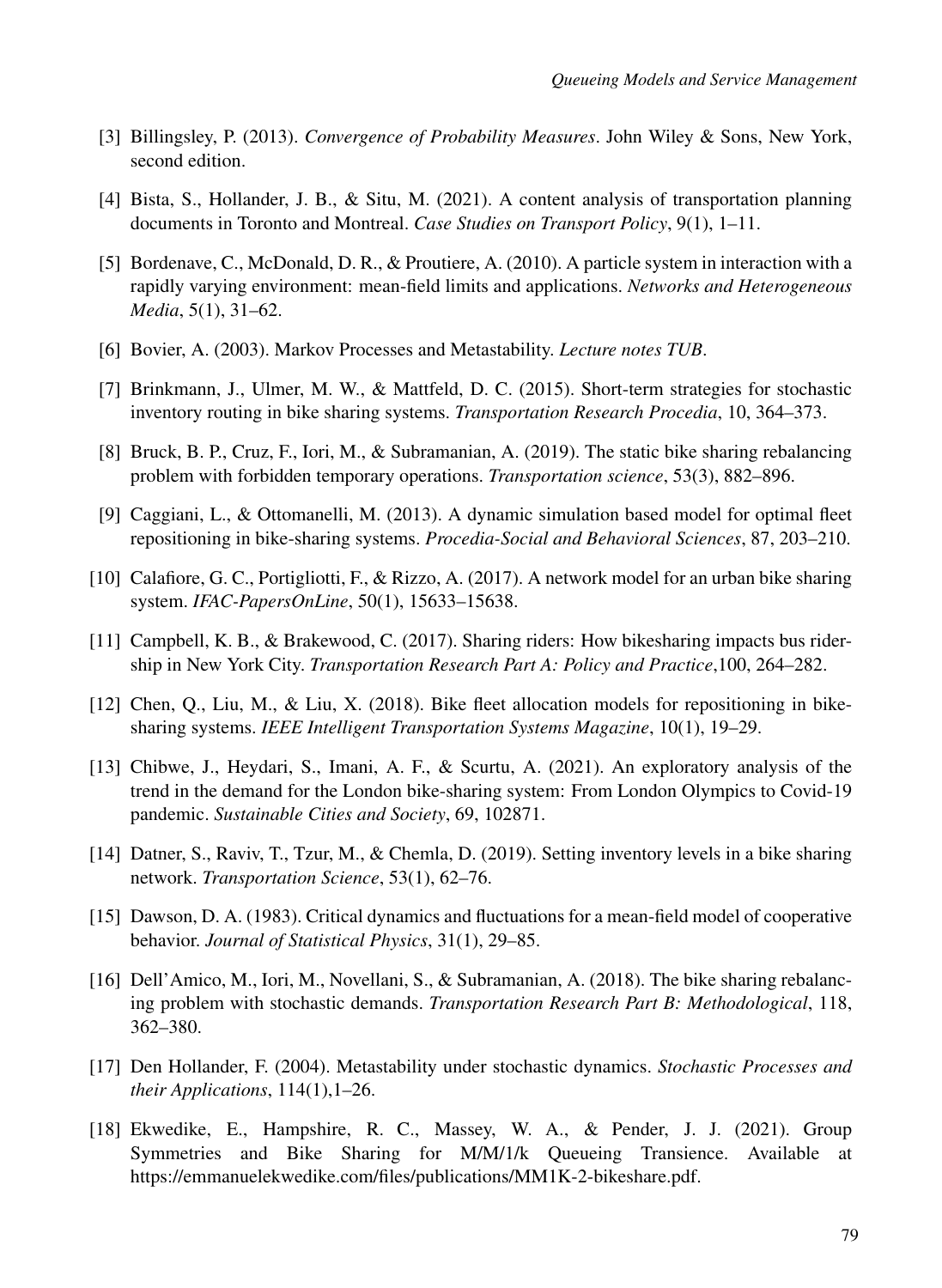- [19] Eren, E., & Uz, V. E. (2020). A review on bike-sharing: The factors affecting bike-sharing demand. *Sustainable Cities and Society*, 54, 101882.
- [20] Ethier, S. N., & Kurtz, T. G. (1986). *Markov Processes: Characterization and Convergence*. John Wiley & Sons, New York.
- [21] Frade, I., & Ribeiro, A. (2015). Bike-sharing stations: A maximal covering location approach. *Transportation Research Part A: Policy and Practice*, 82, 216–227.
- [22] Fricker, C., Gast, N., & Mohamed, H. (2012). Mean field analysis for inhomogeneous bike sharing systems. *Discrete Mathematics and Theoretical Computer Science*, 1–12.
- [23] Fricker, C., & Gast, N. (2016). Incentives and redistribution in homogeneous bike-sharing systems with stations of finite capacity. *Euro journal on transportation and logistics*, 5(3), 261– 291.
- [24] Fricker, C., & Tibi, D. (2017). Equivalence of ensembles for large vehicle-sharing models. *The Annals of Applied Probability*, 27(2), 883–916.
- [25] Gast, N., & Gaujal, B. (2010). A mean field model of work stealing in large-scale systems. *ACM SIGMETRICS Performance Evaluation Review*, 38(1), 13–24.
- [26] Gast, N., & Gaujal, B. (2011). A mean field approach for optimization in discrete time. *Discrete Event Dynamic Systems*, 21(1), 63–101.
- [27] Graham, C. (2000). Chaoticity on path space for a queueing network with selection of the shortest queue among several. *Journal of Applied Probability*, 37(1), 198–201.
- [28] Graham, C. (2004). Functional central limit theorems for a large network in which customers join the shortest of several queues. *Probability Theory Related Fields*, 131(1), 97–120.
- [29] George, D. K., & Xia, C. H. (2011). Fleet-sizing and service availability for a vehicle rental system via closed queueing networks. *European Journal of Operational Research*, 211(1), 198– 207.
- [30] Haider, Z., Nikolaev, A., Kang, J. E., & Kwon, C. (2018). Inventory rebalancing through pricing in public bike sharing systems. *European Journal of Operational Research*, 270(1), 103–117.
- [31] Hale, J. K. (1980). *Ordinary Differential Equations*. Roberte E. Krieger Publishing, Melbourne.
- [32] He, T., Bao, J., Ruan, S., Li, R., Li, Y., He, H., & Zheng, Y. (2019). Interactive bike lane planning using sharing bikes' trajectories. *IEEE Transactions on Knowledge and Data Engineering*, 32(8), 1529–1542.
- [33] Huré, M., & Passalacqua, A. (2017). La Rochelle, France, and the invention of bike sharing public policy in the 1970s. *The Journal of Transport History*, 38(1), 106–123.
- [34] Jin, J. G., Nieto, H., & Lu, L. (2020). Robust bike-sharing stations allocation and path network design: a two-stage stochastic programming model. *Transportation Letters*, 12(10), 682–691.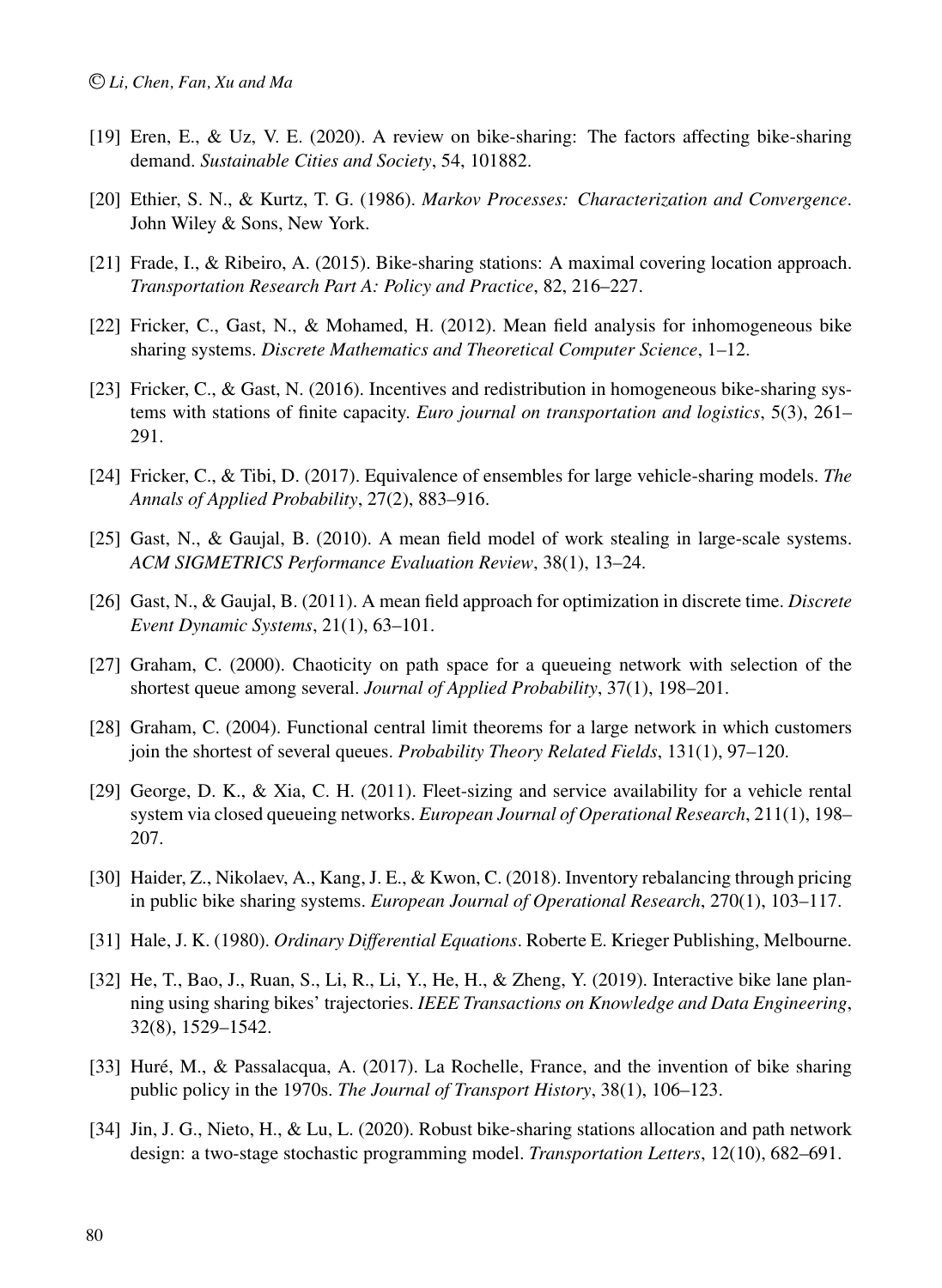- [35] Kou, Z., & Cai, H. (2019). Understanding bike sharing travel patterns: An analysis of trip data from eight cities. *Physica A: Statistical Mechanics and its Applications*, 515, 785–797.
- [36] Laa, B., & Emberger, G. (2020). Bike sharing: Regulatory options for conflicting interests–Case study Vienna. *Transport Policy*, 98, 148–157.
- [37] Legros, B. (2019). Dynamic repositioning strategy in a bike-sharing system; how to prioritize and how to rebalance a bike station. *European Journal of Operational Research*, 272(2), 740– 753.
- [38] Li, Q. L. (2010). *Constructive Computation in Stochastic Models with Applications: The RG-Factorizations*. Springer.
- [39] Li, Q. L. (2014). Tail probabilities in queueing processes. *Asia-Pacific Journal of Operational Research*, 31(2), 1–31.
- [40] Li, Q. L. (2016). Nonlinear Markov processes in big networks. *Special Matrices*, 4, 202–217.
- [41] Li, Q. L., Dai, G.,R., Lui, J. C. S., & Wang, Y. (2014). The mean-field computation in a supermarket model with server multiple vacations. *Discrete Event Dynamic Systems*, 24(4), 473–522.
- [42] Li, Q. L., Du, Y., Dai, G. R., & Wang, M. (2015). On a doubly dynamically controlled supermarket model with impatient customers. *Computers & Operations Research*, 55, 76–87.
- [43] Li, Q. L., & Fan, R. N. (2022). A mean-field matrix-analytic method for bike sharing systems under Markovian environment. *Annals of Operations Research*, 309(2), 517–551.
- [44] Li, Q. L., Fan, R. N., & Ma, J. Y. (2016). A unified framework for analyzing closed queueing networks in bike sharing systems. In: *International Conference on Information Technologies and Mathematical Modelling*, Springer.
- [45] Li, Y., & Liu, Y. (2021). The static bike rebalancing problem with optimal user incentives. *Transportation Research Part E: Logistics and Transportation Review*, 146, 102216.
- [46] Li, Q. L., & Lui, J. C. S. (2016). Block-structured supermarket models. *Discrete Event Dynamic Systems*, 26(2), 147–182.
- [47] Lv, C., Zhang, C., Lian, K., Ren, Y., & Meng, L. (2020). A hybrid algorithm for the static bike-sharing re-positioning problem based on an effective clustering strategy. *Transportation Research Part B: Methodological*, 140, 1–21.
- [48] Ma, X., Yuan, Y., Van Oort, N., & Hoogendoorn, S. (2020). Bike-sharing systems' impact on modal shift: A case study in Delft, the Netherlands. *Journal of Cleaner Production*, 259, 120846.
- [49] Martin, J. B., & Suhov, Y. M. (1999). Fast Jackson networks. *The Annals of Applied Probability*, 9(3), 854–870.
- [50] Mitzenmacher, M. D. (1996). The power of two choices in randomized load balancing. PhD thesis, Department of Computer Science, University of California at Berkeley, USA.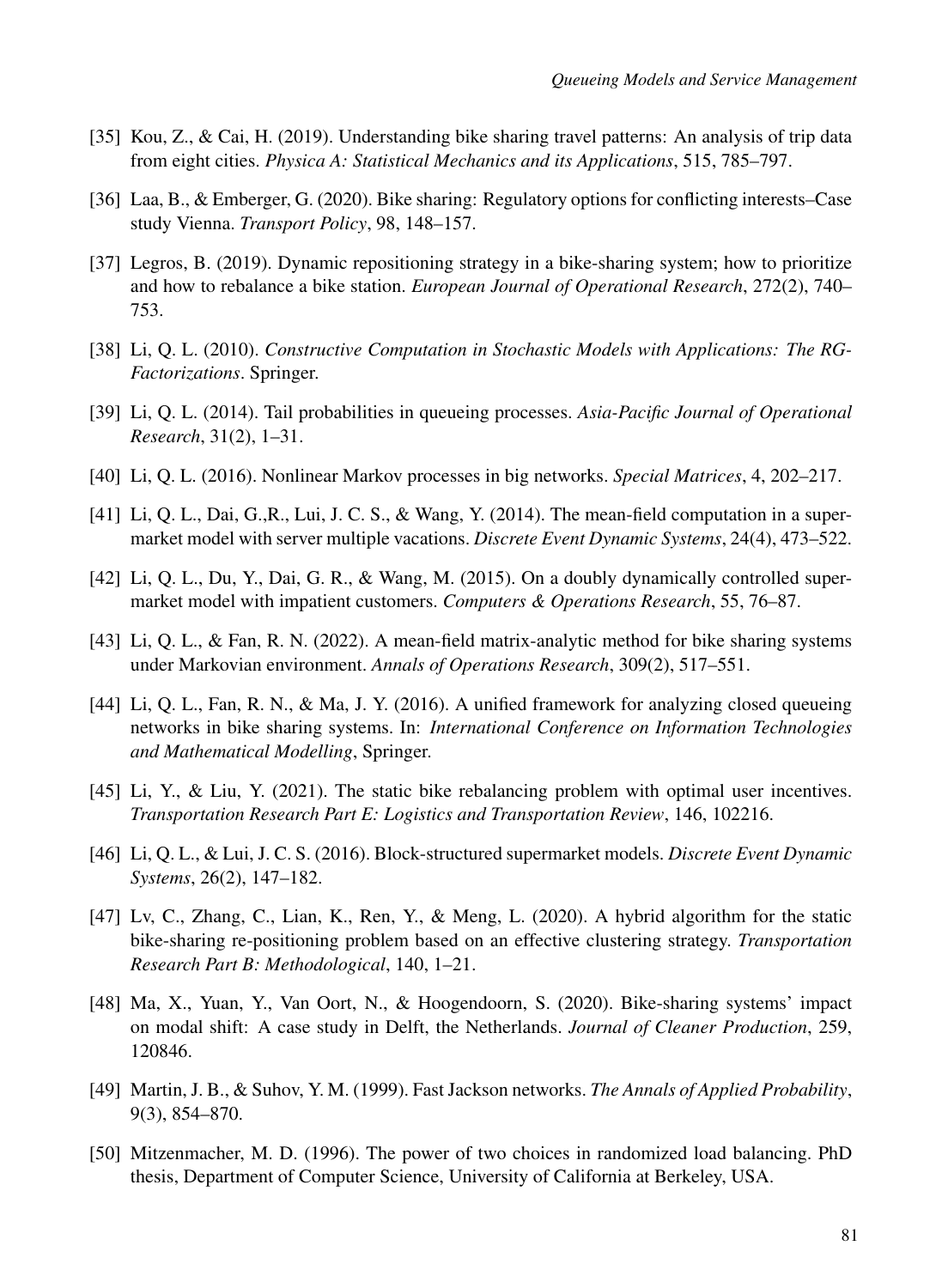- [51] Negahban, A. (2019). Simulation-based estimation of the real demand in bike-sharing systems in the presence of censoring. *European Journal of Operational Research*, 277(1), 317–332.
- [52] Nikiforiadis, A., Aifadopoulou, G., Grau, J. M. S., & Boufidis, N. (2021). Determining the optimal locations for bike-sharing stations: methodological approach and application in the city of Thessaloniki, Greece. *Transportation Research Procedia*, 52,557–564.
- [53] Pan, L., Cai, Q., Fang, Z., Tang, P., & Huang, L. (2019). A deep reinforcement learning framework for rebalancing dockless bike sharing systems. In *Proceedings of the AAAI conference on artificial intelligence*, 33(1), 1393–1400.
- [54] Raviv, T., Tzur, M., & Forma, I. A. (2013). Static repositioning in a bike-sharing system: models and solution approaches. *EURO Journal on Transportation and Logistics*, 2(3), 187–229.
- [55] Reiss, S., & Bogenberger, K. (2016). Optimal bike fleet management by smart relocation methods: Combining an operator-based with an user-based relocation strategy. In *The IEEE 19th international conference on intelligent transportation systems*, 2613–2618.
- [56] Ren, Y., Zhao, F., Jin, H., Jiao, Z., Meng, L., Zhang, C., & Sutherland, J. W. (2019). Rebalancing bike sharing systems for minimizing depot inventory and traveling costs. *IEEE Transactions on Intelligent Transportation Systems*, 21(9), 3871–3882.
- [57] Rogers, L. C. G., & Williams, D. (1994). *Diffusions, Markov Processes, and Martingales, Vol. 1: Foundations*. John Wiley & Sons: New York.
- [58] Samet, B., Couffin, F., Zolghadri, M., Barkallah, M., & Haddar, M. (2018). Performance analysis and improvement of the bike sharing system using closed queuing networks with blocking mechanism. *Sustainability*, 10(12), 4663.
- [59] Schuijbroek, J., Hampshire, R., & van Hoeve, W. J. (2013). *Inventory rebalancing and vehicle routing in bike sharing systems*. Technical Report-1491, Tepper School of Business, Carnegie Mellon University; .
- [60] Shang, W. L., Chen, J., Bi, H., Sui, Y., Chen, Y., & Yu, H. (2021). Impacts of COVID-19 pandemic on user behaviors and environmental benefits of bike sharing: A big-data analysis. *Applied Energy*, 285, 116429.
- [61] Shui, C., & Szeto, W. (2020). A review of bicycle-sharing service planning problems. *Transportation Research Part C: Emerging Technologies*, 117, 102648.
- [62] Soriguera, F., Casado, V., & Jimenez, E. (2018). A simulation model for public bike-sharing ´ systems. *Transportation Research Procedia*, 33, 139-146.
- [63] Spitzer, F. (1970). Interaction of Markov processes. *Advances in Mathematics*, 5(2), 246–290.
- [64] Swaszek, R. M., & Cassandras, C. G. (2019). Receding horizon control for station inventory management in a bike-sharing system. *IEEE Transactions on Automation Science and Engineering*, 17(1), 407-417.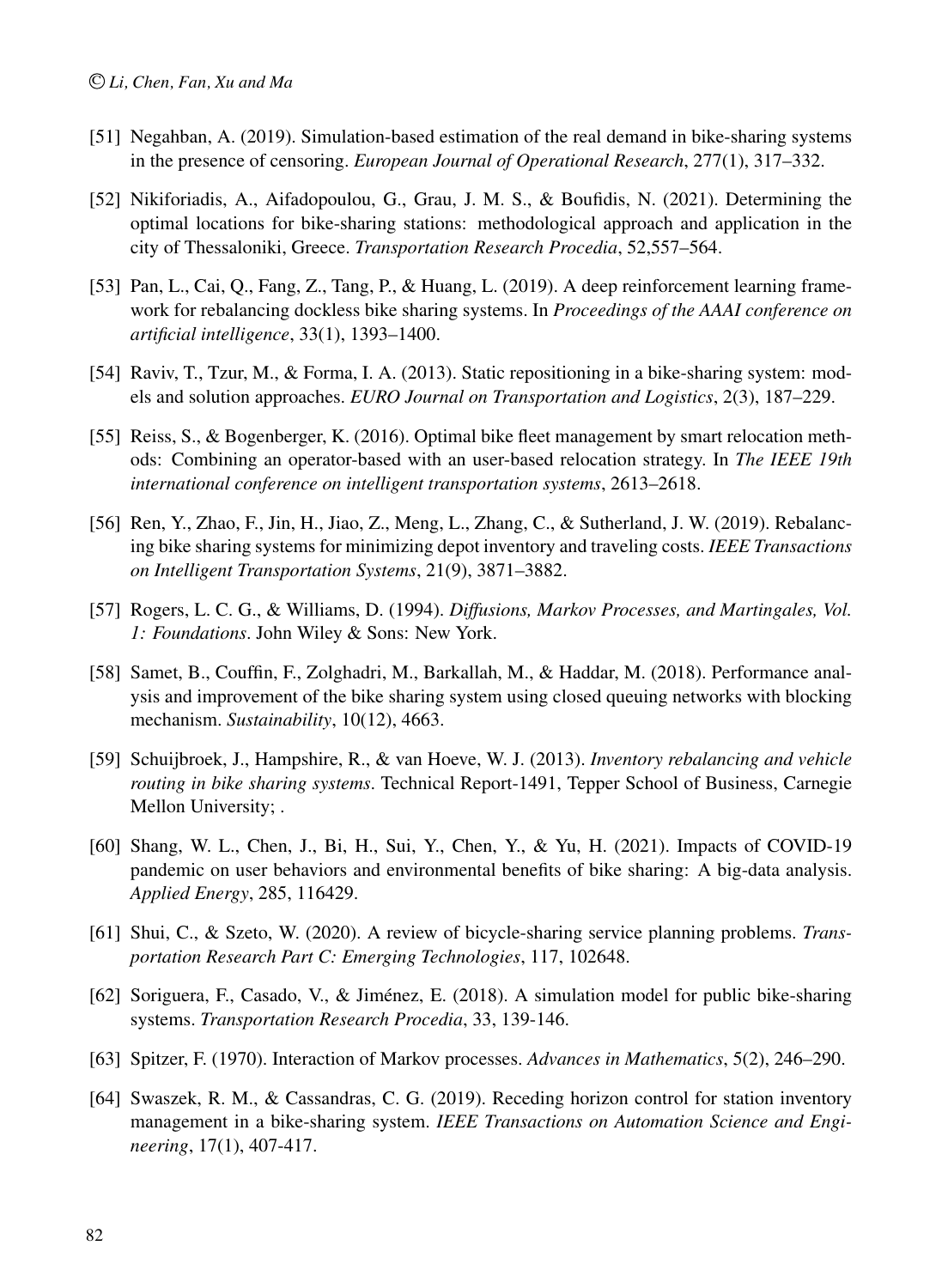- [65] Sznitman, A. (1989). Topics in propagation of chaos. In: Springer-Verlag Lecture Notes in Mathematics 1464, École d'Été de Probabilités de Saint-Flour XI.
- [66] Tao, S., & Pender, J. (2021). A stochastic analysis of bike-sharing systems. *Probability in the Engineering and Informational Sciences*, 35(4), 781-838.
- [67] Teixeira, J. F., Silva, C., & e Sá, F. M.(2021). Empirical evidence on the impacts of bikesharing: a literature review. *Transport reviews*, 41(3), 329-351.
- [68] Toman, P., Zhang, J., Ravishanker, N., & Konduri K. C. (2020). Dynamic predictive models for ridesourcing services in New York City using daily compositional data. *Transportation Research Part C: Emerging Technologies*, 121,102833.
- [69] Turner, S. R. E. (1998). The effect of increasing routing choice on resource pooling. *Probability in the Engineering and Informational Sciences*, 12(1), 109–124.
- [70] Vvedenskaya, N. D, Dobrushin, R. L., & Karpelevich, F. I. (1996). Queueing system with selection of the shortest of two queues: An asymptotic approach. *Problems of Information Transmissions*, 32(1), 15–27.
- [71] Wang, Y., & Sun, S. (2022). Does large scale free-floating bike sharing really improve the sustainability of urban transportation? Empirical evidence from Beijing. *Sustainable Cities and Society*, 76, 103533.
- [72] Wang, Y., & Szeto, W. (2021). An enhanced artificial bee colony algorithm for the green bike repositioning problem with broken bikes. *Transportation Research Part C: Emerging Technologies*, 125, 102895.
- [73] Wang, J., & Wang, Y. (2021). A two-stage incentive mechanism for rebalancing free-floating bike sharing systems: considering user preference. *Transportation research part F: traffic psychology and behaviour*, 82, 54-69.
- [74] Waserhole, A., & Jost, V. (2016). Pricing in vehicle sharing systems: Optimization in queuing networks with product forms. *Euro Journal on Transportation and Logistics*, 5(3), 293–320.
- [75] Whitt, W. (2002). *Stochastic-Process Limits: An Introduction to Stochastic-Process Limits and Their Application to Queues*. Springer.
- [76] Wu, J. (2020). Challenges and opportunities in algorithmic solutions for re-balancing in bike sharing systems. *Tsinghua Science and Technology*, 25(6), 721–733.
- [77] Yang, Z., Chen, J., Hu, J., Shu, Y., & Cheng, P. (2019). Mobility modeling and data-driven closed-loop prediction in bike-sharing systems. *IEEE Transactions on Intelligent Transportation Systems*, 20(12), 4488–4499.
- [78] Zhang, J., Meng, M., & David, Z. W. (2019). A dynamic pricing scheme with negative prices in dockless bike sharing systems. *Transportation Research Part B: Methodological*, 127, 201– 224.
- [79] Zhang, Y., & Mi, Z. (2018). Environmental benefits of bike sharing: A big data-based analysis. *Applied Energy*, 220:296–301.